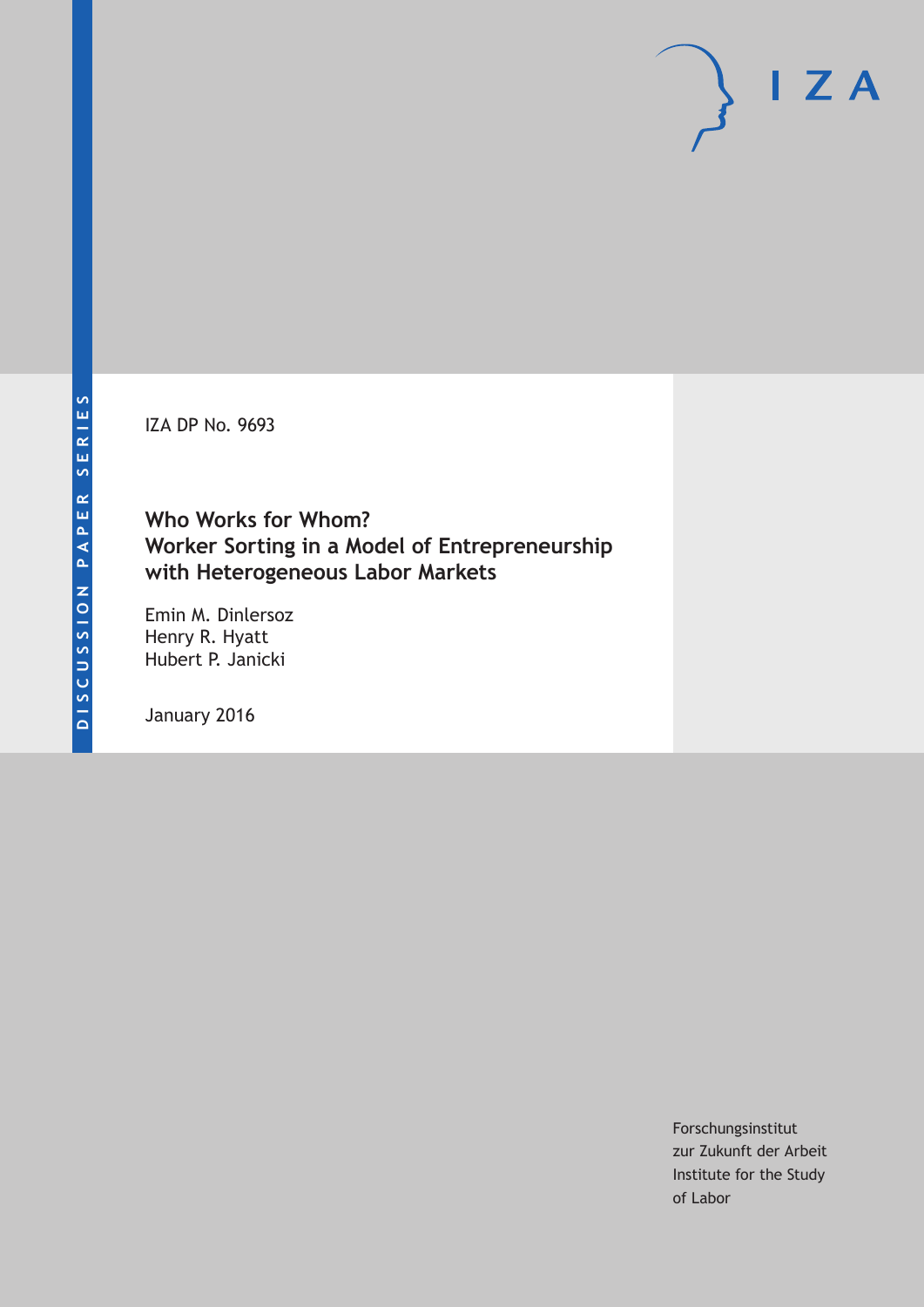# **Who Works for Whom? Worker Sorting in a Model of Entrepreneurship with Heterogeneous Labor Markets**

#### **Emin M. Dinlersoz**

*U.S. Census Bureau* 

#### **Henry R. Hyatt**

*U.S. Census Bureau and IZA* 

## **Hubert P. Janicki**

*U.S. Census Bureau*

Discussion Paper No. 9693 January 2016

IZA

P.O. Box 7240 53072 Bonn **Germany** 

Phone: +49-228-3894-0 Fax: +49-228-3894-180 E-mail: iza@iza.org

Any opinions expressed here are those of the author(s) and not those of IZA. Research published in this series may include views on policy, but the institute itself takes no institutional policy positions. The IZA research network is committed to the IZA Guiding Principles of Research Integrity.

The Institute for the Study of Labor (IZA) in Bonn is a local and virtual international research center and a place of communication between science, politics and business. IZA is an independent nonprofit organization supported by Deutsche Post Foundation. The center is associated with the University of Bonn and offers a stimulating research environment through its international network, workshops and conferences, data service, project support, research visits and doctoral program. IZA engages in (i) original and internationally competitive research in all fields of labor economics, (ii) development of policy concepts, and (iii) dissemination of research results and concepts to the interested public.

IZA Discussion Papers often represent preliminary work and are circulated to encourage discussion. Citation of such a paper should account for its provisional character. A revised version may be available directly from the author.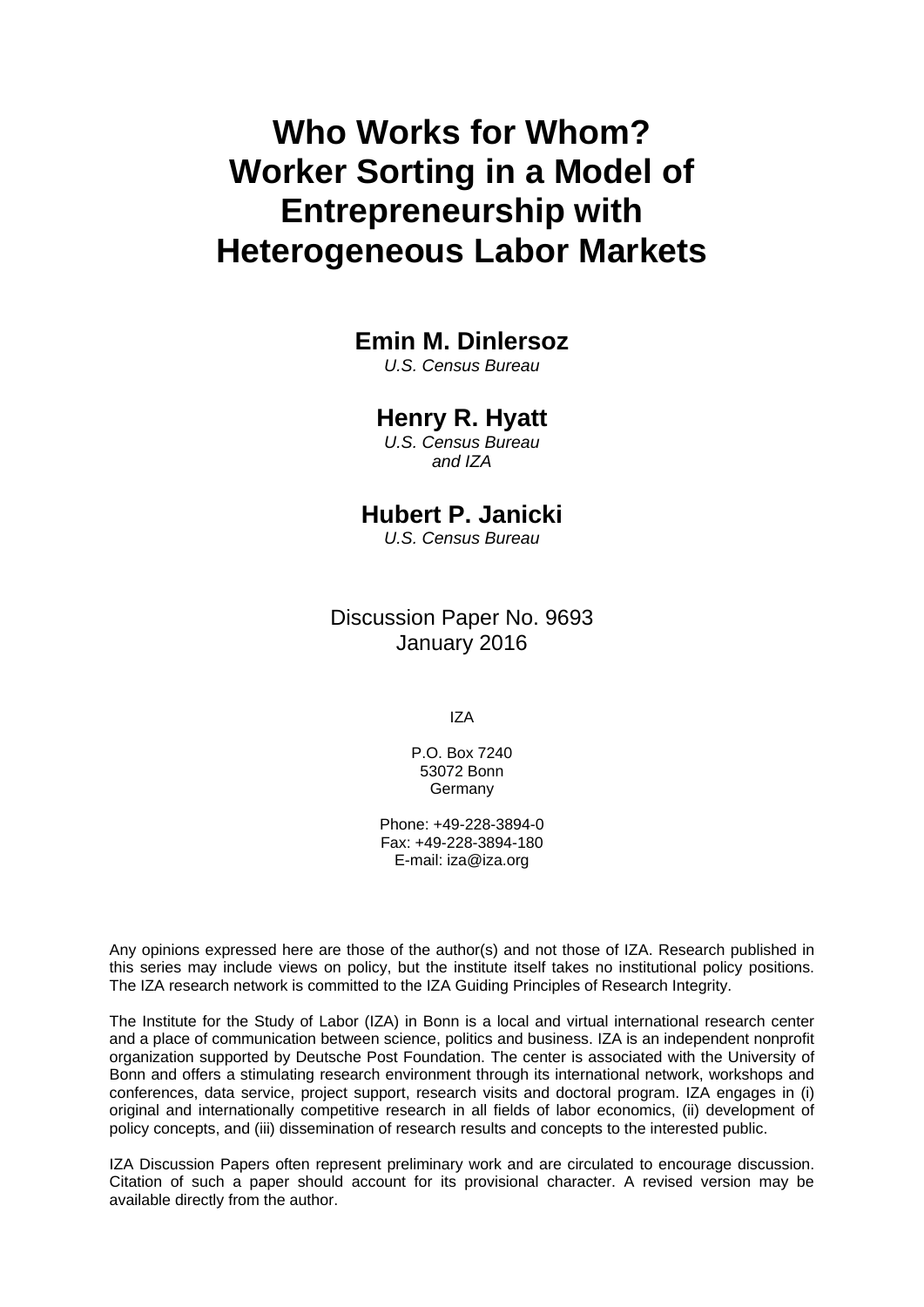IZA Discussion Paper No. 9693 January 2016

## **ABSTRACT**

## **Who Works for Whom? Worker Sorting in a Model of Entrepreneurship with Heterogeneous Labor Markets\***

Young and small firms are typically matched with younger and nonemployed individuals, and they provide these workers with lower earnings compared to other firms. To explore the mechanisms behind these facts, a dynamic model of entrepreneurship is introduced, where individuals can choose not to work, become entrepreneurs, or work in one of the two sectors: corporate or entrepreneurial. The differences in production technology, financial constraints, and labor market frictions lead to sector-specific wages and worker sorting across the two sectors. Individuals with lower assets tend to accept lower-paying jobs in the entrepreneurial sector, an implication that finds support in the data. The effect on the entrepreneurial sector of changes in key parameters is also studied to explore some channels that may have contributed to the decline of entrepreneurship in the United States.

JEL Classification: L26, J21, J22, J23, J24, J30, E21, E23, E24

Keywords: entrepreneurship, borrowing constraints, financial frictions, labor market frictions, worker sorting, decline in entrepreneurship

Corresponding author:

 $\overline{a}$ 

Emin M. Dinlersoz Center for Economic Studies U.S. Census Bureau 4600 Silver Hill Road Suitland, MD 20746 USA E-mail: emin.m.dinlersoz@census.gov

<sup>\*</sup> We thank Ufuk Akcigit, Charles Brown, Ryan Decker, Jeremy Greenwood, John Haltiwanger, Kyle Herkenhoff, Kyle Hood, Shawn Klimek, Benjamin Moll, Toshihiko Mukoyama, Benjamin Pugsley, Erick Sager, Kristin Sandusky, Yongseok Shin, seminar participants at Bureau of Labor Statistics, Cornell University, Federal Reserve Bank of Richmond, and the Wharton School, and participants at 2014 BEA-Census Workshop, Spring 2015 Midwest Macro Conference, 2015 SED Conference, and 2015 Econometric Society World Congress for helpful comments. Any opinions and conclusions expressed herein are those of the authors and do not necessarily represent the views of the U.S. Census Bureau. All results have been reviewed to ensure that no confidential data are disclosed.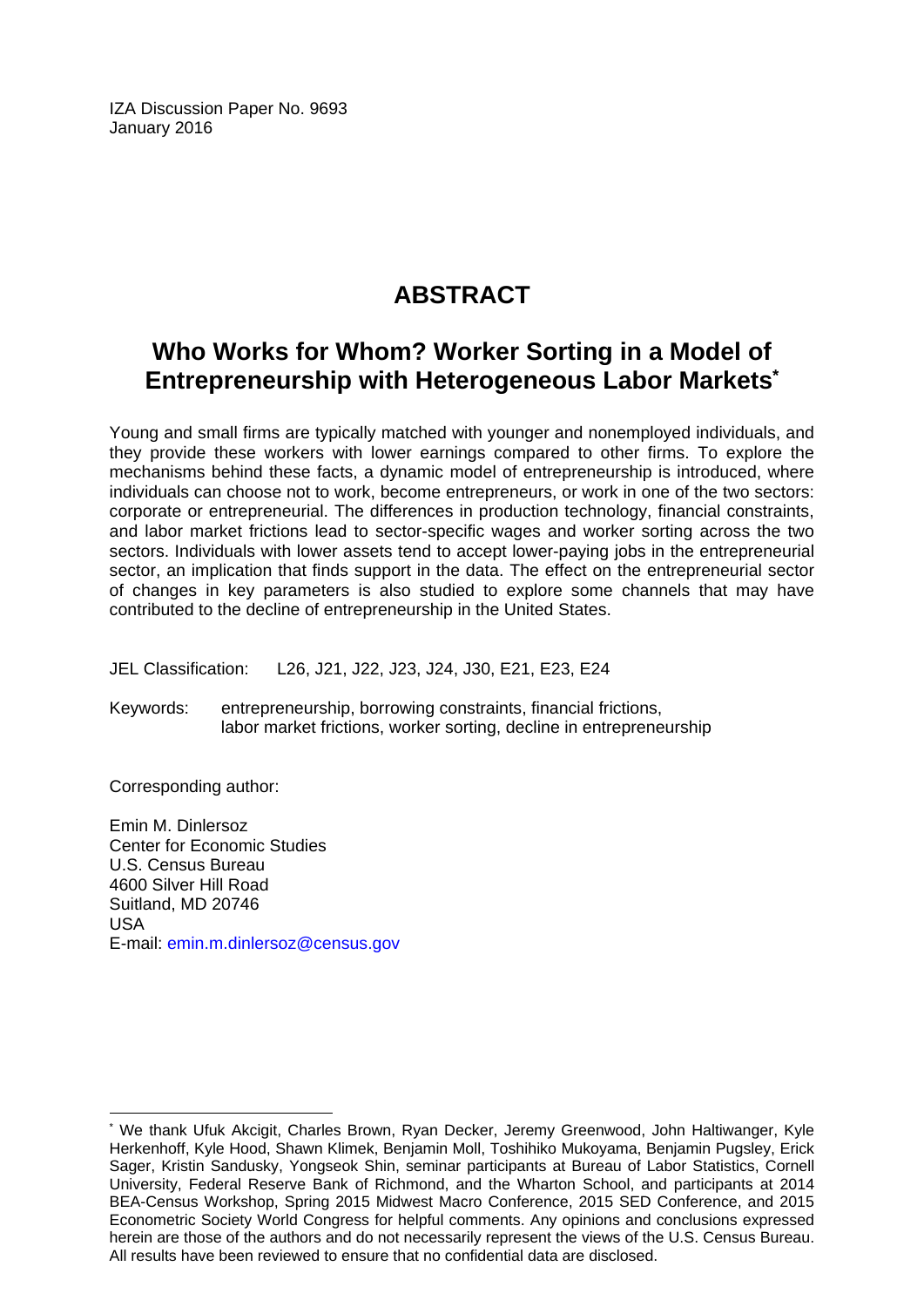## 1 Introduction

Job creation by entrepreneurs is an important component of employment dynamics in the U.S. labor market. In a typical year, new firm startups account for about 3% of total employment but almost  $20\%$  of gross job creation.<sup>1</sup> The jobs entrepreneurs create, however, may not always be the most desirable ones. Entrepreneurial firms, which are generally young and small, provide lower earnings, on average, to their workers compared with older and larger firms.<sup>2</sup> They also tend to hire disproportionately from the pool of workers who are young and nonemployed.3 Despite these differences in worker characteristics and earnings, the mechanisms by which workers sort across entrepreneurial versus other firms remain relatively less understood. What kind of individuals choose to work for entrepreneurs, and why? How do the productivity and wealth of workers differ across entrepreneurial versus other firms? How do financial and labor market frictions affect the nature of the match between workers and these two types of firms? These questions demand a framework where individuals face not only the decision to become entrepreneurs, but also the choice between working for entrepreneurial versus other firms, in the presence of financial and labor market frictions.

This paper develops a model of entrepreneurship to analyze what kind of individuals work for entrepreneurial versus other firms. In the model, individuals differ in wealth, as well as in ability (or productivity) as workers and entrepreneurs. Worker and entrepreneurial ability both fluctuate over time. Each individual can choose among not working, being an entrepreneur, or working as an employee in one of the two sectors: entrepreneurial and corporate—a label for the set of firms that don't face the constraints entrepreneurial firms do. These constraints are of two types. The entrepreneurial production is subject to diminishing returns that arise from the limits to entrepreneurs' span-of-control. In contrast, firms in the corporate sector can scale up production without such restrictions. In addition, entrepreneurs can borrow only up to a limit to operate their businesses—a constraint that does not apply to corporate sector firms.

The match between workers and firms is subject to frictions in the labor market. Not all nonemployed individuals who look for a job can find one, and workers can be separated from their employers involuntarily, in addition to voluntary separations. The extent of these labor market frictions vary across the entrepreneurial and corporate sectors. Job offers arrive at different

<sup>&</sup>lt;sup>1</sup>At the same time, about 40% of the jobs created by startups also disappear due to exit within 5 years of entry. See Haltiwanger, Jarmin, and Miranda (2013).

<sup>2</sup>See, e.g., Brown and Medoff (1989) for the connection between firm size and earnings. Brown and Medoff (2003), Kölling, Schabel and Wagner (2002), and Dinlersoz, Hyatt, and Nguyen (2013) document, among others, the connection between age of establishment or a firm, on the one hand, and average earnings of workers, on the other.

<sup>3</sup>See, e.g., Ouimet and Zarutskie (2014) and Goetz, Hyatt, McEntartfer, and Sandusky (2015).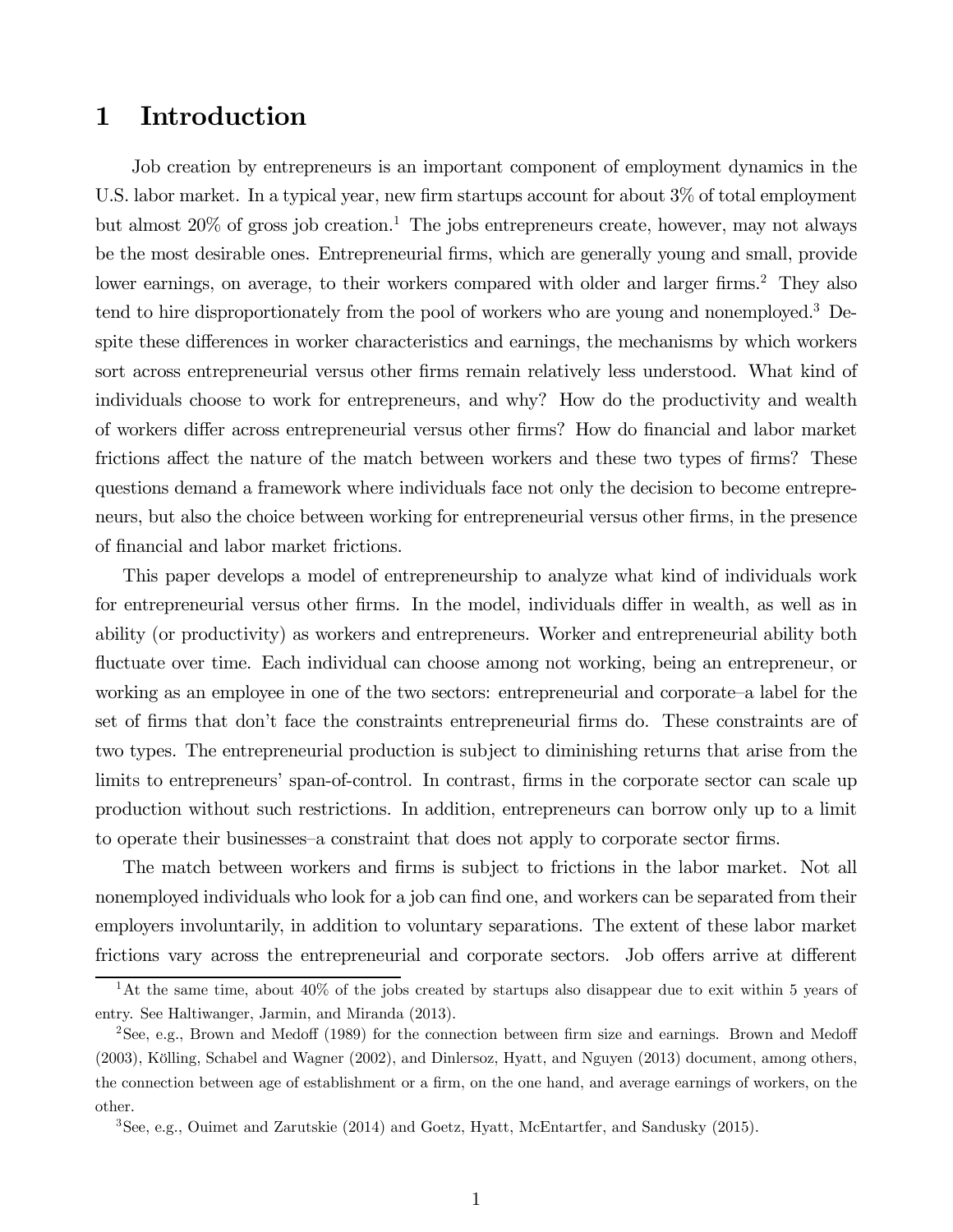rates, and involuntary separations occur with different probabilities. At any point in time, an individual can get a job offer only from one of the two sectors. However, workers can flow in and out of the sectors over time, subject to the frictions described. The differences across the two sectors in production technology and labor market frictions together lead to divergence in sectoral wages per unit of worker efficiency. Given this wage differential, the heterogeneity in worker productivity and wealth implies that workers sort across the two sectors.

The model outlined above is related to a large class of models on entrepreneurship.<sup>4</sup> As in these models, it can account for the observed fraction of entrepreneurs in the population, as well as the distributions of wealth for entrepreneurs and workers. What distinguishes it from others, however, is the presence of sector-specific labor market frictions. This feature generates employment shares, worker earnings, and worker flows for the two sectors that are consistent with the observed counterparts. The labor market frictions also lead to differences in the types of workers the two sectors attract in terms of wealth and productivity. Changes in the labor market frictions for the two sectors influence the relative employment in the entrepreneurial sector, and the relative earnings and wealth of workers in that sector.

The model generates a lower wage per unit of worker efficiency and also lower average worker earnings in the entrepreneurial sector relative to the corporate sector. The average earnings differential is consistent with the well-documented firm age-worker earnings premium. In the model, higher average earnings in the corporate sector emerge due to a combination of factors. One factor is that job offers arrive at different rates from the two sectors. Other factors are the decreasing returns to scale and borrowing constraints in the entrepreneurial sector. As a result, the wages per unit of worker efficiency are not necessarily equalized across the two sectors. The wage gap implies that on average more productive individuals choose to work for the corporate sector, resulting in the average working earnings differential.

The calibrated model's equilibrium provides an answer to the central question of who works for whom. Workers in the entrepreneurial sector tend to be both less wealthy and less productive, on average. The asset differential is in part a consequence of the fact that individuals who work in the higher-wage corporate sector accumulate more wealth over time than their counterparts in the entrepreneurial sector. However, a stronger result also holds: individuals who take jobs in the entrepreneurial sector also tend to be less wealthy at the time they take these jobs. That is, the wealth and productivity differences across the two sectors apply even to individuals who are in their first period of employment following nonemployment. If a nonemployed individual receives an offer from the entrepreneurial sector, the worker has to decide whether to reject this

<sup>4</sup>See, among others, Quadrini (2000), Cagetti and De Nardi (2004), Kitao (2008), Buera and Shin (2011), Buera, Fattal-Jaef, and Shin (2015), and Bassetto, Cagetti, and De Nardi (2015).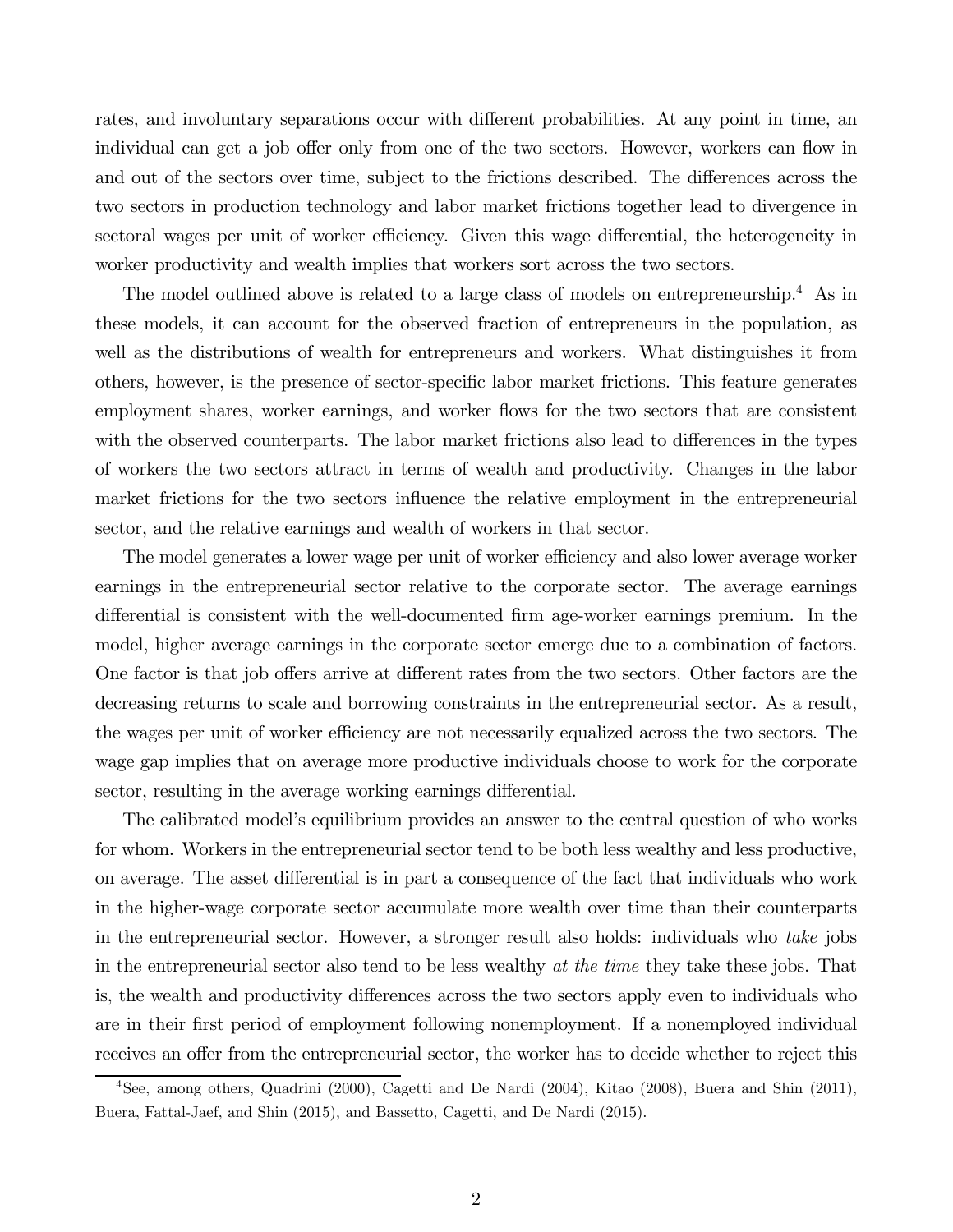offer and wait for an offer from the higher-wage corporate sector.<sup>5</sup> Individuals with lower levels of savings and productivity more readily accept job offers from the entrepreneurial sector rather than waiting. This sorting of individuals emerges in the absence of any inherent preference for working in entrepreneurial firms, or any form of compensation, other than wages, such firms can provide.

The model's key prediction, that workers with lower assets tend to work for entrepreneurial firms and take jobs in the entrepreneurial sector, is taken to data. Any empirical analysis of this prediction requires data on individuals' assets and the characteristics of their employers. While data on worker assets is available from a variety of sources, measuring workers' assets by employer type (e.g. employer size or age) and at the time when they start employment is more challenging. The model's prediction on asset sorting is tested with data on workers' net worth from the Survey of Income and Program Participation merged with the data at the workerjob level from the Longitudinal Employer-Household Dynamics program that captures employer characteristics and workers' job transitions. In the calibrated model's equilibrium, workers in the corporate sector have average asset holdings which are about 1.9 times the average asset holdings of those in the entrepreneurial sector. This ratio is about 1.5 when only the workers in their first quarter of employment are considered. The corresponding ratios in the data turn out to be approximately 1.5 and 1.6, respectively. These figures are close to the model's implied magnitudes.<sup>6</sup> These findings indicate a high degree of sorting based on wealth among individuals across young versus established firms.

For a further understanding of the model's mechanisms that lead to sorting, experiments are run to assess how the model's properties change as the parameters governing labor market frictions, financial constraints, and entrepreneurial ability shift. In each experiment, a key parameter is altered from its baseline value holding all else constant, and the resulting equilibrium is compared with the baseline. The experiments provide an assessment of how robust the main findings on worker sorting are with respect to the changes in parameters. The experiments are also informative on some of the reasons behind the well-documented decline of entrepreneurship in the United States.7 Recent research has indicated a decades-long decline in several key mea-

7Recent work on this decline include Siemer (2014), Pugsley and Sahin (2015) and Karahan, Pugsley and Sahin (2015). These studies focus mainly on the decline in firm startups (a flow measure), which are a subset

<sup>&</sup>lt;sup>5</sup>The role of asset heterogeneity in generating differential labor market outcomes has also been explored recently by Eeckhout and Sepahsalari (2014), and Herkenhoff, Phillips, and Cohen-Cole (2015). A similar mechanism is also at work in theoretical study of Browning, Crossley, and Smith (2007). While these studies include directed search in labor markets, they do not model an entrepreneurship versus work decision.

 $6$ Herkenhoff, Phillips, and Cohen-Cole (2015) provide empirical evidence that, among workers who undergo an involuntary job separation, those with more credit card debt spend less time in unemployment and accept lower wages, which is consistent with the evidence here that young and small (i.e., lower-paying) firms disproportionately hire workers with lower assets.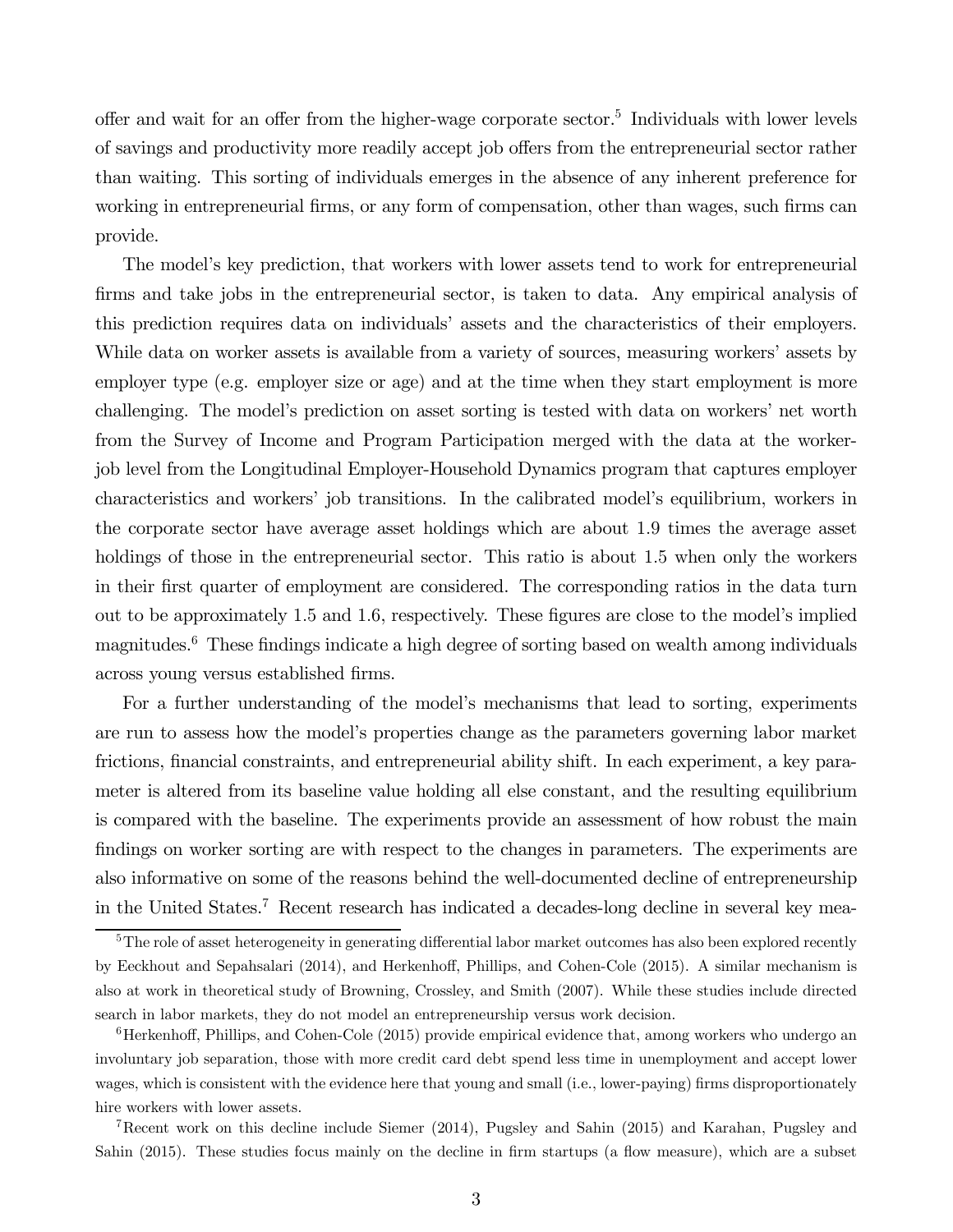sures for the entrepreneurial sector that accelerated during the Great Recession. The share of young employers in the population of firms has been falling.<sup>8</sup> Workers are increasingly employed in older firms.<sup>9</sup> The decline in the number of business startups explains part of the decline in employment reallocation rates.<sup>10</sup> The new businesses that have formed recently tend to create fewer jobs.<sup>11</sup> Furthermore, the average worker earnings in young firms have fallen, relative to old businesses. The experiments provide insight into some of the channels behind these long-term trends. The results suggest that changes in labor market frictions or financial constraints can qualitatively capture many, but not all, of the long-run trends in the entrepreneurial sector.

The rest of the paper is organized as follows. The next section documents some facts about entrepreneurial firms. Section 3 introduces the model, followed by its calibration in Section 4. The properties of the baseline model are discussed in Section 5. Section 6 offers some empirical evidence on the predictions of the model on worker sorting. Section 7 contains the experiments with the model's key parameters. Section 8 concludes.

#### 2 Some Observations on Entrepreneurial Firms

This section documents some facts about entrepreneurial firms to motivate the analysis. A fundamental question is what constitutes an entrepreneurial firm. Entrepreneurial firms are often characterized as young and small (in terms of employment) firms.<sup>12</sup> Although there are some young and small firms that may not be entrepreneurial in nature (e.g. new businesses created by established firms), and some entrepreneurial firms that are young but large, firm age and size are frequently used to approximate the population of entrepreneurial businesses. However, alternative definitions can also be provided.

Table 1 contains several definitions of the population of entrepreneurial firms and some accompanying statistics for the year 2000. <sup>13</sup> In all definitions, non-employer businesses are excluded, as the focus is on entrepreneurs with employees. In addition, each firm is assumed to have a single owner.14 Assuming that the pool of potential entrepreneurs is the population aged 25-64 years,

<sup>13</sup>Except for the measures based on the Survey of Business Owners (SBO), which pertain to the year 2007.

<sup>14</sup>The datasets used to construct Table 1 have different definitions. For example, household surveys count

of entrepreneurial firms (a stock measure) in the economy at any point in time, and abstract from labor and financial markets.

<sup>8</sup>See Decker, Haltiwanger, Jarmin, and Miranda (2014a).

 $9$ See, e.g., Hathaway and Litan  $(2014a)$ .

 $10$ See, e.g., Hyatt and Spletzer (2013).

<sup>&</sup>lt;sup>11</sup>See Sedlacek and Sterk  $(2014)$ .

<sup>&</sup>lt;sup>12</sup>The authors' calculations based on the 2007 Survey of Business Owners confirms this view of entrepreneurial firms. Of young businesses (less than 5 years old), 69.1% of employment is in those owned by households, while among older businesses, only 45.7% of the employment is in firms operated by hoseholds. Of small firms (less than 50 employees), 88.4% of employment is in firms owned by households, but only 40.0% among larger firms.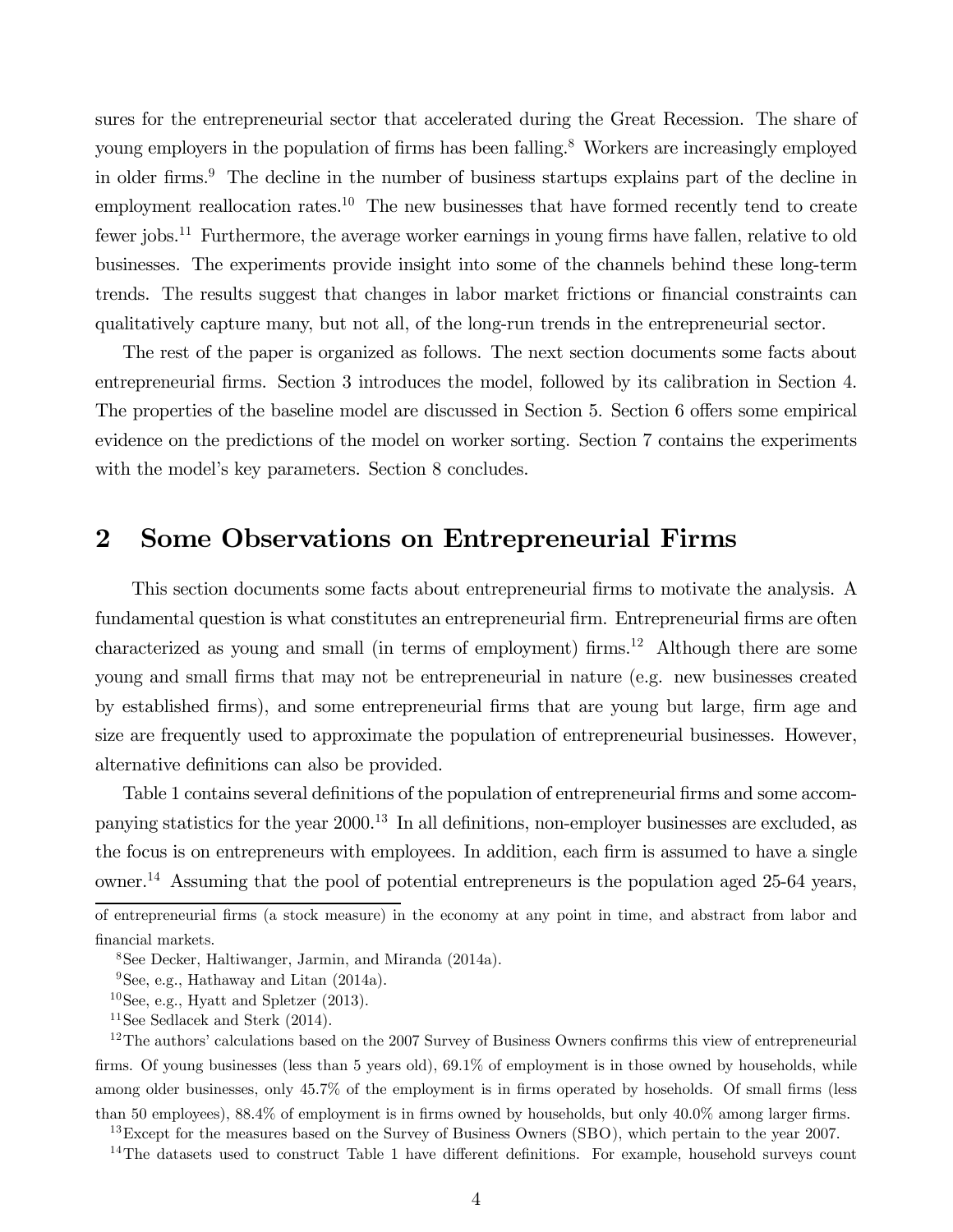the fraction of the workforce who are entrepreneurs in the economy can then be approximated as the number of entrepreneurial firms divided by that population. Based on several age and size criteria applied to the universe of employer-businesses in the U.S. Census Bureau's Longitudinal Business Database (LBD), Table 1 reveals that the fraction of entrepreneurs ranges from a rather conservative estimate of 1.1% to a less stringent one of 3.7%. Alternatively, one can define entrepreneurial firms as those that are not publicly owned and that have indicated some ownership demographics in the U.S. Census Bureau's Survey of Business Owners (SBO). This approach yields an estimate of 3.8%. As another alternative, one can use the responses of surveyed individuals to the question regarding employer-business ownership in the Survey of Income and Program Participation (SIPP). The estimates in this case vary from 2.3% to 2.9%. Table 1 also indicates that employment share of entrepreneurial firms varies between 3.6% to 44.0% across various definitions. These definitions also imply a non-entrepreneurial firm average earnings premium in the range  $16.6\%$  to  $49.8\%$ <sup>15</sup>

Consider now some important differences between entrepreneurial and other firms. For this purpose, define an entrepreneurial firm as one that is at most 5 years old.16 Table 2 highlights some key differences between entrepreneurial and other firms relevant for the analysis here. Entrepreneurial firms offer lower earnings to their workers on average. In 1987, the median of the average worker earnings for entrepreneurial firms was about 85% of that for other firms, whereas by 2012 this figure dropped to about 75%. The average earnings premium for nonentrepreneurial firms is also highlighted in Table 2. The documented gap in average earnings is consistent with the empirical literature on firm-age and size premia in worker earnings.<sup>17</sup>

Table 2 also contains information on the prevalence and relative size of entrepreneurial firms. Entrepreneurial firms accounted for nearly half of all firms in 1987, but only one-third in 2012. Compared to their share of firms, entrepreneurial firms account for a relatively small share of total employment: nearly one-fifth in 1987, and only about one-tenth in 2012. The number

business owners who may operate multiple businesses, while business-level surveys do not identify which businesses have owners who also own other businesses.

<sup>&</sup>lt;sup>15</sup>The average worker earnings premium is defined as excess average worker earnings in non-entrepreneurial firms expressed as a percentage of the average worker earnings in entrepreneurial firms.

<sup>&</sup>lt;sup>16</sup>The findings summarized next are robust to some alternative definitions of an entrepreneurial firm in Table 1. For instance, using a 10-year threshold for an entrepreneurial firm does not make a substantial difference.

<sup>&</sup>lt;sup>17</sup>Brown and Medoff (2003) find that average worker earnings are lower in younger firms in a sample of U.S. firms. This finding has repeatedly emerged in studies using a variety of datasets. For instance, Kölling, Schabel and Wagner (2002) largely confirm Brown and Medoff's (2003) findings using data that links establishments to workers in Germany. Heyman (2007) also finds a similar pattern in Swedish data. More recently, Dinlersoz, Hyatt, and Nguyen (2013) provide evidence that new manufacturing establishments in the U.S. provide lower average earnings to their workers than older ones. Ouimet and Zarutskie (2014) also observe a similar gap in average earnings in the matched employer-employee data for the U.S.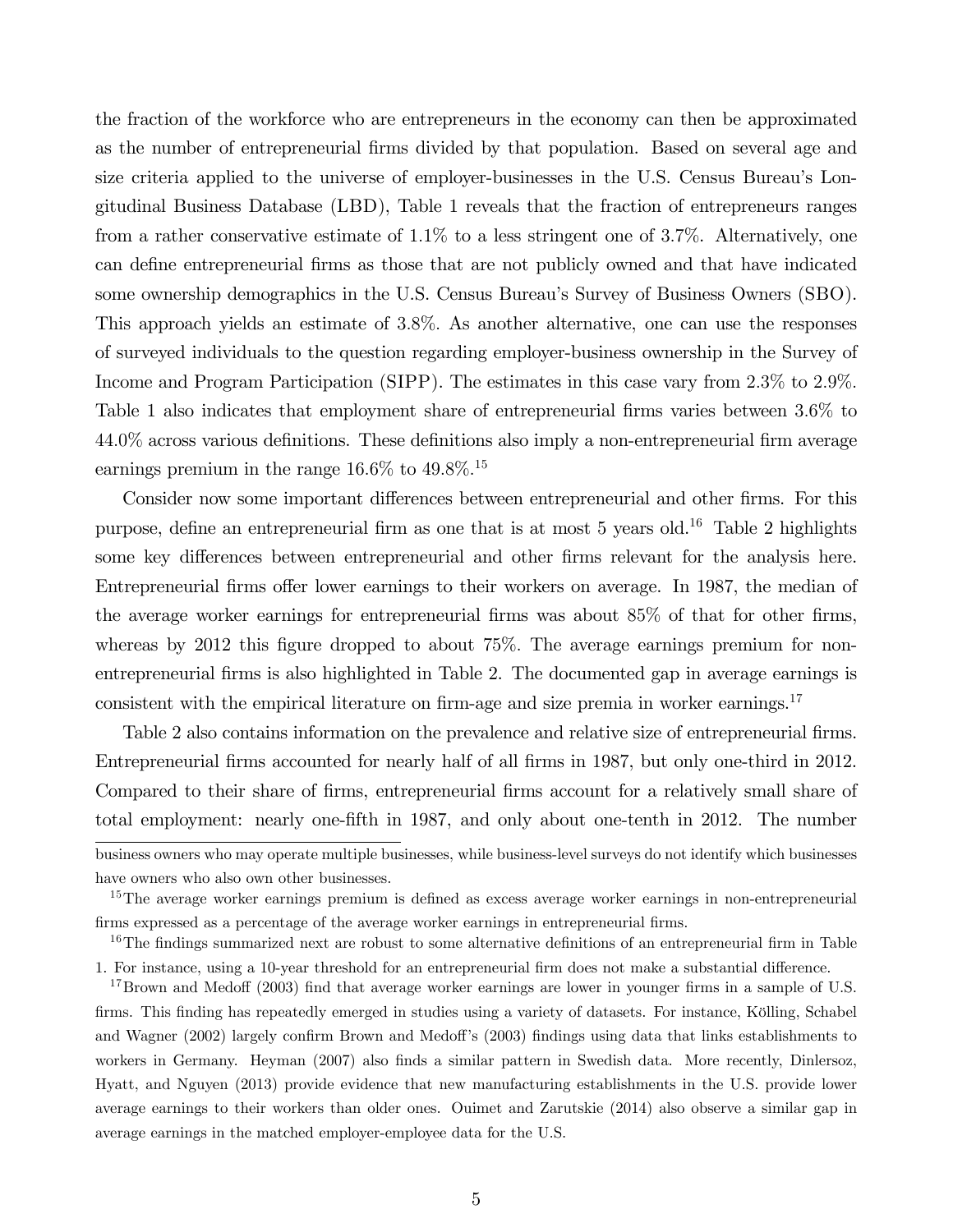and employment share of entrepreneurial firms are in line with the typical high skewness in firm size and age distributions—much of the economic activity is concentrated in a relatively small fraction of firms in the right tail of these distributions. The average scale of entrepreneurial firms measured by employment is only about one-quarter of that for other firms.

Entrepreneurial firms also tend to have higher hiring and separation rates, and rely more on those individuals without jobs for filling vacancies, compared to other firms.<sup>18</sup> As documented in Table 2, entrepreneurial firms, defined by age or size, accounted for about 24% of quarterly gross hires from nonemployment, and about 21% of quarterly gross separations to nonemployment in 2000. Consider the share of hires that come from nonemployment (and separations that go to nonemployment) in entrepreneurial relative to non-entrepreneurial firms.19 Both of these relative figures exceed one for the two years considered in Table 2, indicating that entrepreneurial firms disproportionately draw their workforce from nonemployment and lose their workers disproportionately to nonemployment, compared to non-entrepreneurial firms.

The differences in worker earnings, and hiring and separation patterns documented in Table 2 hint at potentially different labor market frictions for the two types of firms and their workers. Moreover, the discrepancy in their total employment and average scale may stem in part from the more stringent financial and managerial constraints entrepreneurs face. The model in the next section studies how these factors influence the sorting of workers across firms and give rise to differences in worker productivity, earnings, and wealth across the two types of firms.

## 3 The Model

Based on the stark differences between entrepreneurial and non-entrepreneurial firms highlighted in the previous section, the model considers an economy with two sectors, entrepreneurial and corporate.<sup>20</sup> The two sectors differ in production technologies, labor market frictions, and financial constraints. The model extends the framework of incomplete markets with occupational choice in the spirit of Quadrini (2000) and Cagetti and DiNardi (2006) to include heterogeneous labor markets, as in the "islands" economy of Lucas and Prescott  $(1974).^{21}$  It features indivisible

<sup>18</sup>See Haltiwanger, Hyatt, and McEntarfer (2015) and Goetz et al. (2015).

<sup>&</sup>lt;sup>19</sup>Specifically, define relative hires from nonemployment as  $(H_e^N/H_e)/(H_c^N/H_c)$  where  $H_e^N$  is the total number of hires of entrepreneurial firms from nonemployment,  $H_e$  is the total number of hires by entrepreneurial firms, and  $H_c^N$  and  $H_c$  are the analogous measures for the non-entrepreneurial firms. Relative separations are defined analogously.

 $20$  For simplicity, there is no transition of entrepreneurial firms to the corporate sector. A more realistic approach would be to allow entrepreneurial firms to enter the corporate sector at some rate. However, it is not clear the added complications would yield substantially different insights to the sorting of workers between the two types of firms.

 $21$ See also Alvarez and Veracierto (2000).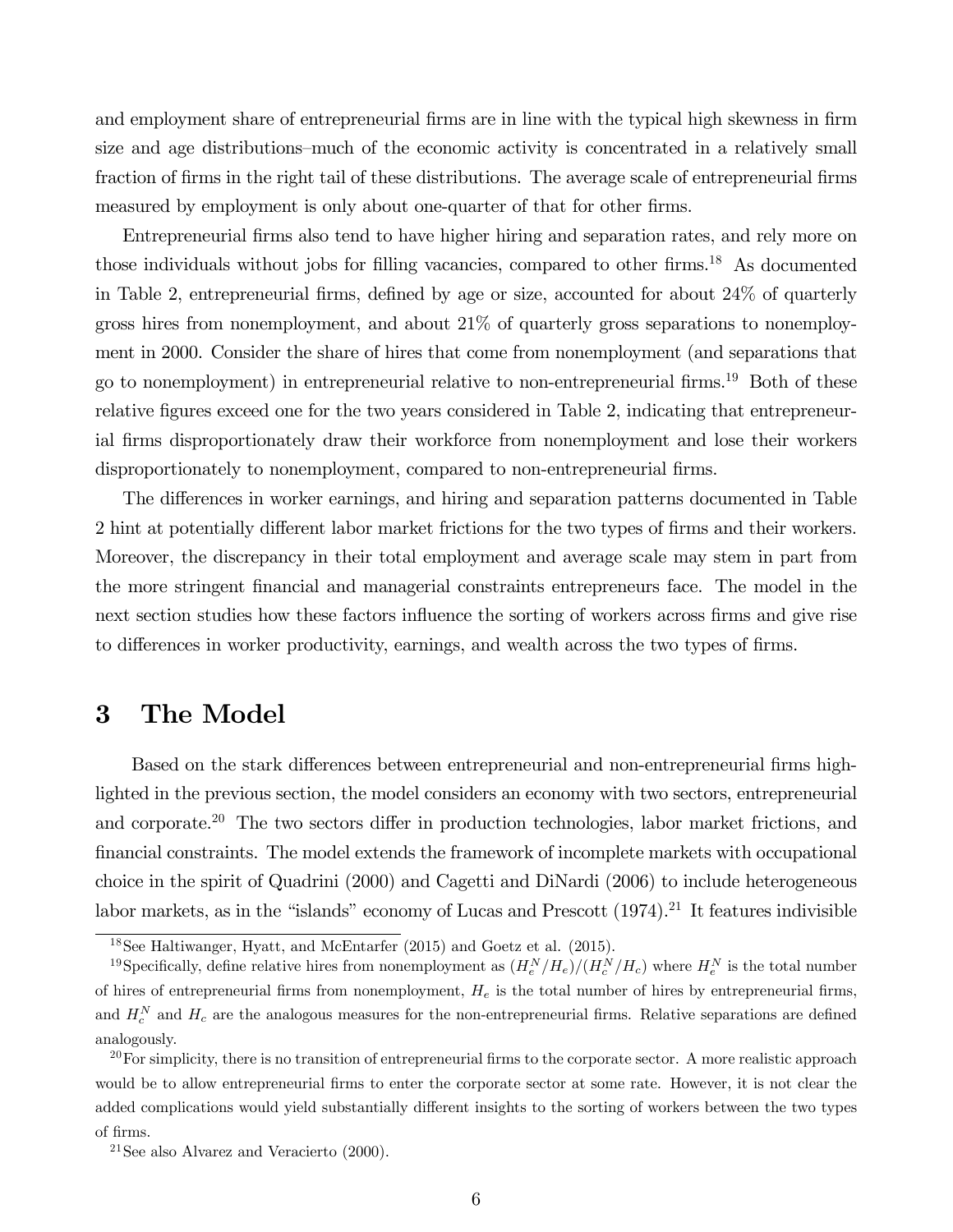labor choice characterized by frictions between production and leisure "islands", as in Krusell, Mukoyama, Rogerson, and Sahin (2011).

There is a unit mass of infinitely-lived individuals. Time, t, is discrete and the discount factor is  $\beta \in (0,1)$ . Each period an individual is endowed with one unit of time, which can be used for production as a worker or an entrepreneur. Individuals have identical preferences represented by the period utility

$$
u(c_t, h_t) = \ln c_t - \alpha h_t,
$$

where  $c_t \geq 0$  is the consumption,  $\alpha > 0$  is the disutility from labor, and  $h_t \in \{0, 1\}$  is an indicator of participation in the labor market.

Each individual possesses an amount,  $a_t \geq 0$ , of assets. Individuals also differ in their ability (or productivity), both as a worker and an entrepreneur.<sup>22</sup> Worker productivity is summarized by  $z_t > 0$ -the efficiency units of labor an individual can supply in a period. The productivity,  $z_t$ , evolves over time independently across individuals according to the process

$$
\ln z_t = \rho_z \ln z_{t-1} + \epsilon_t^z,
$$
  
\n
$$
\epsilon_t^z \sim N(0, \sigma_z).
$$
\n(1)

Similar to the worker ability, the entrepreneurial ability,  $\theta_t$ , also evolves independently across individuals according to

$$
\ln \theta_t = (1 - \rho_\theta)\mu + \rho_\theta \ln \theta_{t-1} + \epsilon_t^\theta,
$$
  
\n
$$
\epsilon_t^\theta \sim N(0, \sigma_\theta).
$$
\n(2)

There are two sectors of production: a corporate and an entrepreneurial sector, denoted by  $j \in \{f, e\}$ , respectively. Production technology differs across the two sectors. There is a representative firm in the corporate sector. It generates output,  $Y_t$ , by combining capital,  $K_t$ , and efficiency units of labor,  $L_t$ , by way of a constant-returns-to-scale production technology

$$
Y_t = AK_t^{\nu}L_t^{1-\nu},
$$

where  $\nu \in (0,1)$ , and  $A > 0$  is the corporate sector's total factor productivity.

Each firm in the entrepreneurial sector is run by an entrepreneur with ability  $\theta_t$ , who uses capital,  $k_t$ , and efficiency units of labor,  $l_t$ , to produce output,  $y_t$ , via a decreasing-returns-to-scale technology

$$
y_t = \theta_t (k_t^{\nu} l_t^{1-\nu})^{\xi},\tag{3}
$$

where  $\xi \in (0,1)$  is a span-of-control parameter, which reflects the diminishing returns to the entrepreneur's managerial ability.

<sup>22</sup>The index for an individual is suppressed for notational simplicity.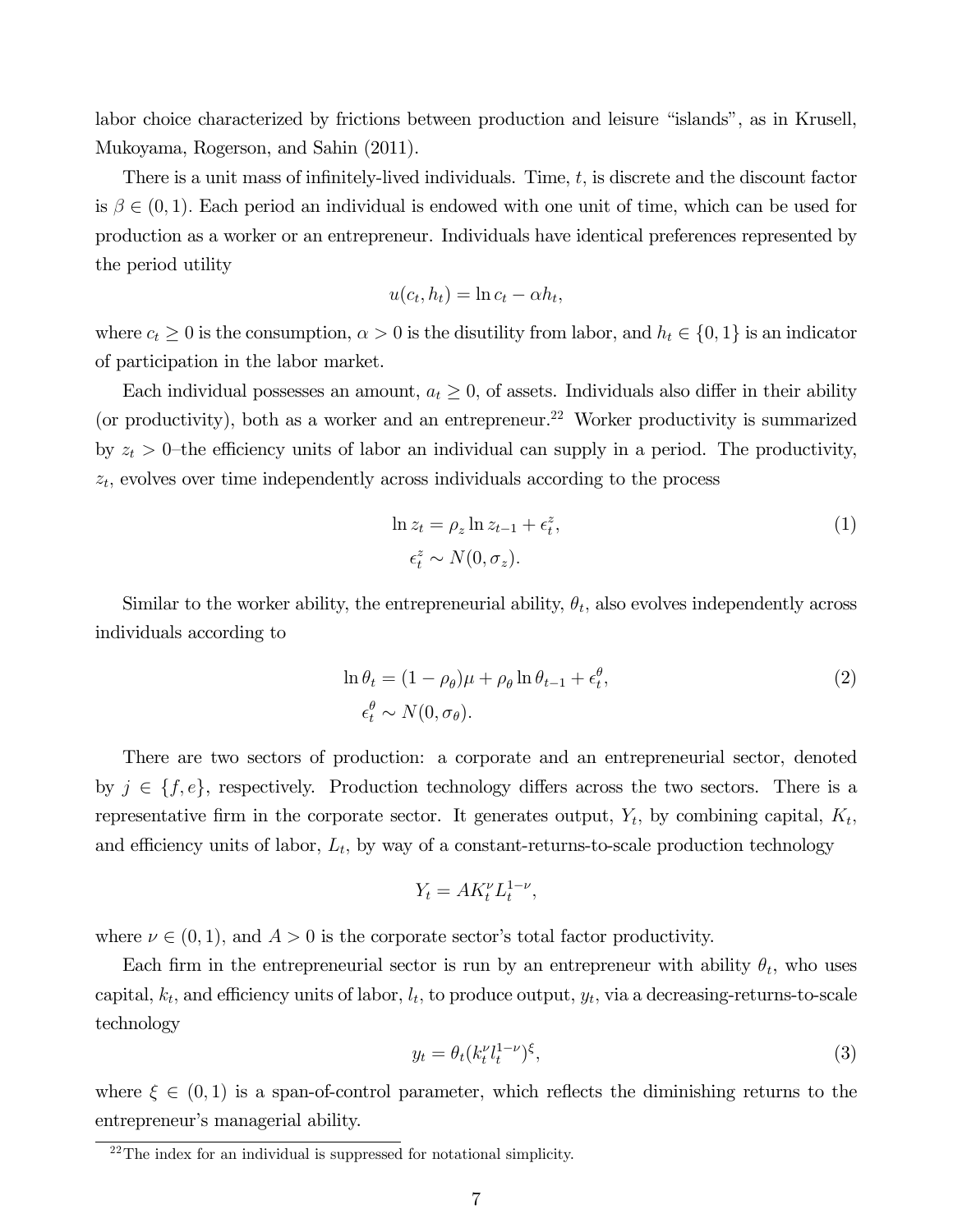There are two types of frictions. The first type is the labor market frictions. Employment opportunities for nonemployed individuals arrive every period with probability λ. Job offers can come from the corporate sector or the entrepreneurial sector. Conditional on the arrival of a job offer, the offer is from the corporate sector with probability  $\gamma$ . Employed individuals maintain a deterministic match to the sector for the duration of their tenure. There is no on-the-job search, and individuals can receive job offers only when nonemployed. Every period workers can separate from their employers voluntarily or involuntarily. Involuntary separations occur in sector  $j \in \{f, e\}$  with probability,  $\phi_i$ . When an individual is separated from a firm or quits entrepreneurship, the individual has to stay nonemployed for at least one period before facing the decision to work again. The parameters  $\{\lambda, \gamma, \phi_f, \phi_e\}$  govern the frictions in the labor market.

The second type of frictions is financial in nature. There are borrowing constraints for entrepreneurs, and individuals are not allowed to carry negative assets,  $a_t \geq 0$ . The amount of capital,  $k_t$ , an entrepreneur with assets,  $a_t$ , can access is bounded:  $k_t \le ba_t$ , where  $b \ge 1$  is an exogenously given borrowing limit. When  $b = 1$ , entrepreneurs can only use their accumulated assets to finance production. The parameter  $b$  is the only parameter that governs the financial frictions. Capital earns an interest rate,  $r > 0$ , and depreciates at a rate of  $\delta \in (0, 1)$ .

The timing of events within a period is as follows. Individuals first realize their current-period labor productivity. Each nonemployed individual then receives a job offer from one of the sectors. All individuals then make their decisions about whether to work, become an entrepreneur, or not work. Following this decision, all entrepreneurs realize their current-period abilities and choose their inputs for production. Each individual then chooses how much to consume and save. At the end of the period, some of the employed individuals get separated from their employers exogenously.

#### 3.1 Individuals' Problems

Consider a stationary environment where policies and payoffs do not depend on calendar time. Let  $s = (a, z, \theta)$  summarize an individual's assets, and worker and entrepreneurial ability in a period. In addition to s, each individual is differentiated by current-period labor status, which can be nonemployment  $(n)$ , working in the corporate sector  $(f)$ , working in the entrepreneurial sector (e), or being an entrepreneur (m). Similar to s, define  $\tilde{s} = (a, z, \theta_{-1})$  to be the individual's assets, worker, and entrepreneurial ability, before the current-period entrepreneurial ability,  $\theta$ , is known. Note that  $\tilde{s}$  is identical to s except for its last element, which is the individual's previous-period entrepreneurial ability.

Consider now an individual who was a worker in sector j at the end of the previous period, or who has a job offer from sector  $j$  in the current period. This individual faces the choice between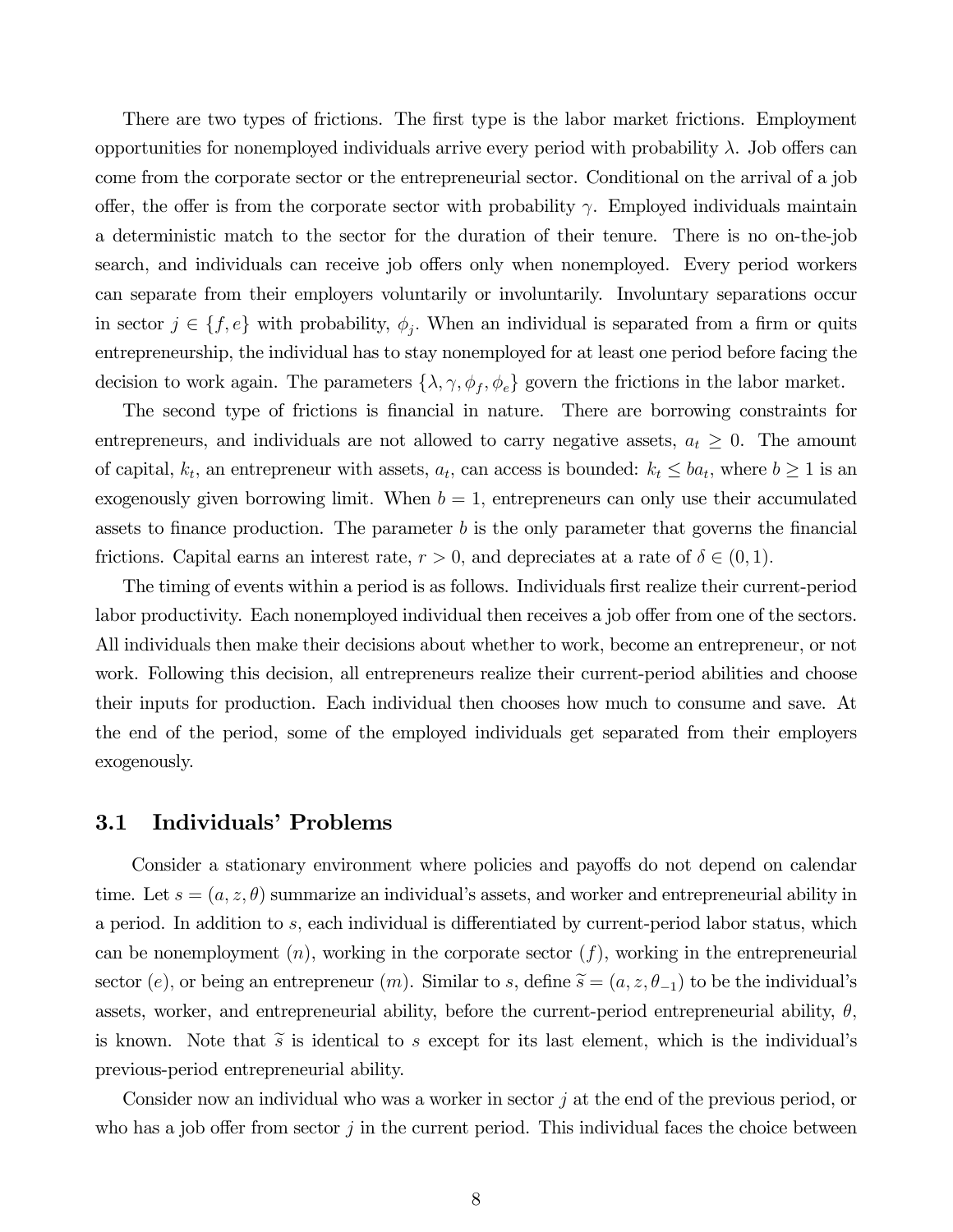work in sector j, nonemployment  $(n)$ , and entrepreneurship  $(m)$ . The choice is made before the current period entrepreneurial ability is realized, but with the knowledge of current worker ability and assets. The expected value of this individual is then the maximum of the expected values from the three choices  $(j, n, m)$  available

$$
E^j(\tilde{s}) = \max\{\mathbb{E}_{\theta|\theta-1}[V^j(s)], \mathbb{E}_{\theta|\theta-1}[V^n(s)], \mathbb{E}_{\theta|\theta-1}[V^m(s)]\}.
$$
 (4)

Consider next an individual who was not a worker in any sector at the end of the previous period, or who has no job offer in the current period. This individual faces the choice between nonemployment  $(n)$  and entrepreneurship  $(m)$ , and his expected value is given by

$$
U(\widetilde{s}) = \max\{\mathbb{E}_{\theta|\theta_{-1}}[V^n(s)], \mathbb{E}_{\theta|\theta_{-1}}[V^m(s)]\}.
$$
\n
$$
(5)
$$

Next, turn to the definitions of the value functions  $V^j$ ,  $V^n$ , and  $V^m$  in (4) and (5). The value of a nonemployed individual can be written as

$$
V^{n}(s) = \max_{c,a' \ge 0} \{ \ln c + \beta \mathbb{E}_{z'|z} [\lambda[\gamma E^{f}(\tilde{s}') + (1 - \gamma) E^{e}(\tilde{s}')] + (1 - \lambda) U(\tilde{s}') \},
$$
(6)

subject to the budget constraint

$$
c + a' = (1 + r)a,
$$

where  $\tilde{s}^{\prime} = (a^{\prime}, z^{\prime}, \theta)$  and  $(a^{\prime}, z^{\prime})$  denotes the next period's assets and worker ability. Equation (6) reflects the fact that a nonemployed individual obtains the utility from consumption in the current period, and in the next period the expected value depends on whether a job offer is received, and the sector this offer comes from.

Denote by  $w_j$  the wage per unit of worker efficiency in sector  $j \in \{f, e\}$ . The value of an individual who works in sector  $j$  is given by

$$
V^{j}(s) = \max_{c,a' \geq 0} \{ \ln c - \alpha + \beta \mathbb{E}_{z'|z} [(1 - \phi_j) E^{j}(\tilde{s}') + \phi_j U(\tilde{s}')] \}
$$
(7)

subject to

$$
c + a' = w_j z + (1 + r)a,
$$

The value in (7) is composed of two parts. An employed individual receives a current utility from consumption, reduced by the disutility of work. In the next period, the individual's expected value depends on whether he gets separated from his job.

Finally, the value of an entrepreneur is

$$
V^{m}(s) = \max_{c,a' \ge 0} \{ \ln c - \alpha + \beta \mathbb{E}_{z'|z}[U(\tilde{s}')] \}
$$
\n
$$
(8)
$$

subject to

$$
c + a' = \pi(s) + (1 + r)a,
$$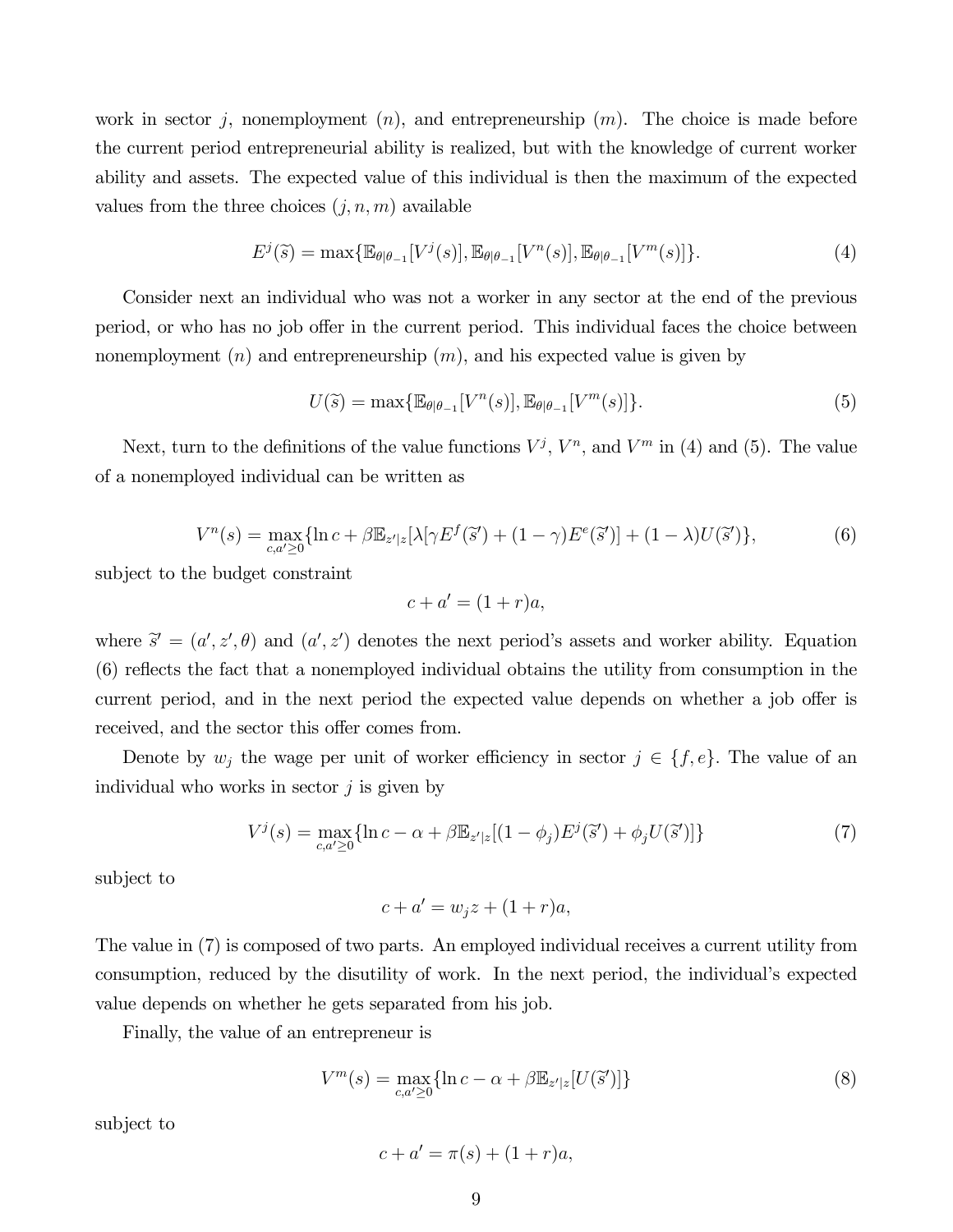where the entrepreneurial profit,  $\pi(s)$ , is given by

$$
\pi(s) = \max_{k,l \ge 0; k \le ba} \{ \theta(k^{\nu}l^{1-\nu})^{1-\xi} - w_{e}l - (r+\delta)k. \tag{9}
$$

The entrepreneurial value in (8) consists of the current period utility that results from consumption and work, and the next period's expected value, which reflects the fact that in the next period the individual can continue to be an entrepreneur or choose to be nonemployed.

#### 3.2 Equilibrium

Let  $i \in \{n, f, e, m\}$  denote the labor status of an individual in any given period. In addition, let  $d \in \{n, f, e, m\}$  be the "island" or "location" of the individual at the end of the previous period. A stationary competitive equilibrium for the model is a collection of value functions,  $V^i(s)$ , wage in each sector,  $w_j$  for  $j \in \{f, e\}$ , an interest rate, r, labor supply rules,  $h^d(\tilde{s})$ , decision rules to become an entrepreneur,  $m<sup>d</sup>(\tilde{s})$ , saving and consumption rules,  $a<sup>i</sup>(s)$  and  $c<sup>i</sup>(s)$ , an entrepreneur's capital and labor utilization rules,  $k(s)$  and  $l(s)$ , and measures of individuals by labor status,  $\Psi^i(s)$ , such that

- 1. The labor supply rules,  $h^d(\tilde{s})$ , and the decision rules to become an entrepreneur,  $m^d(\tilde{s})$ , solve the problems (4) and (5),
- 2. The saving and consumption rules,  $a^{i}(s)$  and  $c^{i}(s)$ , solve the individuals' problems defined in (6), (7), and (8),
- 3. The interest rate, r, and the corporate sector wage,  $w_f$ , satisfy

$$
r = \nu A K^{\nu - 1} L^{1 - \nu} - \delta,
$$
\n(10)

$$
w_f = (1 - \nu) A K^{\nu} L^{-\nu}, \tag{11}
$$

- 4. The capital and labor choices,  $k(s)$  and  $l(s)$ , solve the entrepreneur's problem in (9),
- 5. The measures,  $\Psi^i(s)$ , are consistent with the behavior of the individuals,
- 6. Labor, capital, and goods markets clear

$$
\int l(s)d\Psi^{m}(s) = \int zd\Psi^{e}(s)
$$
 (entrepreneurial sector labor) (12)

$$
L = \int z d\Psi^{f}(s)
$$
 (corporte sector labor) (13)  

$$
K + \int k(s) d\Psi^{m}(s) = \sum_{i} \int a d\Psi^{i}(s)
$$
 (capital) (14)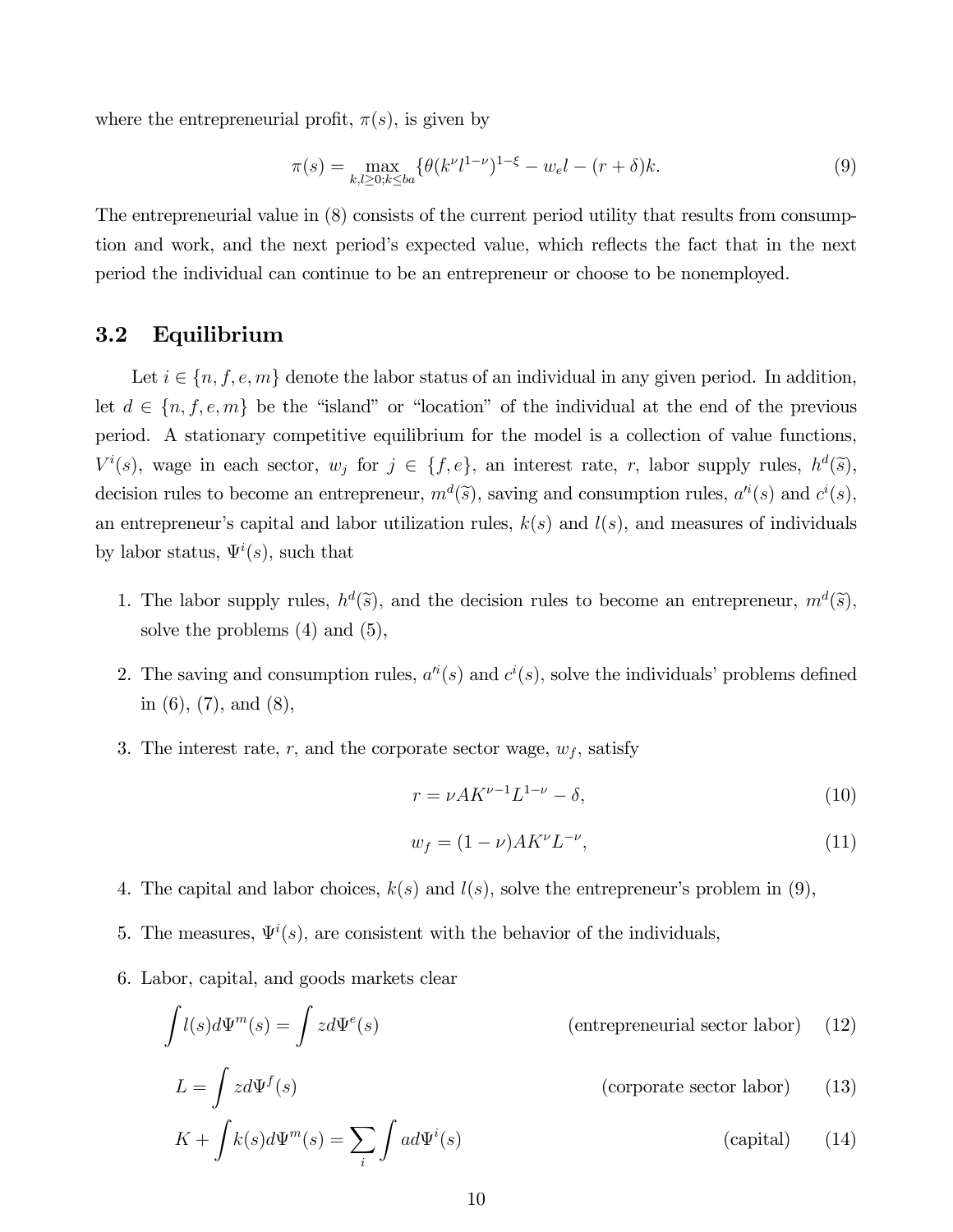$$
Y + \int y(s)d\Psi^{m}(s) = \sum_{i} \int c(s)d\Psi^{i}(s) + \delta\left(K + \int k(s)d\Psi^{m}(s)\right) \quad \text{(goods)} \tag{15}
$$

where  $y(s)$  denotes the output of an entrepreneur with state s.

While the corporate sector wage,  $w_f$ , depends on the representative corporate firm's labor choice (11), the entrepreneurial sector wage,  $w_e$ , is the value that equates the labor demand by all entrepreneurs to the labor supply of all workers in the entrepreneurial sector—equation (12). The amount of capital used by the two sectors must equal the total assets of all individuals in the economy, as ensured by (14). Finally, the total output of the economy must account for the total consumption by individuals and the replacement of the depreciated capital, as in (15). Appendix A outlines the algorithm that is used to solve for the stationary equilibrium numerically.

#### 4 Calibration

The parameter values used in the calibration of the baseline model are shown in Table 3. Each period corresponds to one quarter. The discount rate,  $\beta$ , is set to 0.985, to match an annual interest rate of  $4\%$ . The process for labor productivity, z, in (1) is assigned the parameters  $\{\rho_z, \sigma_z\} = \{0.97, 0.13\}$ , based on Heathcoate, Storesletten, and Violante (2010).

The annual values of the parameters  $\{\rho_{\theta}, \sigma_{\theta}\}$  of the process for managerial ability  $\theta$  in (2) and the returns-to-scale parameter,  $\xi$ , are estimated separately for entrepreneurial firms (firms aged 0-5 years) versus non-entrepreneurial firms (firms aged 6+ years) in the manufacturing sector. The unavailability of data on inputs other than labor precludes the estimation of these parameters for firms in other sectors of the economy. The estimation follows the econometric methodology used in Abraham and White (2015), which allows joint estimation of the parameters  $\{\rho_\theta, \sigma_\theta, \xi\}$  based on Castiglionasi and Ornaghi (2013) – see Appendix B.<sup>23</sup> The framework of Abraham and White (2015) has a number of desirable features. Most importantly, it allows for firm-fixed effects in productivity and for heterogeneity in the parameters  $\{\rho_{\theta}, \sigma_{\theta}, \xi\}$  across industries. They demonstrate that restricting these parameters to be the same across industries can lead to significant upward bias in the estimate of the persistence parameter,  $\rho_{\theta}^{24}$ . The estimated parameters for the entrepreneurial ability process for  $\theta$  at an annual rate turn out to be  $\{\rho_{\theta}, \sigma_{\theta}\} = \{0.3, 0.18\}$ , which are the averages across narrowly defined industries at the level of 4 digit SIC codes. The span-of-control parameter for young firms,  $\xi$ , has an average estimated

<sup>&</sup>lt;sup>23</sup>See also the earlier version, Abraham and White  $(2006)$ .

<sup>&</sup>lt;sup>24</sup>Other recent approaches to estimating the productivity persistence parameter include Lee and Mukoyama (2015) and Foster, Haltiwanger and Syverson (2008). The former does not allow for heterogeneity of the persistence parameter, and the latter provides estimates for a special sample 11 narrowly defined manufacturing product categories. These approaches result in higher estimates for the persistence parameter.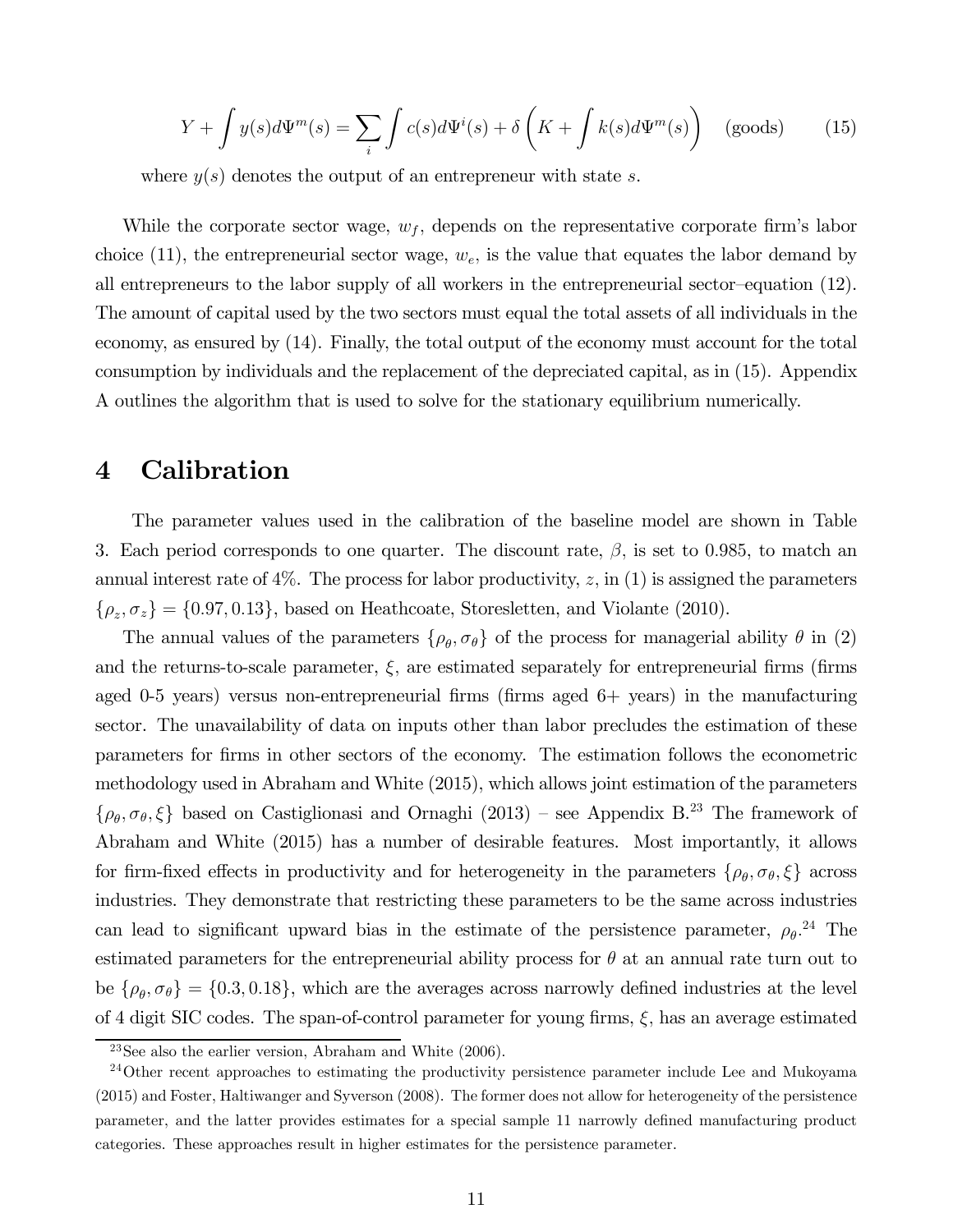value of 0.88 across industries. This value is smaller than the corresponding one for older firms (around 0.97), suggesting a lower span-of-control for young firms.

Following Kitao (2008) and Buera and Shin (2011), the borrowing constraint parameter,  $b$ , is set to 1.5, implying that an entrepreneur can borrow up to 50% of his assets at the beginning of the period. Based on the business-cycle literature, the capital's share of output,  $\nu$ , is set to 0.36, and the quarterly depreciation rate,  $\delta$ , is taken to be 0.015, which corresponds to an annual depreciation rate of 0.06. The productivity of the corporate sector, A, is normalized to  $\exp(-1)$ .

The remaining parameters,  $\{\alpha, \lambda, \gamma, \phi_e, \phi_f, \mu\}$ , are chosen to hit six different targets that constitute a system of non-linear equations. While these equations are simultaneous in nature and involve all relevant parameters of the model, each equation plays an instrumental role in setting a specific parameter. The values of the targets are chosen to be the average value of the empirical counterparts for the period 1999-2001. For the disutility of labor,  $\alpha$ , the key target is the employment-to-population ratio (0.86) among individuals aged 25-64 years. Two other targets, the share of employment in non-entrepreneurial firms (88%) and the average worker earnings premium for these firms (33%), are important in pinning down a value for the job offer rate from the corporate sector,  $\gamma$ , and for the separation probability from entrepreneurial sector employment,  $\phi_e$ . The job finding rate,  $\lambda$ , and the job separation rate from corporate sector employment,  $\phi_f$ , are set so that the aggregate job separation rate (employment-to-nonemployment flows) is 1.9% as a fraction of total employment, and the aggregate job finding rate (nonemployment-toemployment flows) is 45%, based on Shimer (2012). Finally, the fraction of entrepreneurs, 3.1%, is targeted in assigning a value to the entrepreneurial ability parameter,  $\mu$ . The fraction, 3.1%, is based on the estimates obtained from a wide-range of definitions and sources in Table 1.

#### 5 Properties of the Baseline Model

The key features of the calibrated model's equilibrium are shown in Table 4. The model does a reasonable job in matching the targeted values. It produces an employment-to-population ratio of 0.86, consistent with its targeted value. Around 3.6% of the individuals choose to become entrepreneurs, a figure slightly higher than the targeted fraction of 3.1%, but well within the range of estimates in Table 1. As shown in Figure 1a, the individuals with a higher level of entrepreneurial ability tend to become entrepreneurs. Those who become entrepreneurs also tend to accumulate higher levels of assets (Figure 1b). Furthermore, entrepreneurial firms exhibit variation in their capital input, which has a skewed distribution (Figure 1c). The distribution of the labor input (in efficiency units) for the entrepreneurial firms in Figure 1d is also highly-skewed.<sup>25</sup>

 $25$ This shape is in line with the typical shape of the firm-level distributions of labor input in empirical studies. However, note that the labor input in the model (worker efficiency units) is different from the employment measure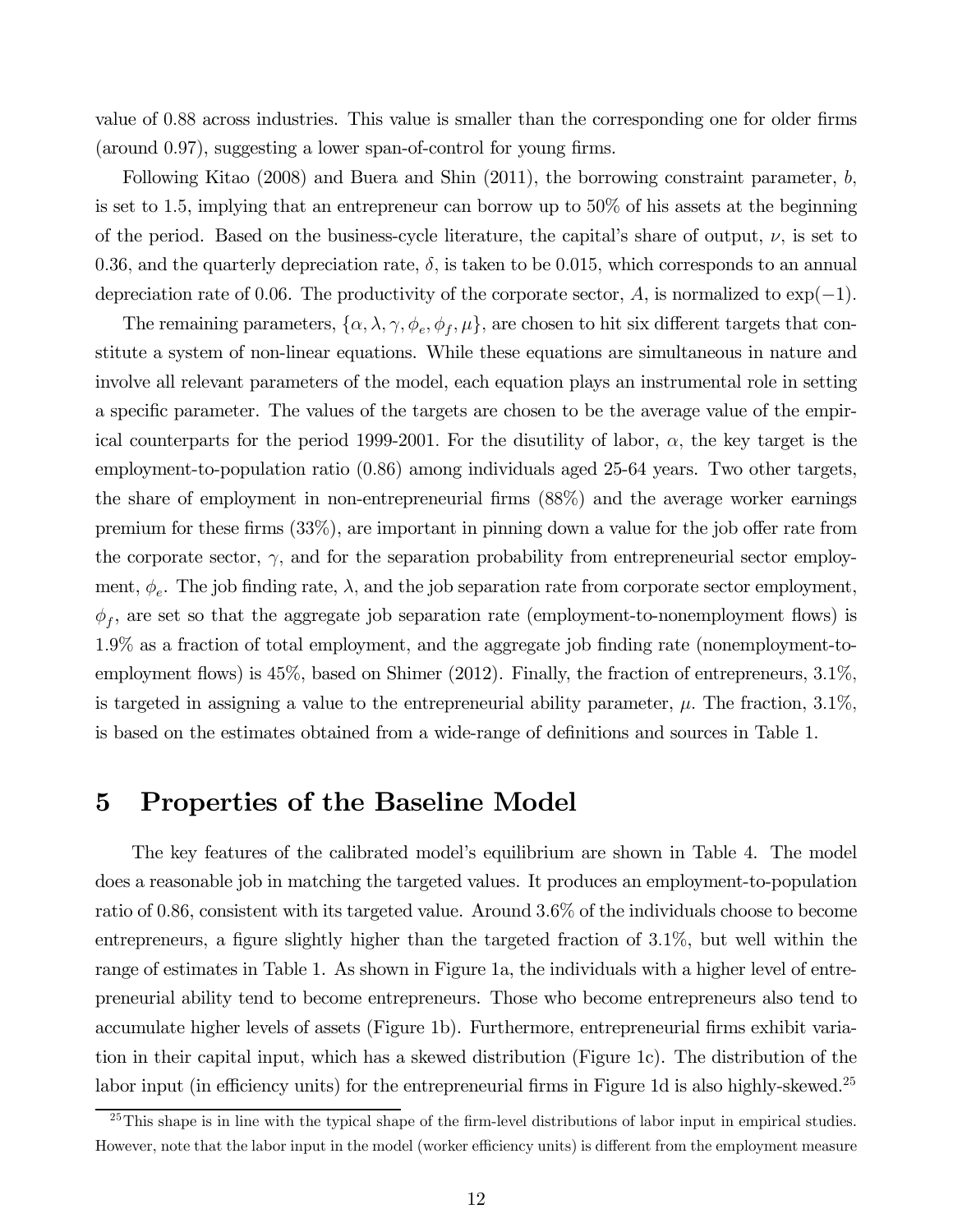The features of the model discussed so far also emerge in recent models of entrepreneurship, indicating that the model is able to capture the salient aspects of these models.<sup>26</sup>

The model's main distinguishing aspect, heterogeneous labor markets, enables it to provide further insight to the functioning of the labor markets and the nature of worker sorting. The calibrated model's equilibrium generates patterns that are broadly consistent with the behavior of the key metrics for the U.S. labor market. In the baseline model, 11% of the employees work for young firms, close to the value of 12% in the data, as seen in Table 4. The model also delivers a corporate earnings premium consistent with the observed value. The average worker earnings in the corporate sector is about 32% higher than that in the entrepreneurial sector, almost identical to the targeted value of 33%. Note that the average earnings in each sector depends on the distribution of worker productivity  $(z)$  in each sector, as well as the wages per efficiency units of labor  $(w_e, w_f)$ . The values for  $w_e$  and  $w_f$  are obtained in the calibrated model's equilibrium, but there is no observable target to discipline their values. The wage per efficiency unit of labor in the corporate sector turns out to be 0.60, as opposed 0.58 in the entrepreneurial sector. In other words, the corporate sector offers about 3% higher wage per worker efficiency unit. The average worker productivity, on the other hand, is significantly higher in the corporate sector  $(1.64)$  than in the entrepreneurial sector (1.28). That is, a worker in the entrepreneurial sector is only about 78% as productive, on average, as a worker in the corporate sector. This sorting of individuals based on productivity drives in part the corporate earnings premium.

The model is calibrated to match the aggregate job finding rate (45%) from unemployment and the job separation rate from employment (1.9%). The calibrated model's equilibrium is broadly consistent with these worker flows—see, again, Table 4. However, a key question is whether the model also captures these flows by firm type, which are not targeted explicitly in the calibration. As shown in Table 4, the model does so quite well. In the data 21% of flows to nonemployment originate in entrepreneurial firms, and the model captures these flows closely (22%). Likewise, 23% of flows into employment go to entrepreneurial firms, as opposed to the model's figure of 16%. The model's ability to approximate the shares of flows in and out of employment accounted by entrepreneurial firms suggests that the model generates the appropriate amount of incentives for work among individuals facing employment prospects in entrepreneurial firms.

Figure 2a shows that individuals with higher managerial ability tend to become entrepreneurs. As managerial ability increases, individuals tend to shift from corporate sector employment to entrepreneurship, with little change in the allocation of individuals into entrepreneurial sector

<sup>(</sup>the number of workers) typically used in empirical studies of firm size.

<sup>&</sup>lt;sup>26</sup>See, e.g., Quadrini (2000), Cagetti and De Nardi (2004), Kitao (2008), Buera and Shin (2011), Buera, Fattal-Jaef, and Shin (2015), and Bassetto, Cagetti, and De Nardi (2015).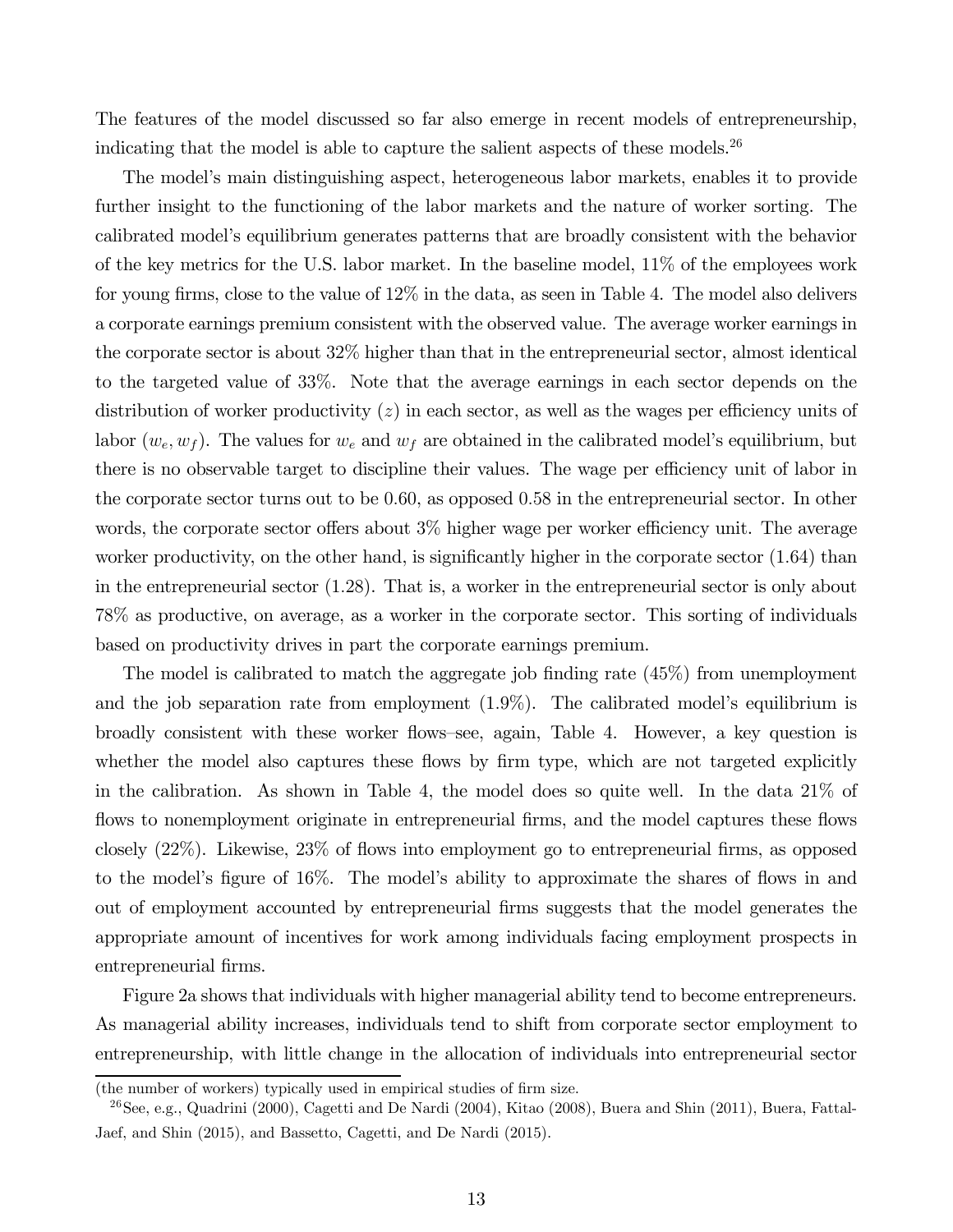work across managerial ability levels. Figure 2b illustrates how individuals at a given worker productivity level are allocated across the two sectors and entrepreneurship. As worker productivity increases, the fraction of individuals who work in the corporate sector increases, whereas the fraction of individuals who are entrepreneurs declines. However, the fraction employed in the entrepreneurial sector first decreases, and then increases at higher levels of productivity. As discussed below, this non-monotonicity is driven by how the distribution of assets across workers influences their decision to work in the entrepreneurial sector.

If entrepreneurial firms pay lower wages per efficiency unit, why does anyone work for them at all? Figure 2c shows the distribution of workers' assets by sector. The distribution in the entrepreneurial sector is much more skewed, with a high mass over the range of low asset levels. Table 4 indicates that average assets of the workers in the corporate sectors is nearly twice that of the workers in the entrepreneurial sector. When only the workers in their first quarter of a job is considered, the average assets for workers in the corporate sector is about 1.5 times that of those in the entrepreneurial sector — see Figure 2d for the distributions of assets by sector for these workers. That is, there is an average wealth differential not only between the workers in the two sectors, but also between the workers who have just accepted jobs (those in their first period of their employment spell) in these two sectors. The assets ratios in the model are also similar in magnitude to their empirical counterparts — see Section 6 for how these estimates are obtained. Because nonemployed individuals with low assets are not wealthy enough to secure a smooth stream of consumption while unemployed, they cannot afford to reject a job offer from the entrepreneurial sector and wait for a job offer from the corporate sector. In other words, the opportunity cost of waiting for a corporate offer is high for these individuals.

Figure 3a shows what types of individuals accept a job offer from the entrepreneurial versus corporate sector. The figure illustrates the acceptance/rejection regions for entrepreneurial and corporate offers by worker productivity and assets for a median realization of the managerial ability,  $\theta$ . As an individual's assets increase, the threshold productivity for accepting a corporate sector job offer increases. Note also that, given assets, the productivity threshold for accepting a corporate sector offer always lies below the one for an entrepreneurial sector offer. In other words, individuals who take jobs in the entrepreneurial sector tend to be more productive. On the one hand, the wage differential implies a higher return to work in the corporate sector and generates an incentive for individuals to wait for a corporate job offer. On the other hand, the higher job separation rate in the corporate sector suggests that the return to work in corporate sector cannot be too large.

A notable feature of Figure 3a is that for an entrepreneurial job offer there is a portion of the rejection region that protrudes into the acceptance region, labeled as Region B. The presence of Region B indicates a non-monotonicity in the decision rule to accept employment in the entre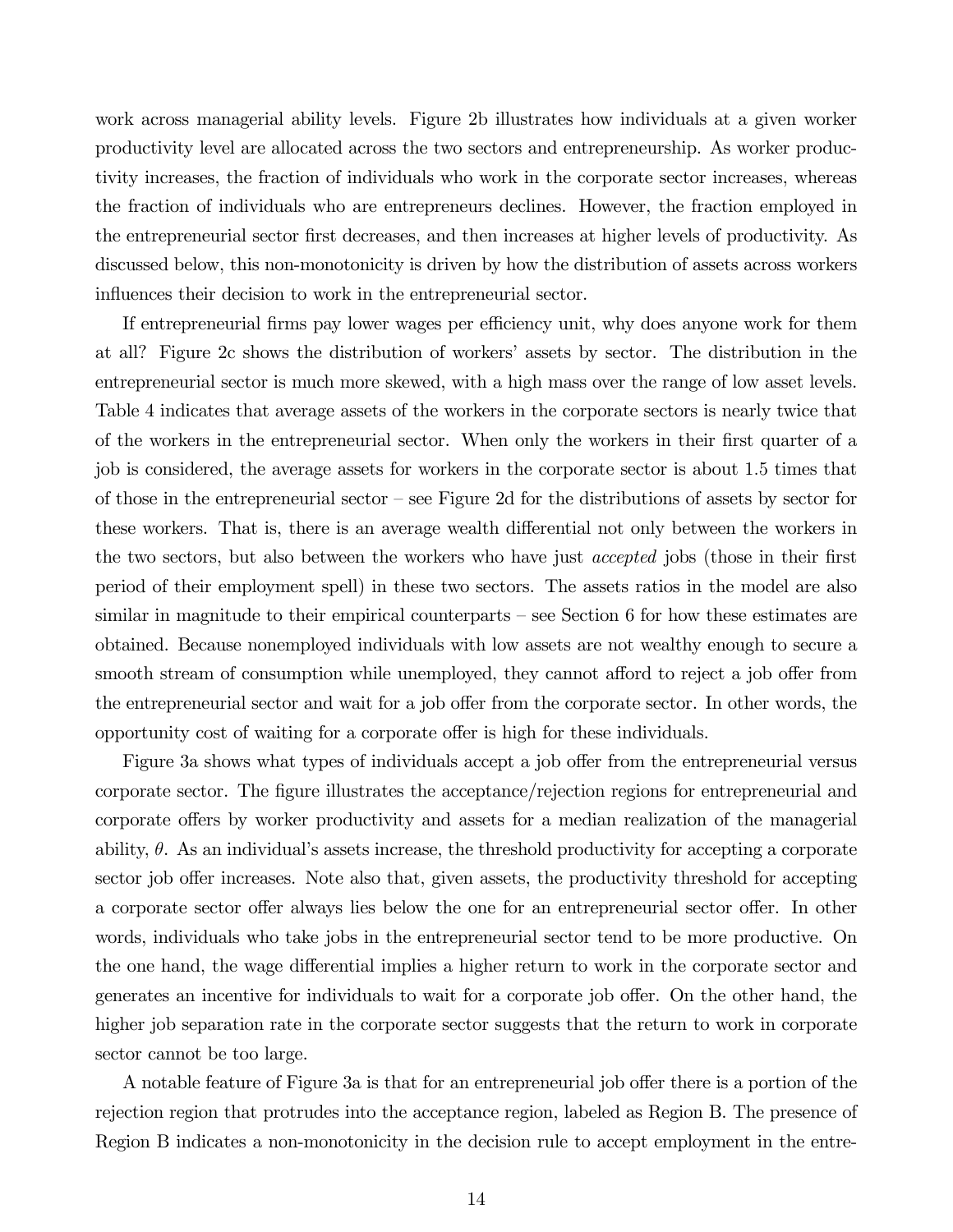preneurial sector. Note that no such region exists for the decision rule for corporate sector work. Figure 3b shows the acceptance region for becoming an entrepreneur at the median managerial ability,  $\theta$ . This figure indicates that individuals would not choose to become entrepreneurs inside the Region B highlighted in Figure 3a. In other words, individuals with types in Region B reject a job offer from the entrepreneurial sector in favor of continuing to be nonemployed and waiting for a corporate sector job offer.

One way to further understand the nature of Region B in Figure 3a is to examine the value functions for an individual with median entrepreneurial ability and median labor productivity, plotted in Figure 3c. The figure plots value functions for some subset of the parameter values underlying Region B. Note that in Figure 3c the value of leisure exceeds that of entrepreneurial work and both value functions are well-behaved. To understand the source of Region B further, consider the entrepreneurship choice in a partial equilibrium setting. Holding prices  $(w_f, w_e, r)$ fixed at their baseline values, suppose entrepreneurship is no longer available as a choice. What does the optimal decision rule look like for an individual with an entrepreneurial sector job offer? Figure 3d shows this new decision rule for an individual with median managerial ability. In this partial-equilibrium setting, individuals are much more choosy about accepting a job in the entrepreneurial sector. The main reason is that an incentive to work in order to accumulate assets to finance a potential entrepreneurial project in the future is now absent.<sup>27</sup> In other words, there is no incentive to accumulate capital outside the precautionary savings motive. As a result, the threshold productivity above which individuals would choose to work is higher than in the baseline economy.

Now consider an economy with a choice of entrepreneurship, but without any uncertainty in managerial ability at the time the entrepreneurship choice is made. That is, suppose that the timing is such that  $\theta$  and z are both realized at the beginning of the period. The value from becoming an entrepreneur is now known before the entrepreneurship decision is made. The dashed line in Figure 3d represents the acceptance threshold in such an economy, with prices fixed again at their baseline values. In this economy individuals have a lower threshold for accepting employment opportunities, compared with the baseline economy. In particular, a region like Region B in Figure 3a is not present in Figure 3d. An individual with a realization of assets and productivity in Region B rejects a job in the entrepreneurial sector in the baseline economy, but accepts such a job in the economy without uncertainty about the managerial ability. The reason is that the uncertainty about the optimal scale of the entrepreneurial firm reduces the ex-ante return to working to accumulate assets to potentially become an entrepreneur in the future. This region disappears for low-asset individuals whose return from entrepreneurial activity is

 $^{27}$ See also Hurst and Lusardi (2004) for evidence on the connection between household wealth and the decision to start a business under credit constraints.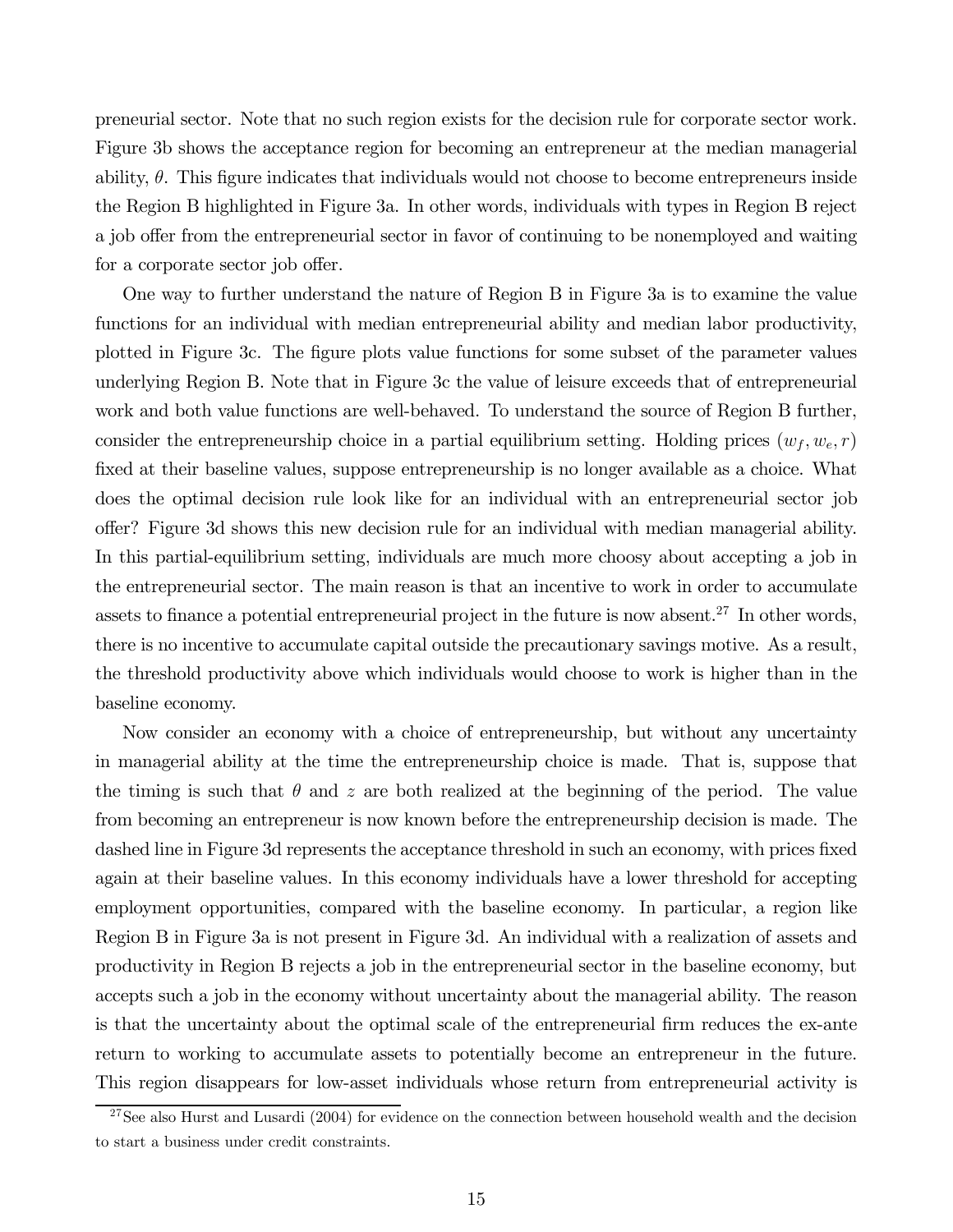smaller, and for high-asset individuals who can operate firms at their optimal scale even under the uncertainty.

## 6 Evidence on Worker Sorting by Assets

A key prediction of the baseline model is that the average asset holdings of workers in the entrepreneurial sector is lower than that of workers in the corporate sector. This difference emerges as a result of the sorting of workers into sectors based on both productivity and wealth. Workers holding fewer assets tend to accept job offers from the entrepreneurial sector. Is there empirical evidence on this type of sorting? The answer requires data on workers' assets and the characteristics of their employers.

Unfortunately, household survey data that include information on worker assets typically do not contain information on the age of a worker's employer. Towards addressing this shortcoming, the wealth data for workers in the Survey of Income and Program Participation (SIPP) are merged with the Longitudinal Employer-Household Dynamics (LEHD) data that captures employer characteristics for those workers. Specifically, the responses from the Asset and Liabilities Topical Module collected in several waves of the 2008 SIPP panel are used to create a net worth variable, excluding housing equity. The 2008 panel is chosen to maximize the number of possible linkages with the LEHD data due to limited number of participating states in earlier years of LEHD program. The net worth variable is calculated at the household level and used as the empirical counterpart to worker assets in the model. The workers in the SIPP sample are then linked to the LEHD data based on unique individual identifiers. For workers holding more than one job during the relevant quarter, firm age pertains to the firm where worker earnings were the greatest among all jobs held in that quarter. The sample is also restricted to prime age males with ages 25-54 who are not entrepreneurs, to be consistent with the baseline model's calibration. That is, the sample excludes those individuals whose sector-of-employment choices might be influenced by, for instance, schooling and retirement.

The top panel of Table 5 shows the mean and median net worth statistics by firm age. Both measures indicate a stark difference in average asset holdings of workers at young firms relative to others. In particular, workers in older firms have an average accumulated asset stock that is 50 to 200 percent higher than those of the workers in younger firms. It is also noteworthy that a larger fraction of the workers in younger firms are net borrowers, and report zero or negative net worth compared with the workers in more established firms. In general, higher wages in established firms relative to young firms would imply an asset differential even in the absence of sorting, as long as employment has some persistence. Further evidence on sorting of workers based on assets can be provided by examining the assets of recently employed workers only.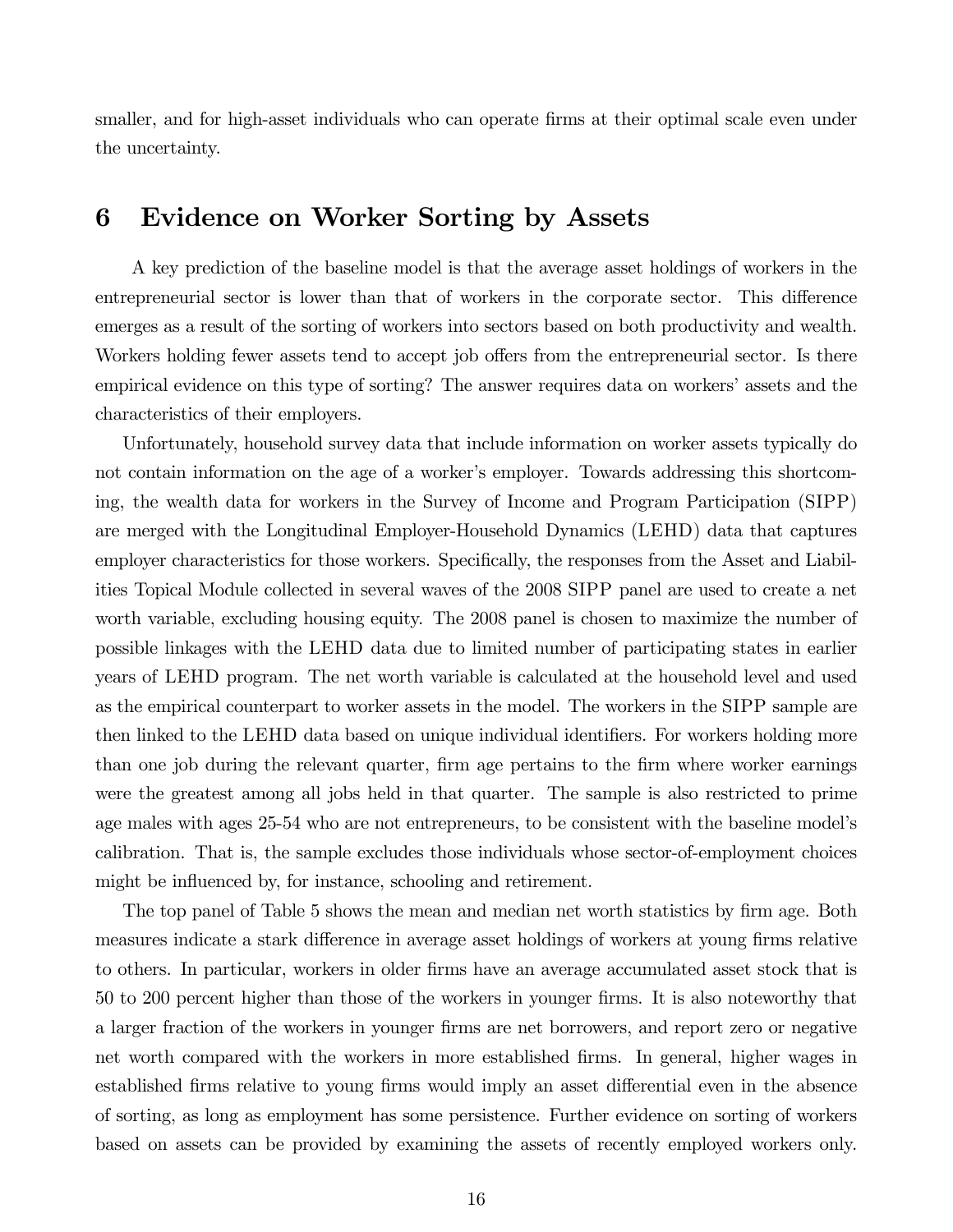For this purpose, the sample is restricted to those workers who are in the first quarter of their employment spell after unemployment, based on the information on the quarter of employment in the LEHD data. This subsample allows for an approximation to the asset holdings of workers who have recently transitioned into employment from unemployment. The results are again shown in Table 5. There is a large net worth differential across workers in the two types of firms when measured by either the mean or median asset holdings. Therefore, the differential is not merely a result of the fact that working for higher-wage established firms allows individuals to accumulate more assets over time. Workers accepting jobs in these firms are on average wealthier to start with, in line with the model's prediction on sorting based on assets.

The bottom panel of Table 5 shows the extent to which worker sorting prevails when firm size is used instead of firm age to define entrepreneurial firms. Although the results are generally weaker, the net worth differential remains for the median asset holdings, with a slightly smaller magnitude. In particular, the median worker in larger firms has net worth of \$20,642 compared with \$9,397 in smaller firms. Finally, as a check of the representativeness of the SIPP subsample relative to the more aggregated statistics on worker earnings in Table 1, average worker earnings are calculated by firm age. The average earnings premium for workers in older firms (5+ years of age) in the sample containing all workers is 24%, versus 15% in the sample containing only the workers in their first quarter of employment. Both of these figures are within the range of estimates in Table 1, suggesting that these samples are not nonrepresentative.

#### 7 Experiments

This section analyzes how the properties of the model's equilibrium respond to changes in the key parameters. The approach is to change each parameter from its baseline value holding all others constant at their baseline values, and compare the resulting equilibrium with the baseline. There are two motivations for this exercise. The first one is to understand the workings of the model in further detail: What kind of changes occur in the model's properties as one of the key parameters shifts? Does the main result on worker sorting survive? Under what cases does the sorting get weaker or stronger? The second motivation is to assess the model's ability to generate some of the trends documented for entrepreneurial firms in recent research. What changes in the parameters lead to a decline in the entrepreneurial sector of the model economy that is qualitatively consistent with the empirical trends exhibited by the key metrics for entrepreneurial firms?

Some of the trends for entrepreneurial firms are summarized in Figure 4 (see also Table 2). These trends have been the focus of recent research on the decline of entrepreneurial activity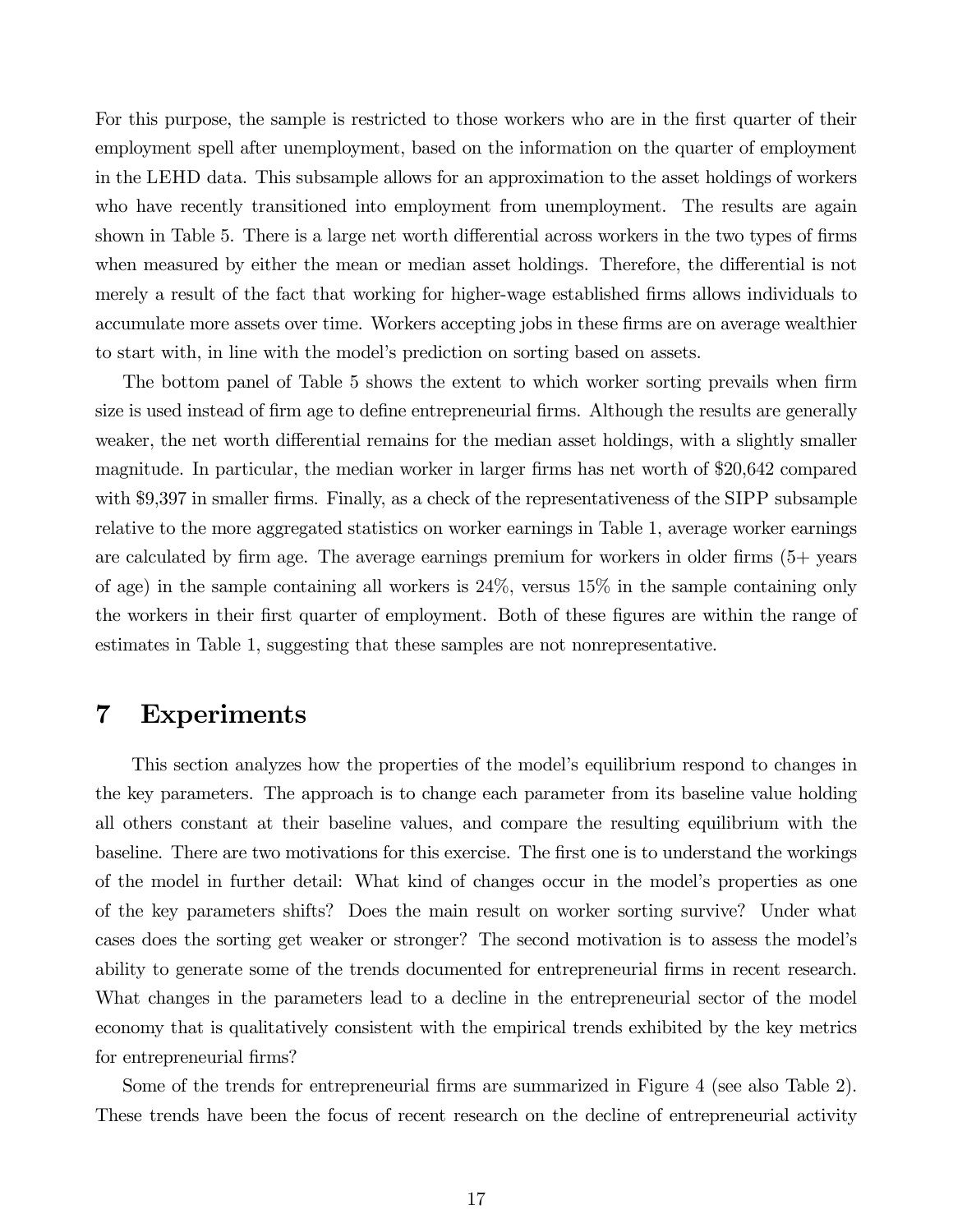represented by new and young firms and are summarized in this section for convenience.28 In particular, the number of young firms has been stagnant, even as the number of established firms grew (Figure 4a), the share of employment accounted by young firms has been falling (Figure 4b), the relative average worker earnings in young firms has been decreasing (Figure 4c), and the average size of young firms, as measured by employment, has been shrinking relative to that of established firms (Figure 4d).29

Many potential explanations for the decline in entrepreneurship have been proposed. One hypothesis is that changes in the technologies for workers' job search and firms' vacancy posting altered labor market frictions in a way to put entrepreneurial firms at a disadvantage relative to more established firms.<sup>30</sup> A lower worker mobility across firms, particularly for younger workers, has accompanied the decline in entrepreneurship. Given the evidence that young firms disproportionately draw their labor force from young and nonemployed individuals, the two trends are not independent. Increasing labor market frictions for young firms and workers, and a rise in the established firms' dominance in access to job seekers may have made it more difficult for entrepreneurial firms to match with the type of workers who would work for them.

Another potential reason behind the decline is increasing financial frictions for entrepreneurs. Recent research has focused on various implications of a tighter credit environment for businesses caused by the onset of the Great Recession.<sup>31</sup> In addition to impeding entry, limited availability of credit can also inhibit the expansion of entrepreneurial businesses. However, while financial constraints may have become more binding in the short run, they may have actually become less restrictive in the long run as a result of the changes in the financial sector. Thus, the effects of the financial environment on entrepreneurial firms may be different in the long- versus short-run.

Another hypothesis for the decline has to do with the supply of entrepreneurs. Some policies may have curbed the availability of able entrepreneurs and contribute to the underwhelming performance of the entrepreneurial sector.<sup>32</sup> Increasing costs of education, training, and more generally, human capital accumulation, can also reduce the pool of skilled entrepreneurs. De-

<sup>28</sup>See, e.g., Decker, Haltiwanger, Jarmin, and Miranda (2014a,b).

 $29$ The average size is the total employment in young firms divided by the number of young firms. This measure has the obvious counterpart in the model as ratio of the mass of individuals working for entrepreneurial firms to the mass of such firms, despite the fact that the size of an entrepreneurial firm is defined in efficiency units of labor, and the number of employees for any given entrepreneurial firm is therefore indeterminate.

<sup>30</sup>See Decker, Haltiwanger, Jarmin, and Miranda (2014a) for a discussion. Recent work on these issues include Cairo (2013), who analyzes the role of increasing training costs on job reallocation.

<sup>&</sup>lt;sup>31</sup>See, for instance, Haltenhof, Lee, and Stebunovs (2014) for a study of the effects of tighter bank lending on consumers and firms. Other channels, such as the effects of the reduced housing assets of consumers who are potential entrepreneurs, have also been explored. See Decker (2015) for an analysis of this channel.

 $32^3$ For instance, Hathaway and Litan (2014b) argue that immigration policy in the U.S. may have limited the supply of skilled entrepreneurs.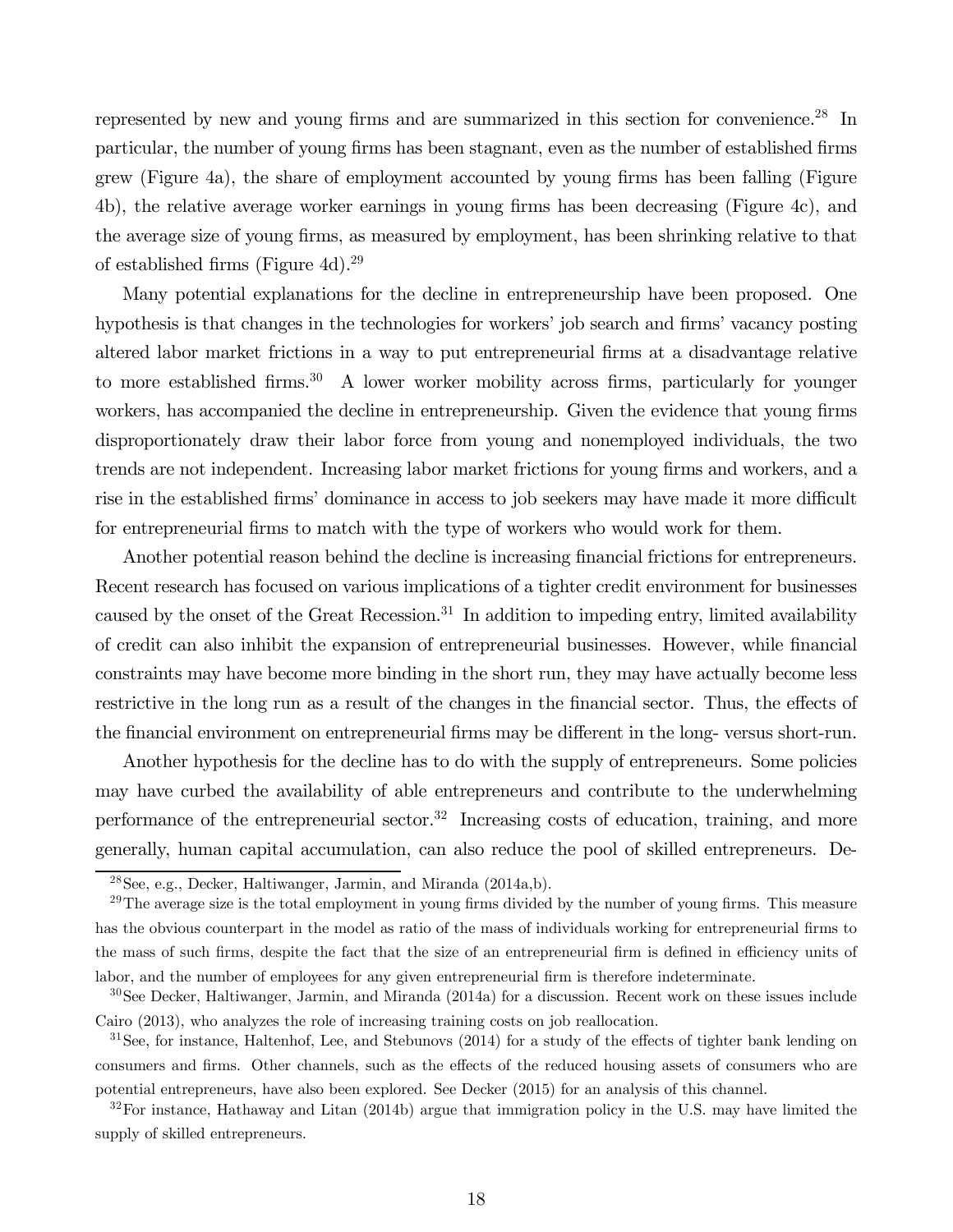mographic shifts in the form of an aging U.S. population may have also reduced the supply of able entrepreneurs and played a part in the declining dynamism of the entrepreneurial sector.<sup>33</sup> Some changes in the broader business climate (e.g. laws and regulations and taxes) may also have adversely affected new business formation and expansion.

The experiments with the parameters of the model aim to understand the relevance of some of the hypotheses discussed above. The analysis below does not, however, attempt to quantitatively match the trends in the entrepreneurial sector. The basic goal is to understand what factors in the model are capable of matching the directions of change in various metrics for the entrepreneurial sector highlighted in Figure 4. A quantitative assessment of the contribution of different channels to the decline in entrepreneurship is left for future work.<sup>34</sup> Of particular interest is whether the baseline model's key prediction of worker sorting based on assets and productivity changes in response to shifts in the parameters.

#### 7.1 Labor Market Frictions

#### 7.1.1 Job Finding Rate

In the baseline model, the job offer probability is  $\lambda = 0.56$ . In this experiment,  $\lambda$  is assigned the values in the set  $\{0.2, 0.3, 0.6, 0.8\}$ , to explore the effects of a change in the frictions in job finding. Lower values of  $\lambda$  imply that jobs are more scarce and it takes longer on average for a nonemployed individual to receive a job offer. A scarcity of jobs reduces the number of individuals who work. Both the entrepreneurial and corporate sectors now have to pay higher wages to attract workers. This effect leads to a rise in the cost of entrepreneurship. As shown in Figure 5a, the fraction of individuals who are entrepreneurs and who work in the entrepreneurial sector both decline as  $\lambda$  falls. At the same time, Figure 5b indicates that as  $\lambda$  decreases from 0.8 to 0.3 both the wage and average earnings in the corporate sector increase relative to their counterparts in the corporate sector. Average labor productivity and average assets of workers in the corporate sector relative to the entrepreneurial sector, both pictured in Figure 5c, increase as  $\lambda$  falls over the same range. A similar, but less pronounced pattern is seen when only the workers in their first quarter of a job is considered. In addition, average firm size in the entrepreneurial sector, as measured by the number of workers per firm, tends to increase as  $\lambda$  falls from 0.8 to 0.3 (Figure 5d).

Note, however, that as  $\lambda$  further decreases from 0.3 to 0.2, the directions of change in many of

<sup>&</sup>lt;sup>33</sup>For the connection between aging and entrepreneurship, see, e.g., Liang, Wang, and Lazear (2014), who find a significant negative effect of aging on business formation rate across countries.

<sup>&</sup>lt;sup>34</sup>One avenue for future work is to uncover how much a given parameter needs to change to generate the exact magnitudes of decline in the key metrics for the entrepreneurial sector.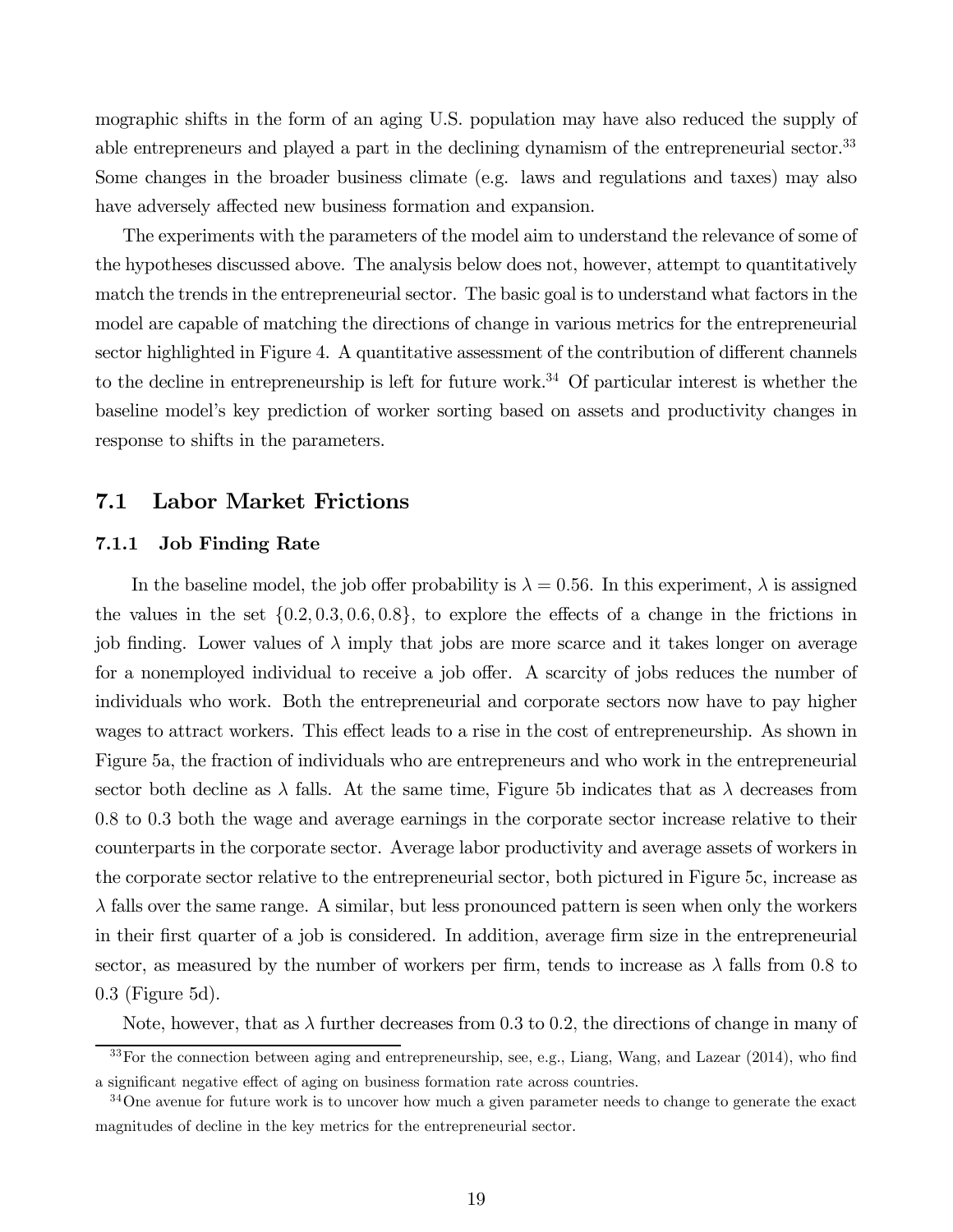the variables in Figures 5b,c,d reverse. The intuition behind this reversal is that in an economy where jobs are very scarce individuals become less choosy about where they work. They cannot afford to reject entrepreneurial sector job offers in favor of waiting for a corporate sector offer since the waiting time can be quite long when  $\lambda$  is very low. As a result, the sorting of workers across the two sectors becomes less pronounced, as indicated by falling relative average earnings, productivity, and assets, going from  $\lambda = 0.3$  to  $\lambda = 0.2$ . Overall, this experiment demonstrates that an increasing scarcity of jobs is capable of leading to the observed directions of change in many aspects of entrepreneurship. One aspect that is not consistent with the observed patterns of entrepreneurial decline pictured in Figure 4 is the increase in the average employment of entrepreneurial firms as jobs become more scarce.

#### 7.1.2 Entrepreneurial Sector Job Offer Rate

In the baseline case, the conditional probability that a job offer is from the corporate sector is  $\gamma = 0.75$ , which gives the corporate sector an advantage in hiring. In this experiment, the likelihood that an offer comes from the corporate sector is assigned values in the set {0.1, 0.3, 0.6, 0.8, 0.9}. This experiment explores whether increasing frictions in hiring for entrepreneurial firms may lead to a decline in entrepreneurship.

A decline in the (conditional) entrepreneurial sector job offer probability (a higher  $\gamma$ ) has a negative effect on entrepreneurship (Figure 6a). Similarly, the share of employment in the entrepreneurial sector shrinks. Note that much of the drop in the variables in Figure 6a occurs as  $\gamma$ increases from 0.1 to 0.3, and little change takes place for higher values. In response to an increase in  $\gamma$ , the corporate earnings premium declines, along with the wages in the entrepreneurial sector (Figure 6b). When entrepreneurial sector jobs are harder to find (higher values of  $\gamma$ ), this sector has to offer a higher wage per efficiency unit to attract workers, which results in higher relative average worker earnings in the entrepreneurial sector. Because the wage gap disappears as  $\gamma$ increases, workers are more evenly distributed across the two sectors based on average worker productivity and assets, as shown in Figure 6c. Hence, worker sorting by assets and productivity becomes less pronounced. A similar pattern applies to the case of workers in their first quarter of employment.

Average employee size of a firm in the entrepreneurial sector is non-monotonic over the range of values examined in this section. It increases for values of  $\gamma$  below 0.6, but decreases for values above 0.6 (Figure 6d). The decrease associated with larger values of  $\gamma$  stems from a smaller decline in the entrepreneurial sector workforce relative to the decline in the entrepreneurship rate. That is, for values of  $\gamma$  closer to its baseline value, changes in firm size are largely due to changes in the number of workers choosing to enter entrepreneurial employment, rather than changes in incentives to become an entrepreneur.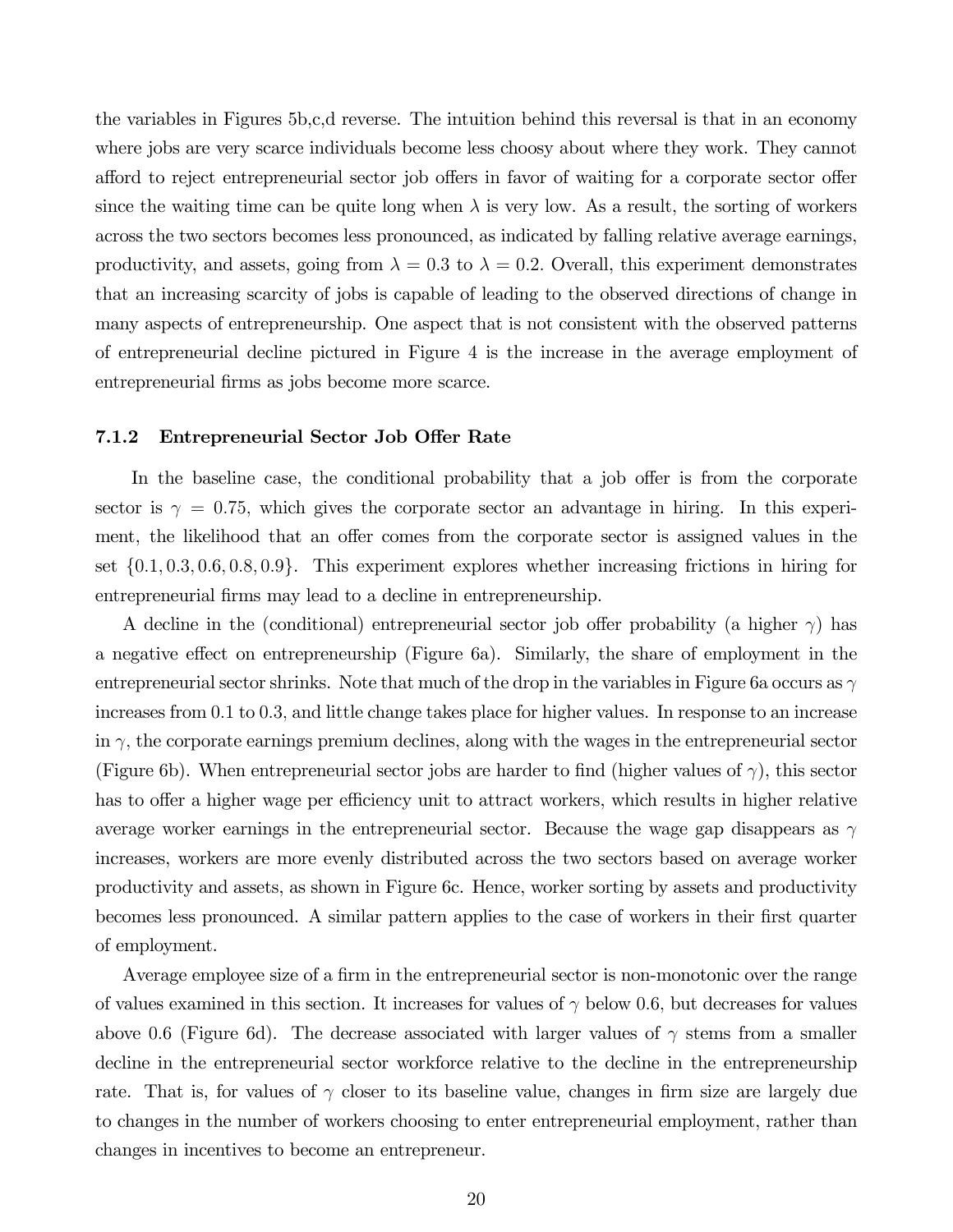This experiment captures qualitatively some of the trends in Figure 4 that the entrepreneurial sector has exhibited. As  $\gamma$  increases, the decline that takes place in the rate of entrepreneurship and the share of employment in the entrepreneurial sector is consistent with the directions of observed trends. What is not consistent with the trends, however, is the erosion of the corporate earnings premium that accompanies an increase in  $\gamma$ .

#### 7.1.3 Entrepreneurial Sector Job Separation Rate

Suppose now that the separation rate in the entrepreneurial sector,  $\phi_e$ , increases gradually from its baseline value of zero to 0.03. The values of  $\phi_e$  experimented with are  $\{0.003, 0.006, 0.01,$ 0.03}. Recall that the separation rate in the corporate sector for the baseline model is 0.006. The purpose of this experiment is to assess the effect of employment spells becoming more temporary in the entrepreneurial sector.

In response to an increase in  $\phi_e$  from its baseline value of zero, the fraction of entrepreneurs goes down, but the share of employment in the entrepreneurial sector is non-monotonic over the range of values experimented (Figure 7a). The relative wage in the entrepreneurial sector falls as  $\phi_e$  increases (Figure 7b). However, relative average earnings first falls and then increases. This non-monotonicity mimics the pattern for worker sorting by productivity in Figure 7c. As  $\phi_e$  increases, average productivity of workers in the corporate sector first falls relative to that in the corporate sector, but then increases. At the same time, worker sorting based on assets also changes, with relative average assets first falling and then increasing.

When the separation rate increases from zero, the return to work in the entrepreneurial sector initially declines. Workers with relatively high productivity and wealth are then less likely to reject employment in the entrepreneurial sector. As  $\phi_e$  increases, these types of workers represent a higher fraction of entrepreneurial employment. In particular, note that when  $\phi_e$ equals  $\phi_c = 0.006$ , the baseline model's sorting result is reversed: the relative average assets of workers in the entrepreneurial sector is now higher. However, as  $\phi_e$  increases above 0.01, relative productivity of workers in the corporate sector again increases.

For values of  $\phi_e$  between 0.006 and 0.025, workers in the corporate sector tend to have lower average assets relative to those in the entrepreneurial sector. In contrast, the average assets of workers in their first quarter of employment decline monotonically as  $\phi_e$  increases (Figure 7c). Note also that the average size of an entrepreneurial firm initially declines as the separation rate increases and then rises (Figure 7d).

While a rise in the separation rate in the entrepreneurial sector leads to a decline in entrepreneurship, many of the key metrics in the entrepreneurial sector (relative average earnings, relative average assets, and average employment) are non-monotonic over the range of values considered. Nevertheless, an increase the separation rate from its baseline value would result in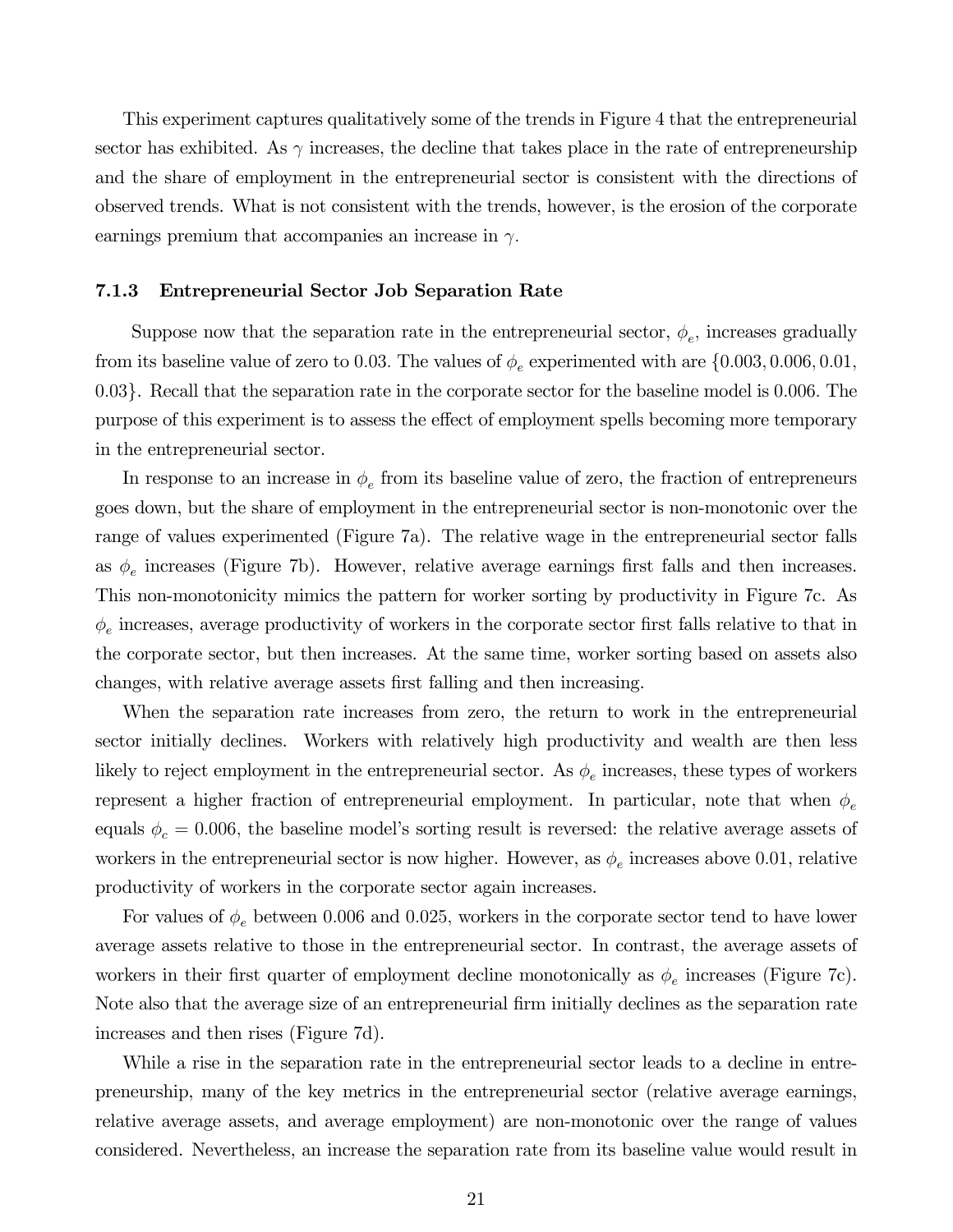changes in equilibrium allocations that are broadly consistent with those established in Figure 4, with the exception of average employment in entrepreneurial firms.

#### 7.2 Financial Frictions

In this experiment, the borrowing parameter b is assigned values in the set  $\{1, 1.25, 2, 3, 4\}$ , in addition to its baseline value of  $b = 1.5$ . The case  $b = 1$  corresponds to an economy with no borrowing. Higher values of b correspond to increasingly relaxed borrowing constraints. It is important to consider several values for the parameter  $b$ , given that the literature on entrepreneurship has mainly relied on a limited set of values for this parameter.<sup>35</sup>

The effect of reducing borrowing to  $b = 1$  from its baseline value of 1.5 is pronounced for all aspects of entrepreneurship, as shown in Figure 8a. An inability to borrow discourages entrepreneurship, and the fraction of entrepreneurs falls. There is an accompanying fall in the share of employment in the entrepreneurial sector. Note also that the marginal effect of the borrowing limit on entrepreneurship and the employment share in the entrepreneurial sector declines as the borrowing constraint is increasingly relaxed.

The corporate earnings premium increases sharply in response to a tightening in the borrowing limit from its baseline value (Figure 8b). A higher borrowing limit allows the entrepreneurial sector to offer a wage closer to that in the corporate sector, and the earnings differential between the two sectors shrinks. The gap between the average assets for workers in the two sectors also becomes smaller (Figure 8c). Thus, the baseline model's worker sorting based on assets vanishes at higher levels of b. A similar picture emerges for the average assets of workers in their first quarter of employment. Figure 8c also indicates that the average labor productivity in the entrepreneurial sector modestly declines as the borrowing limit increases, relative to that in the corporate sector. As b increases, the average size of an entrepreneurial firm also decreases for values of b close to 1.5, but increases for values above 3. This illustrates that changes in the borrowing parameter b around its baseline value has a larger impact on the number of entrepreneurs, rather than the employment in entrepreneurial firms. As b increases beyond a value of 3, there is less movement of individuals into entrepreneurship, but a more pronounced change in the employment share of the entrepreneurial sector.

The experiments indicate that when borrowing is more constrained, fewer individuals become entrepreneurs and hire less workers. The wage in the entrepreneurial sector and the average earnings of workers also fall relative to their corporate sector counterparts. Tighter constraints also have implications on what kind of workers are matched with entrepreneurial firms. As borrowing

<sup>&</sup>lt;sup>35</sup>Several studies use a value of  $b = 1.5$  (see, e.g., Kitao (2008) and Buera and Shin (2011)), but sensitivity with respect to this paramater is rarely explored.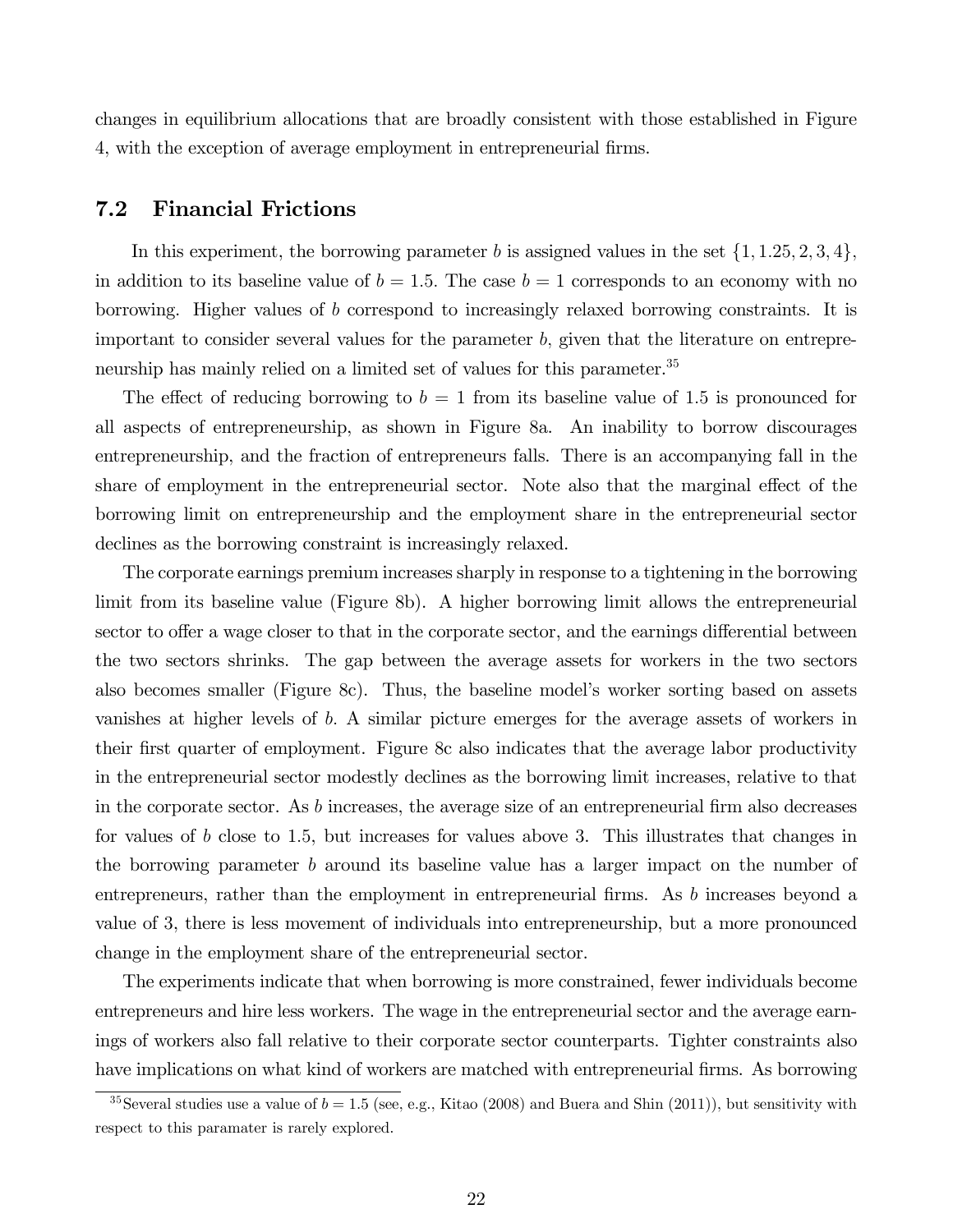becomes more difficult, relative productivity and wealth of workers in the entrepreneurial sector both increase, which we take as more pronounced evidence of worker sorting. This experiment suggests that tighter financial constraints are capable of generating a decline in many aspects of entrepreneurship consistent with the directions of change in key metrics summarized in Figure 4. However, the increase in average employment of an entrepreneurial firm induced by tighter borrowing constraints is not consistent with the slight decline average firm size documented in Figure 4d.

#### 7.3 Entrepreneurial Ability

To assess the implications of a reduction in the quality of entrepreneurs, this experiment assigns values to the average entrepreneurial productivity,  $\exp(\mu)$ , over the range (0.4, 0.5). Recall that in the baseline model,  $\exp(\mu)$  is equal to 0.46. The changes in  $\mu$  considered in this experiment are first-order stochastic shifts in entrepreneurial ability, that is, shifts in the mean of entrepreneurial ability, but no change in its variance. This experiment aims to explore the hypothesis that a fall in the supply of skilled entrepreneurs, brought about, for instance, by demographic shifts, aging, or some policies, led to the decline in the entrepreneurial sector.

Figure 9a indicates that a degradation in the average quality of entrepreneurs leads to a lower fraction of entrepreneurs in the economy. The share of employment in the entrepreneurial sector also falls. Corporate earnings premium increases substantially, even though the relative wage remains fairly stable (Figure 9b). The different patterns for wages and average earnings suggest that the sorting of the individuals into the two sectors is now more pronounced. The changes in sorting are highlighted in Figure 9c. The relative average assets of workers in the corporate sector goes up when entrepreneurial ability declines. The relative average productivity of workers in the entrepreneurial sector also increases. In other words, a degradation in the average quality of entrepreneurs is accompanied by a degradation in the average quality of workers who work for them, relative to those in the corporate sector. Again, these patterns continue to hold when only the workers in their first quarter of employment are considered.

Average employment of an entrepreneurial firm also declines as the entrepreneurial ability improve (Figure 9d). This is driven by the presence of a borrowing constraint. As the mean entrepreneurial ability,  $\exp(\mu)$ , increases, the fraction of individuals who choose to become entrepreneurs increases, but the scale of firms that can be financed does not increase proportionally since the borrowing constraint remains fixed at its baseline value. The result is an increase in the mass of entrepreneurial firms that do not achieve their optimal size, which induces a reduction in average employment in the entrepreneurial sector. Overall, this experiment suggests that a decline in entrepreneurial ability can generate patterns consistent with many facets of the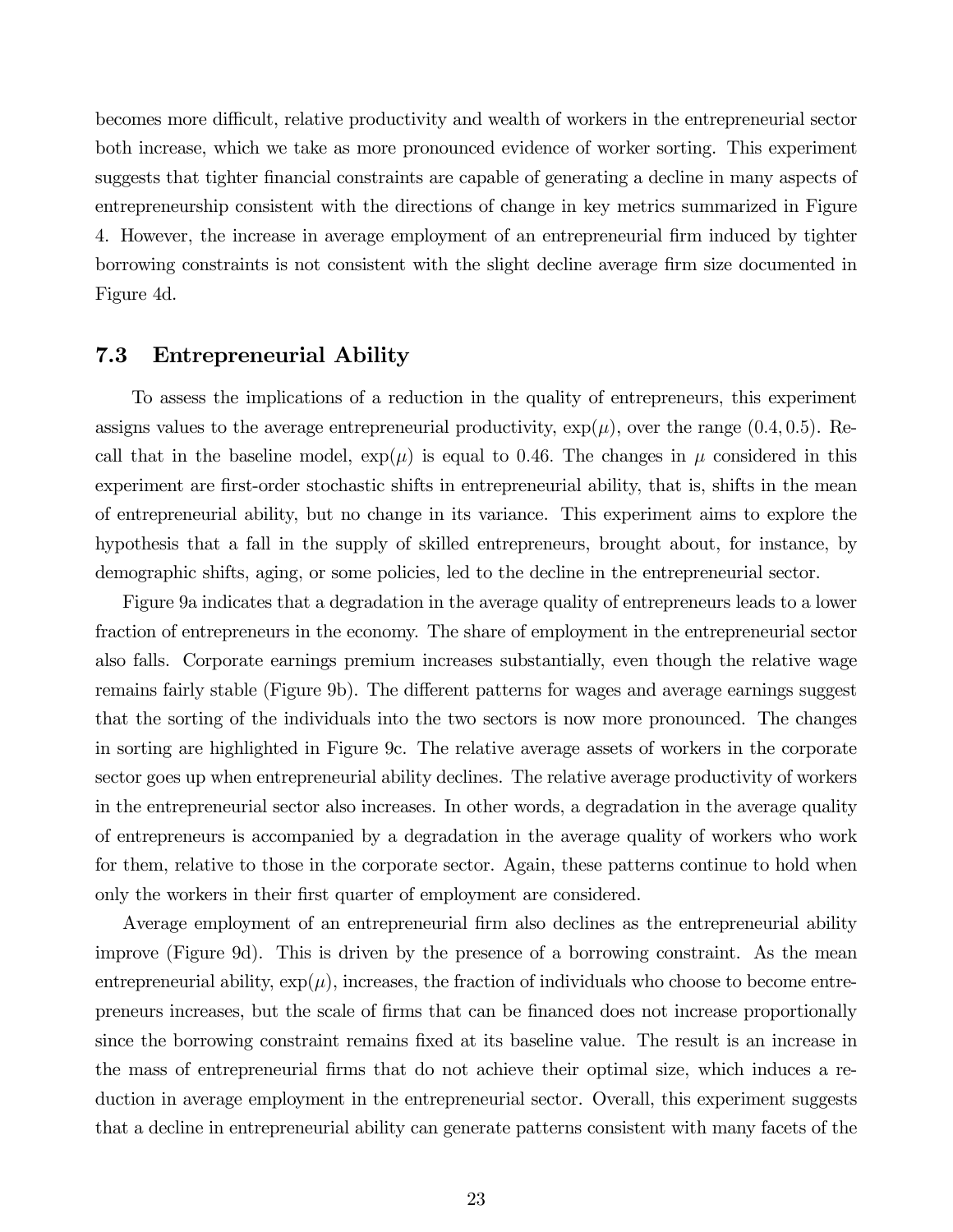observed decline in the entrepreneurial sector.

## 8 Conclusion

Entrepreneurial firms, which tend to be young and small, disproportionately hire younger workers and those who come from nonemployment. These firms also provide lower earnings to their workers, compared to older and larger firms. To account for these differences, this paper proposed a dynamic model of entrepreneurship, which features labor markets for two sectors, entrepreneurial and corporate, that vary in search frictions. The two sectors also possess different production technologies and face different financial constraints. These differences lead to a divergence in sectoral wages per unit of worker efficiency and induces sorting of workers across the two sectors based on both productivity and wealth.

The calibrated model's equilibrium offers an answer to the main question of who works for whom. Among individuals who look for work, less wealthy ones tend to take up job offers from the low-paying entrepreneurial sector, instead of waiting for a corporate job offer. This tendency results in a sorting of individuals across the two sectors by both wealth and productivity. The model is also able to account for the observed differences across the two sectors in employment shares, average worker earnings, and worker flows. The model's key prediction on worker sorting based on wealth finds support in the data. Both the workers employed in young firms and those who are in their first quarter of tenure in these firms possess, on average, lower assets than their counterparts in more established firms.

To understand further the mechanisms behind worker sorting, experiments were run by altering the key parameters of the model one at a time and comparing the resulting equilibria with the baseline. Two conclusions emerge from these experiments. First, the model is able to generate plausible equilibrium values for the variables of interest over a wide range of values for each key parameter. Worker sorting based on assets and productivity survives in many of the experiments, but the degree of sorting depends on the values of the key parameters governing labor market and financial frictions. Stronger sorting (higher relative average assets in the corporate sector) is observed when the overall job finding rate, the borrowing limit, and the average entrepreneurial ability is lower compared to their baseline values. Second, the experiments suggest that a variety of channels, including an increase in financial frictions and a decline in the quality of entrepreneurs, can qualitatively generate many of the observed trends in the recent literature on the decline of entrepreneurial activity. While these experiments are helpful in assessing the relevance of some potential channels at work in the decline of entrepreneurship, they are not meant to capture the quantitative aspects of the decline. A challenge for future work is to quantify the contribution of each potential channel and identify which channels are the most important.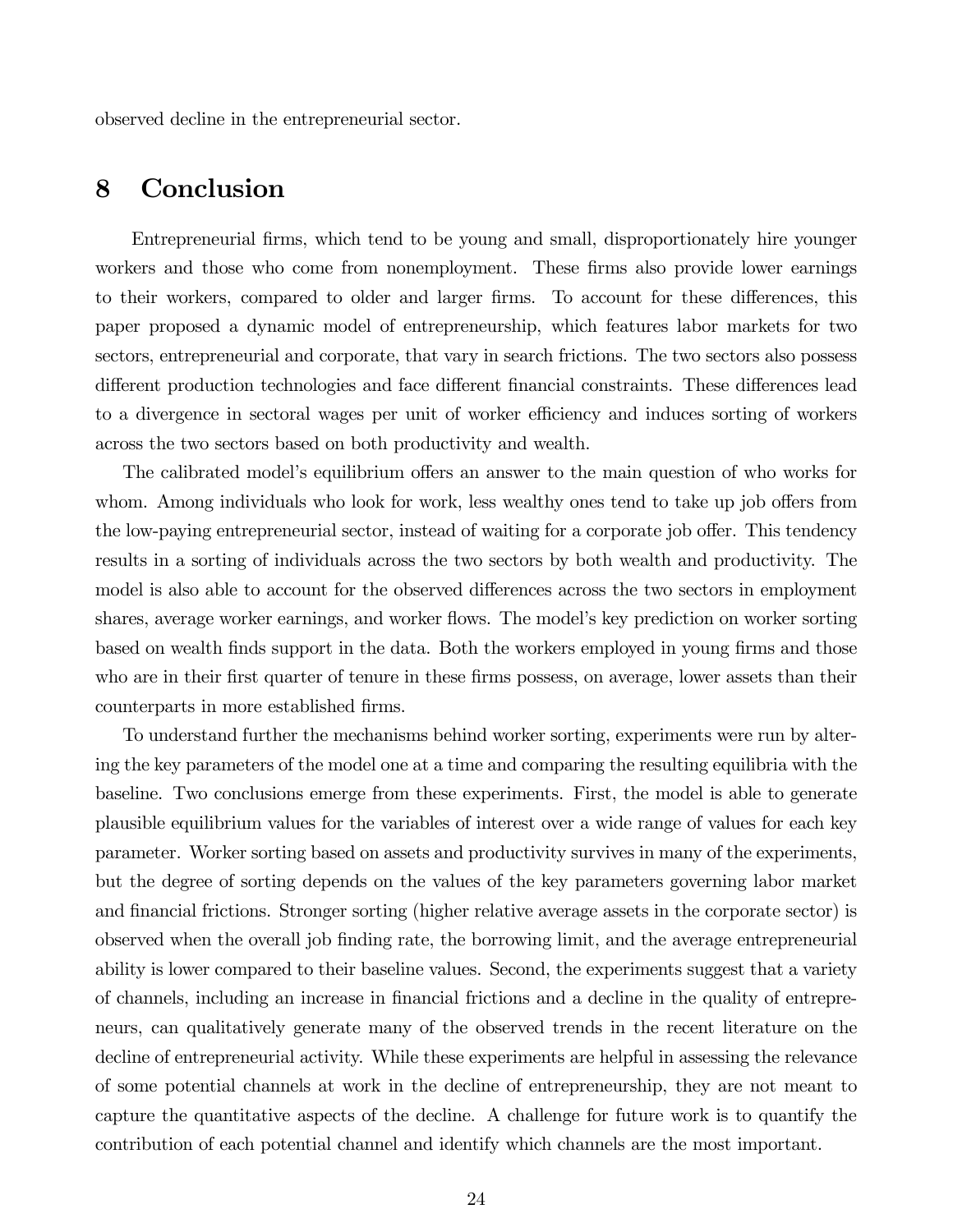## References

- [1] Abraham, Arpad, and Kirk White. 2006. "The Dynamics of Plant-Level Productivity in U.S. Manufacturing", Working Paper 06-20, Center for Economic Studies, U.S. Census Bureau.
- [2] Abraham, Arpad, and Kirk White. 2015. "The Dynamics of Plant-Level Productivity in U.S. Manufacturing", Working Paper, Center for Economic Studies, U.S. Census Bureau.
- [3] Alvarez, Fernando, and Marcelo Veracierto. 2000. "Labor-Market Policies in an Equilibrium Search Model",in NBER Macroeconomics Annual 1999, ed. Ben S. Bernanke and Julio J. Rotemberg. Chicago, IL: University of Chicago Press.
- [4] Bassetto, Marco, Marco Cagetti, and Mariacristina De Nardi. 2015. "Credit Crunches and Credit Allocation in a Model of Entrepreneurship", Review of Economic Dynamics, 18(1): 53-76.
- [5] Buera, Francisco, and Yongseok Shin. 2011. "Self-Insurance vs. Self-Financing: A Welfare Analysis of the Persistence of Shocks", Journal of Economic Theory, 146(3): 845-862.
- [6] Buera, Francisco, Fattal-Jaef, Roberto, and Yongseok Shin. 2015. "Anatomy of a Credit Crunch: From Capital to Labor Markets", Review of Economic Dynamics, 18(1): 101-117.
- [7] Brown, Charles, and James Medoff. 1989. "The Employer Size-Wage Effect", Journal of Political Economy, 97: 1027-1059.
- [8] Brown, Charles, and James Medoff. 2003. "Firm Age and Wages",Journal of Labor Economics 21(3): 677-698.
- [9] Browning, Martin, Crossley, Thomas F., and Eric Smith. 2007. "Asset Accumulation and Short-Term Employment", Review of Economic Dynamics, 10: 400-423.
- [10] Cairo, Isabel. 2013. "The Slowdown in Business Employment Dynamics: The Role of Changing Skill Demands", Working Paper, Universitat Pompeu Fabra.
- [11] Cagetti, Marco, and Mariacristina De Nardi. 2006. "Entrepreneurship, Frictions, and Wealth",Journal of Political Economy 114(5): 835-870.
- [12] Castiglionasi, Fabio and Carmine Ornaghi. 2013. "On the Determinants of TFP Growth: Evidence from Spanish Manufacturing Firms", Macroeconomic Dynamics, March 2013, 17(3): 501-530.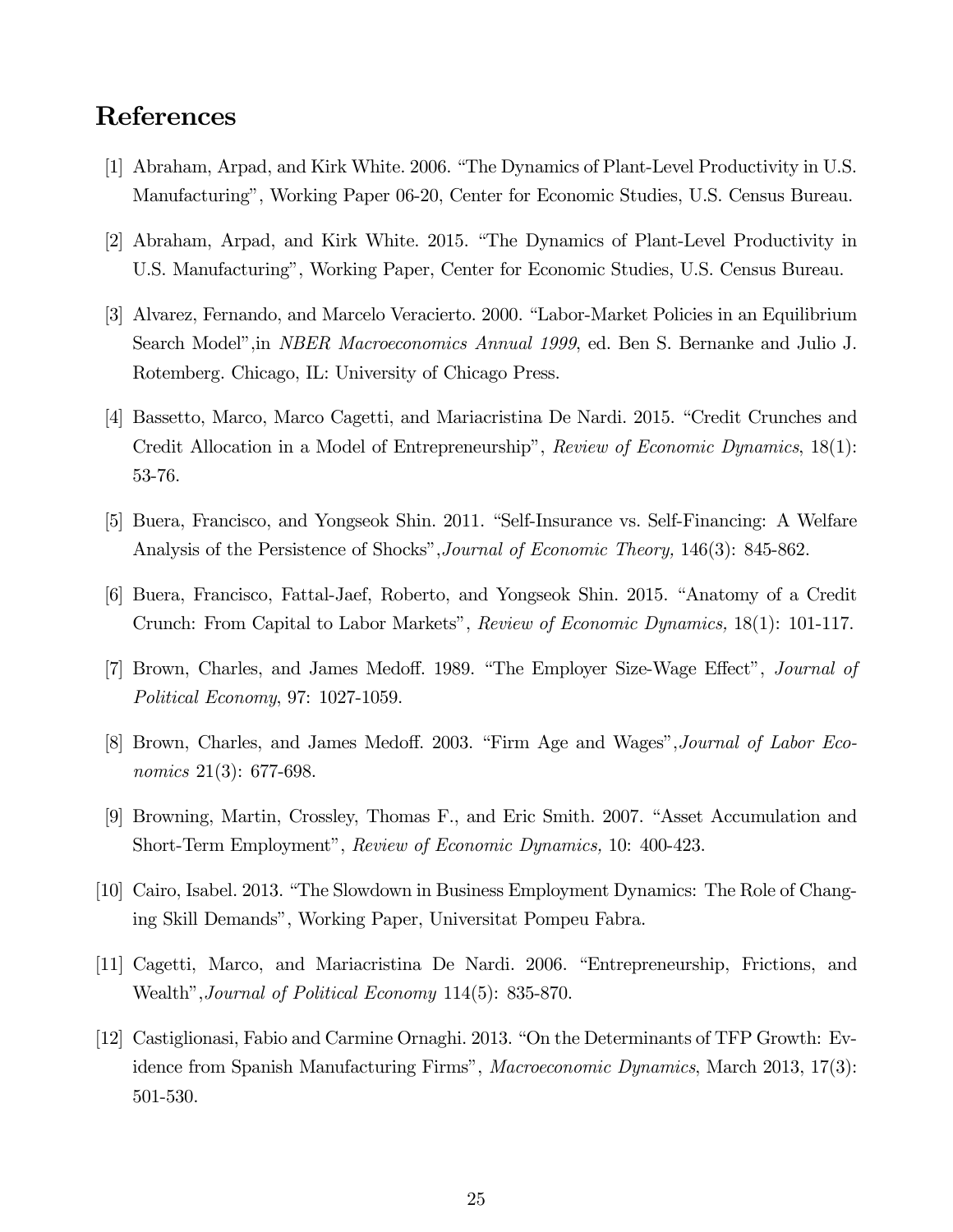- [13] Davis, Steven, and John Haltiwanger. 2014. "Labor Market Fluidity and Economic Performance"Paper presented at the 2014 Federal Reserve Bank of Kansas City Economic Symposium Conference in Jackson Hole, WY.
- [14] Decker, Ryan. 2015. "Collateral Damage: Housing, Entrepreneurship, and Job Creation", Unpublished draft, University of Maryland.
- [15] Decker, Ryan, John Haltiwanger, Ron Jarmin, and Javier Miranda. 2014a. "The Role of Entrepreneurship in US Job Creation and Economic Dynamism", Journal of Economic Perspectives 28(3): 3-24.
- [16] Decker, Ryan, John Haltiwanger, Ron Jarmin, and Javier Miranda. 2014b. "The Secular Decline in Business Dynamism in the U.S.",Unpublished draft, University of Maryland.
- [17] Dinlersoz, Emin, Henry Hyatt, and Sang Nguyen. 2013. "The Plant Life-Cycle of the Average Wage of Employees in U.S. Manufacturing", *IZA Journal of Labor Economics* 2(7): 1-23.
- [18] Eeckhout, Jan, and Alireza Sepahsalari. 2015. "Unemployment Risk and the Distribution of Assets", Unpublished draft, University College London.
- [19] Foster, Lucia, Haltiwanger, John and Chad Syverson. 2008. "Reallocation, Firm Turnover, and Efficiency: Selection on Productivity or Profitability?" American Economic Review, 98(1): 394-425.
- [20] Goetz, Christopher, Henry Hyatt, Erika McEntarfer, and Kristin Sandusky. 2015. "The Promise and Potential of Linked Employer-Employee Data for Entrepreneurship Research",NBER Working Paper #21639.
- [21] Haltenhof, Samuel, Seung Jung Lee, and Viktors Stebunovs. 2014. "The Credit Crunch and Fall in Employment during the Great Recession", Journal of Economic Dynamics and Control, 43(1): 31-57.
- [22] Haltiwanger, John, Ron Jarmin and Javier Miranda. 2013. "Who Creates Jobs? Small versus Large versus Young", Review of Economics and Statistics 95(2): 347-361.
- [23] Haltiwanger, John, Henry Hyatt, and Erika McEntarfer. 2015. "Cyclical Reallocation of Workers Across Employers by Firm Size and Firm Wage", NBER Working Paper #21235.
- [24] Hathaway, Ian, and Robert Litan. 2014a. "The Other Aging of America: The Increasing Dominance of Older Firms", Brookings Institution.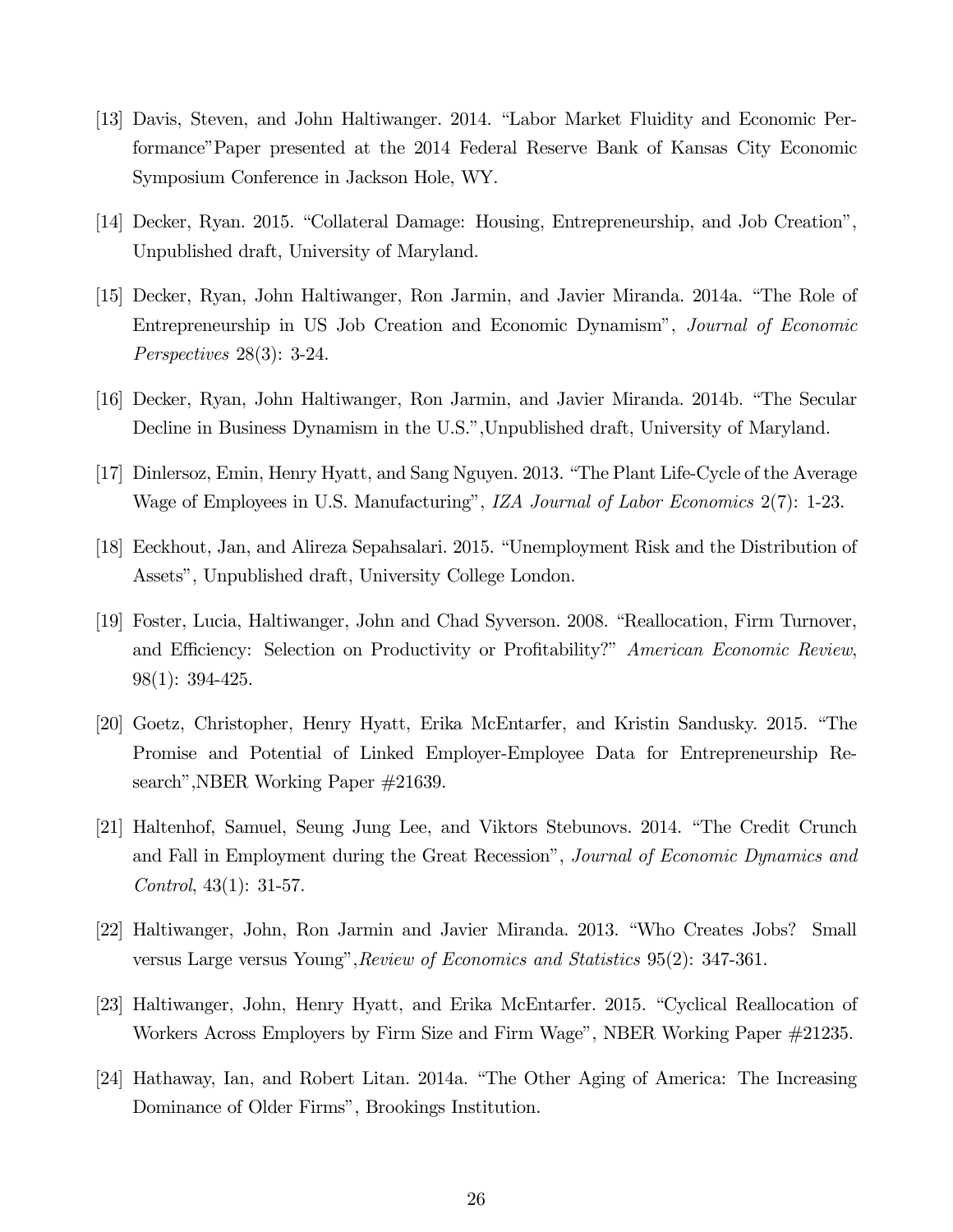- [25] Hathaway, Ian, and Robert Litan. 2014b. "Declining Business Dynamism in the United States: A Look at States and Metros", Brookings Institution.
- [26] Heathcoate, Jonathan, Kjetil Storesletten, and Giovanni Violante. 2010. "The Macroeconomic Implications of Rising Wage Inequality in the United States", Journal of Political Economy 118(4): 681-722.
- [27] Herkenhoff, Kyle, Gordon Phillips, and Ethan Cohen-Cole. 2015. "How Credit Constraints Impact Job Finding Rates, Sorting,and Aggregate Output", Unpublished manuscript, University of Minnesota.
- [28] Heyman, Fredrik. 2007. "Firm Size or Firm Age? The Effect on Wages Using Matched Employer-Employee Data", Labour 21(2): 237-263.
- [29] Huggett, Mark, and Gustavo Ventura. 1999. "On the Distributional Effects of Social Security Reform", Review of Economic Dynamics, 2(3): 498-531.
- [30] Hurst, Erik, and Annamaria Lusardi. 2004. "Liquidity Constraints, Household Wealth, and Entrepreneurship", Journal of Political Economy 112(2): 319-347
- [31] Hyatt, Henry, Erika McEntarfer, Kevin McKinney, Stephen Tibbets, and Douglas Walton. 2014."Job-to-Job (J2J) Flows: New Labor Market Statistics from Linked Employer-Employee Data", Unpublished draft, US Census Bureau.
- [32] Hyatt, Henry R., and James R. Spletzer. 2013. "The Recent Decline in Employment Dynamics",IZA Journal of Labor Economics, 2(5): 1-21.
- [33] Karahan, Fatih, Pusgley, Ben, and Aysegul Sahin. 2015. "Understanding the 30-year Decline in Business Formation: A General Equilibrium Approach", Working Paper, Federal Reserve Bank of New York.
- [34] Kitao, Sagiri. 2008. "Entrepreneurship, Taxation and Capital Investment", Review of Economic Dynamics 11(1): 44-69.
- [35] Kölling Arnd, Claus Schnabel, and Joachim Wagner. 2002. "Establishment Age and Wages: Evidence from German Linked Employer-Employee Data", IZA Discussion Paper #679.
- [36] Krusell, Per, Toshihiko Mukoyama, Richard Rogerson, Aysegül Sahin. 2011. "A Three State Model of Worker Flows in General Equilibrium", *Journal of Economic Theory*, 146(3): 1107-1133.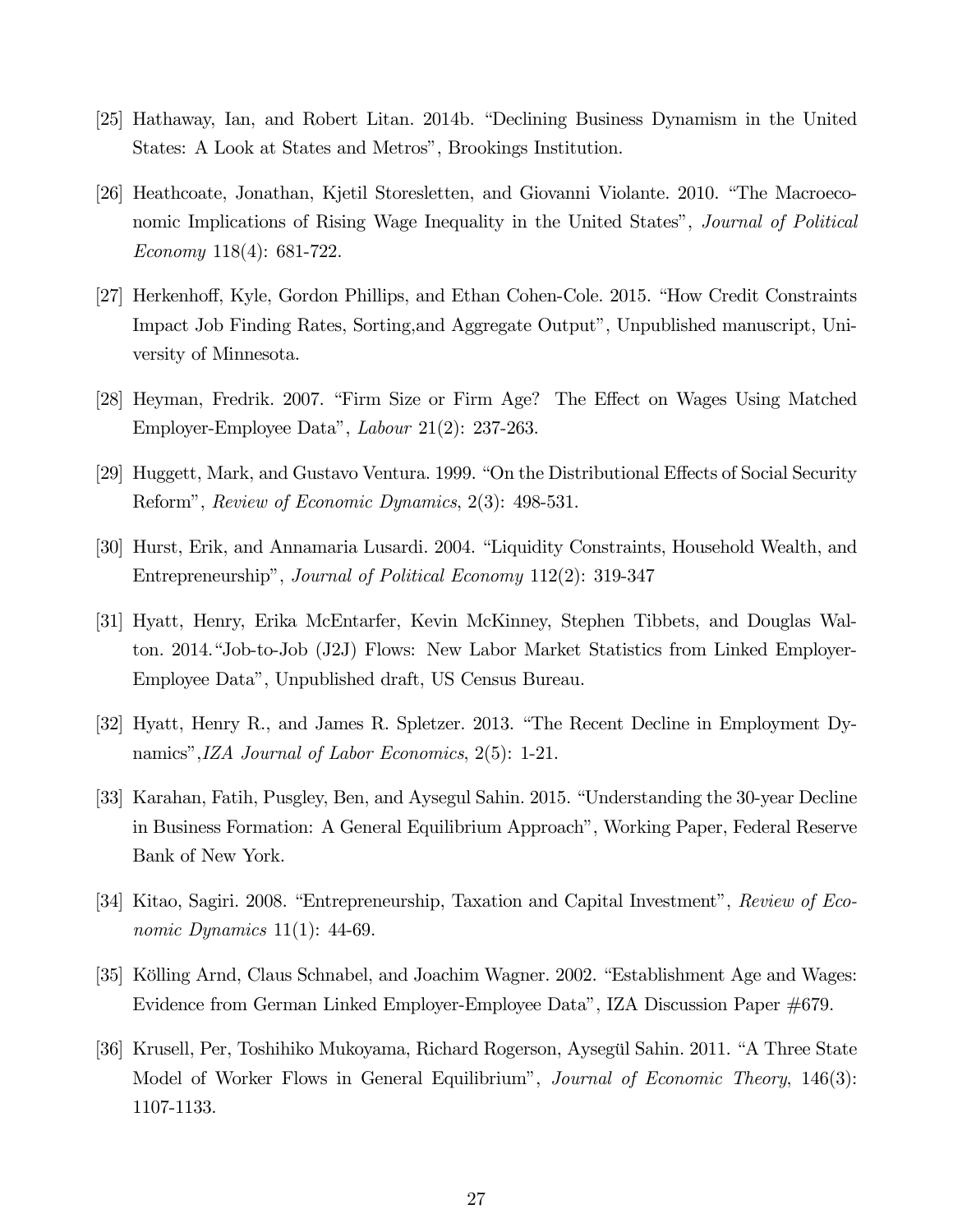- [37] Lee, Yoonsoo, and Toshihiko Mukoyama. 2015. "Productivity and Employment Dynamics of U.S. Manufacturing Plants," Economics Letters, 136: 190-193.
- [38] Liang, James, Hui Wang, and Edward P. Lazear. 2014. "Demographics and Entrepreneurship", NBER Working paper No. 20506.
- [39] Lucas, Robert, and Edward Prescott. 1974. "Equilibrium Search and Unemployment", Journal of Economic Theory, 7(2): 188—209.
- [40] Ouimet, Paige, and Rebecca Zarutskie. 2014. "Who Works for Startups? The Relation between Firm Age, Employee Age and Growth",Journal of Financial Economics, Forthcoming.
- [41] Pugsley, Ben, and Aysegul Sahin. 2014. "Grown-up Business Cycles", Federal Reserve Bank of New York Staff Reports 707, December 2014.
- [42] Quadrini, Vincenzo. 2000. "Entrepreneurship, Saving, and Social Mobility", Review of Economic Dynamics 3(1): 1-40.
- [43] Sedlacek, Petr, and Vincent Sterk. 2014. "The Growth Potential of Startups over the Business Cycle",Unpublished draft, University College London.
- [44] Shimer, Robert. 2012. "Reassessing the Ins and Outs of Unemployment", Review of Economic Dynamics 15(2): 127-148.
- [45] Siemer, Michael. 2014. "Firm Entry and Employment Dynamics in the Great Recession", Federal Reserve Board FEDS Working Paper #2014-56.
- [46] Tauchen, George. 1986. "Finite State Markov-Chain Approximations to Univariate and Vector Autoregressions", Economics Letters 20(2): 177-181.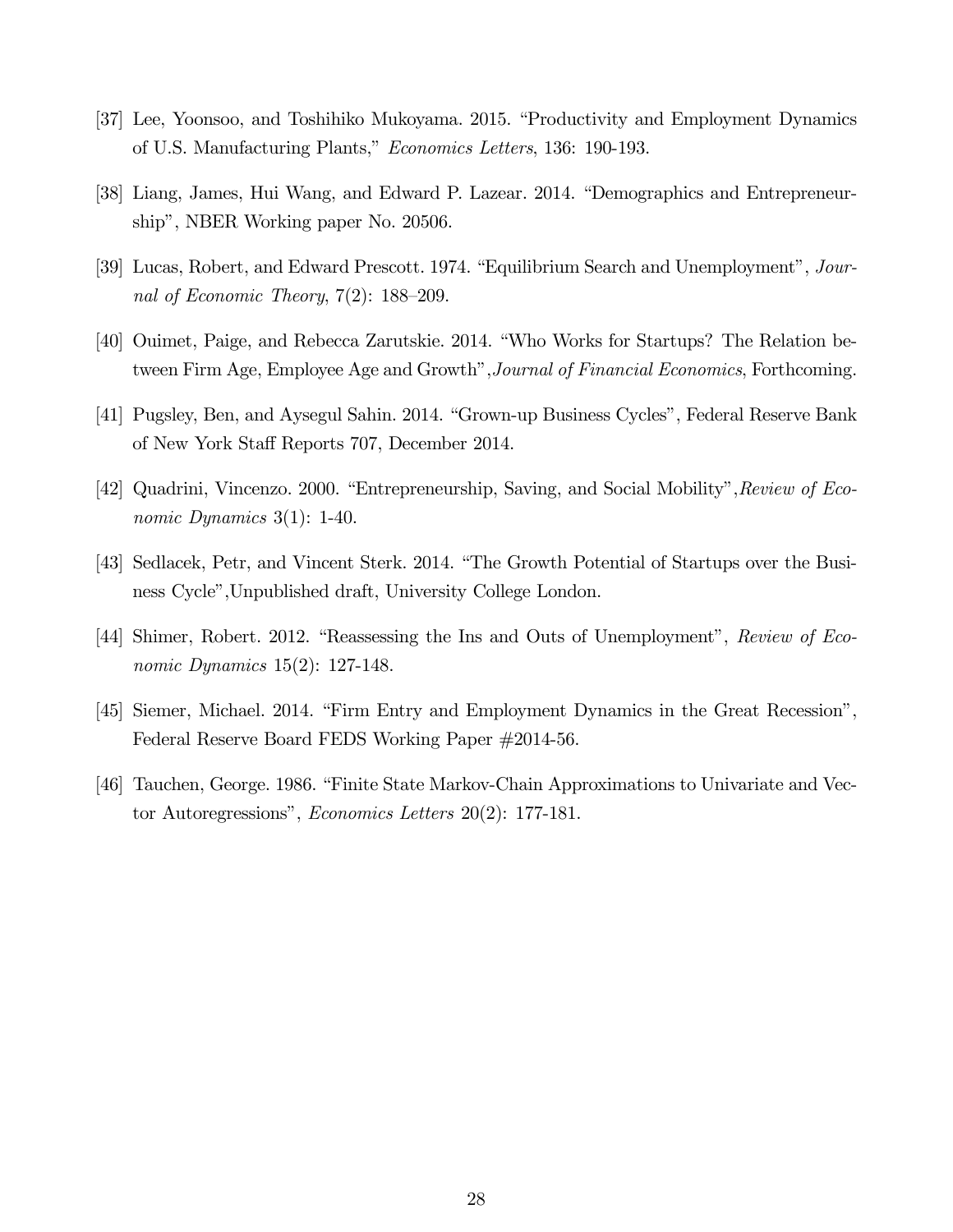|                                                                                      | Fraction   | Non-entrep. Firm Employment |              |               |
|--------------------------------------------------------------------------------------|------------|-----------------------------|--------------|---------------|
| <b>Basis</b>                                                                         | of entrep. | Pay Premium                 | <b>Share</b> | <b>Source</b> |
| Young and small firms (0-5 yr & emp $\leq$ 7)                                        | $1.1\%$    | 20.8%                       | $3.6\%$      | <b>LBD</b>    |
| Young and small firms (0-5 yr & emp $\leq$ 15)                                       | $1.3\%$    | 18.5%                       | $5.9\%$      | <b>LBD</b>    |
| Young firms $(0-5 \text{ yr})$                                                       | $1.4\%$    | 17.2%                       | 15.7%        | <b>LBD</b>    |
| Young $(0-5 \text{ yr})$ + small old $(6+\text{ yr} \& \text{ emp} \leq 7)$ firms    | $3.1\%$    | 39.7%                       | 20.8%        | <b>LBD</b>    |
| Young $(0-5 \text{ yr})$ + small old $(6+\text{ yr} \& \text{emp} \le 15)$ firms     | 3.5%       | 44.7%                       | 25.4\%       | <b>LBD</b>    |
| Small firms (emp $\leq 10$ )                                                         | $3.1\%$    | 33.5\%                      | 11.8%        | <b>LBD</b>    |
| Small firms (emp $\leq 20$ )                                                         | $3.5\%$    | 36.7%                       | 18.6%        | <b>LBD</b>    |
| Small firms (emp $\leq 25$ )                                                         | $3.6\%$    | 37.4%                       | 21.0%        | <b>LBD</b>    |
| Young firms $(0-10 \text{ yr})$                                                      | $2.0\%$    | 16.6%                       | 24.8%        | <b>LBD</b>    |
| Young $(0-10 \text{ yr})$ + small old $(11+\text{ yr} \& \text{ emp} \leq 20)$ firms | $3.7\%$    | 49.8%                       | $33.1\%$     | <b>LBD</b>    |
| Firms classified with certainty as non-public                                        | $3.8\%$    | 45.2%                       | 44.0\%       | <b>SBO</b>    |
| Business owners with employees (Males 25-64)                                         | $2.9\%$    | NA                          | NA           | <b>SIPP</b>   |
| Business owners with employees (Males 25-54)                                         | $2.8\%$    | NA                          | NA           | <b>SIPP</b>   |
| Business owners with employees (All)                                                 | $2.4\%$    | NA                          | NA           | <b>SIPP</b>   |
| Business owners with employees (All 25-54)                                           | $2.3\%$    | NA                          | NA           | <b>SIPP</b>   |

Table 1. Alternative measures of the fraction of entrepreneurs in the economy

Notes: The data sources are Longitudinal Business Database (LBD), Survey of Business Owners (SBO), and Survey of Income and Program Participation (SIPP). All estimates pertain to the year 2000, except for the case of SBO, in which case the reference year is 2007. The denominator used to calculate the fraction of entrepreneurs is the population 25-64 years of age unless indicated otherwise. The calculations assume that each entrepreneurial firm is owned by a single.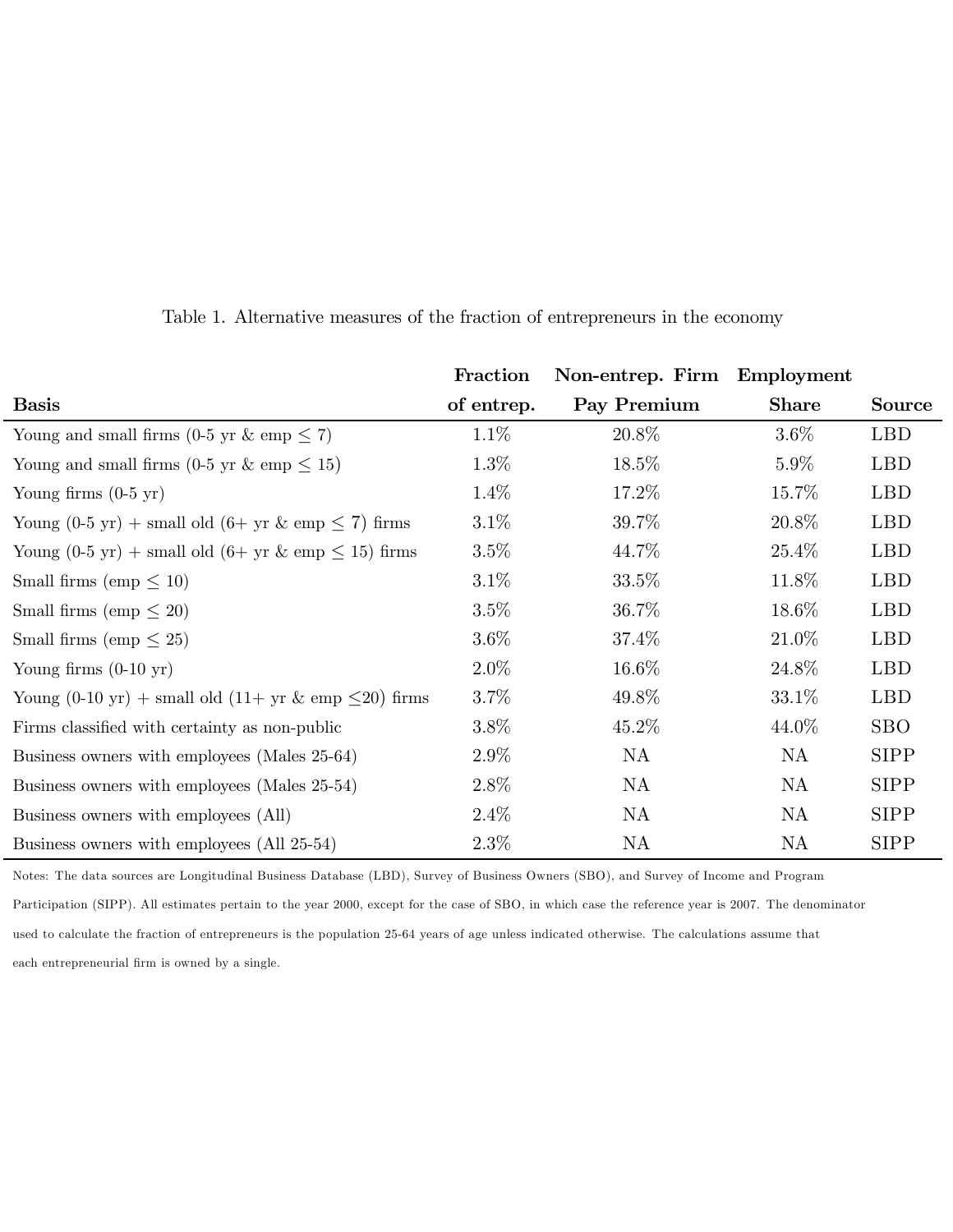|                                                    | <b>Young Firms</b>              |             | <b>Small Firms</b> |                                 |      |      |
|----------------------------------------------------|---------------------------------|-------------|--------------------|---------------------------------|------|------|
|                                                    | $(0-5 \text{ years of age})$    |             |                    | $(\leq 20$ employees)           |      |      |
| Metric                                             | 1987                            | <b>2000</b> | 2012               | 1987                            | 2000 | 2012 |
| Share of firms                                     | 0.48                            | 0.41        | 0.33               | 0.90                            | 0.89 | 0.90 |
| Share of employment                                | 0.21                            | 0.16        | 0.11               | 0.21                            | 0.19 | 0.18 |
| Relative median of the firm-level average earnings | 0.79                            | 0.85        | 0.75               | 0.72                            | 0.73 | 0.76 |
| Relative average firm employment                   | 0.28                            | 0.26        | 0.25               | 0.03                            | 0.03 | 0.02 |
| Share of hires from nonemployment                  | $\hspace{0.1mm}-\hspace{0.1mm}$ | 0.24        | 0.26               | $\overline{\phantom{m}}$        | 0.26 | 0.27 |
| Share of separations to nonemployment              | $\overline{\phantom{0}}$        | 0.21        | 0.23               | $\overline{\phantom{0}}$        | 0.26 | 0.27 |
| Relative share of hires from nonemployment         |                                 | 1.05        | 1.04               | $\overbrace{\qquad \qquad }^{}$ | 1.20 | 1.18 |
| Relative share of separations to nonemployment     |                                 | 1.03        | 1.05               |                                 | 1.24 | 1.20 |

#### Table 2. Some facts about entrepreneurial firms

Notes: The data sources are Longitudinal Business Database (LBD) and Longitudinal Employer-Household Database

(LEHD). A young firm is defined as one that is 0-5 years old. A small firm is defined as one that has at most 20

employees. "Relative" indicates that the value is expressed relative to that of the firms that are not young (more than 5 years old) . or that are large (have more than 20 employees).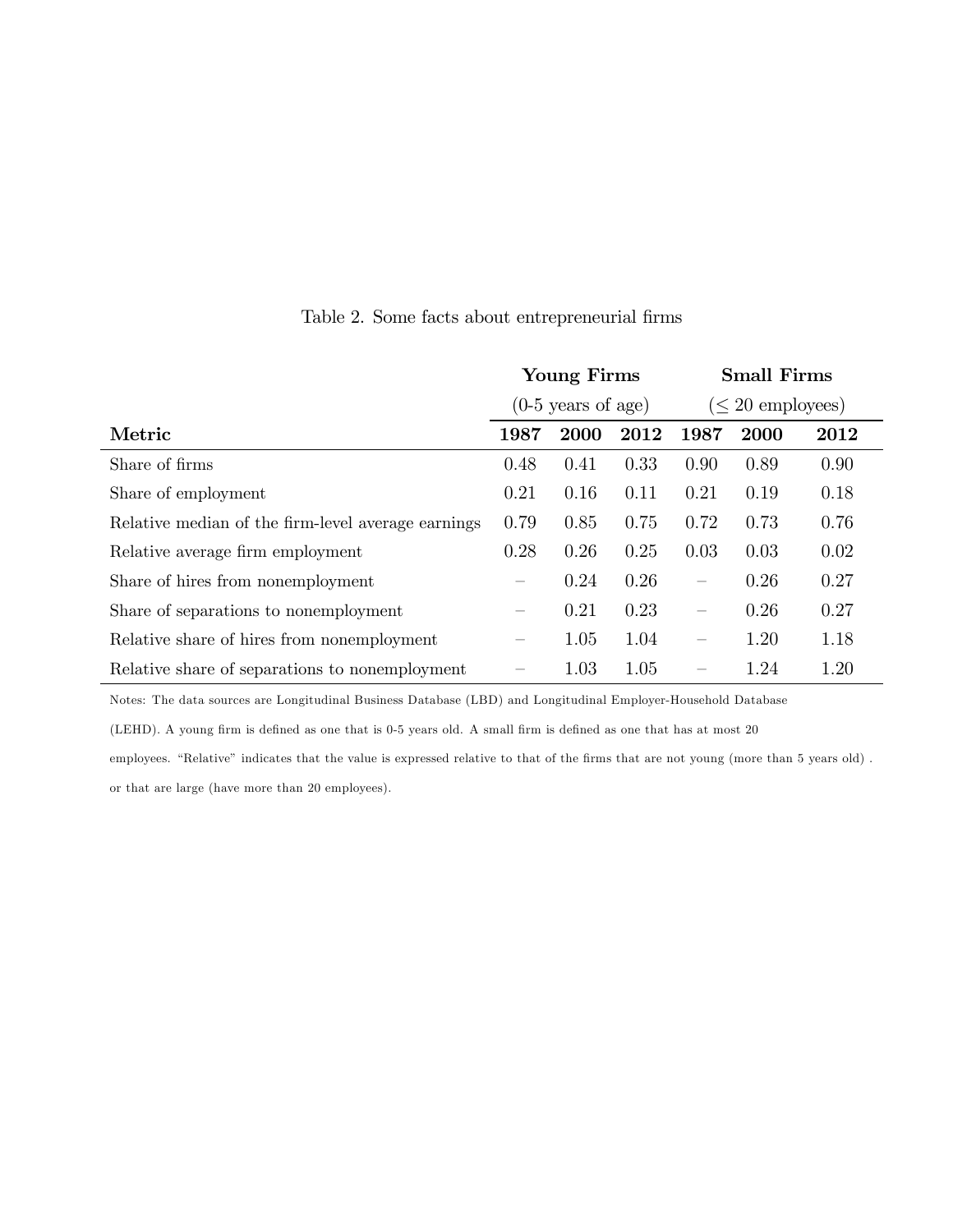| Parameter                                                                    | Value              | Target/Source                                           |
|------------------------------------------------------------------------------|--------------------|---------------------------------------------------------|
| Disutility from labor, $\alpha$                                              | 0.66               | Fraction employed–25-64 yrs old males $(0.86)$          |
| Discount rate, $\beta$                                                       | 0.985              | Annual interest rate (0.04) (Business cycle literature) |
| Job separation rates, $\{\phi_e, \phi_f\}$                                   | $\{0.000, 0.006\}$ | Separation rate from employment $(1.9\%)$               |
| Job offer rate, $\lambda$                                                    | 0.56               | Job finding rate from unemployment $(45\%)$             |
| Corporate sector job offer rate, $\gamma$                                    | 0.75               | Share of employment in the corporate sector $(0.88)$    |
| Labor productivity, $\{\rho_z, \sigma_z\}$                                   | $\{0.97, 0.13\}$   | Heathcoate et al. $(2010)$                              |
| Entrepreneurial ability (Persistence), $\{\rho_{\theta}, \sigma_{\theta}\}\$ | $\{0.30, 0.18\}$   | Estimated based on Abraham and White (2015)             |
| Entrepreneurial ability (Mean), $\mu$                                        | 0.37               | Fraction of entrepreneurs $(3.1\%)$                     |
| Productivity of the corporate sector, $A$                                    | 0.36               | Normalization                                           |
| Borrowing limit, $b$                                                         | 1.50               | Kitao $(2008)$                                          |
| Capital share in production, $\nu$                                           | 0.36               | Business cycle literature                               |
| Capital depreciation rate, $\delta$                                          | 0.06               | Annual depreciation rate                                |
| Returns-to-scale in entrepreneurship, $\xi$                                  | 0.88               | Estimated based on Abraham and White (2015)             |

Table 3. The parameter values for the baseline model

Notes: See Appendix B for the estimation of returns-to-scale for entrepreneurs and the parameters for the entrepreneurial ability process.

Job separation and finding rates are taken from Shimer (2012). The fraction of entrepreneurs is based on the estimates in Table 1.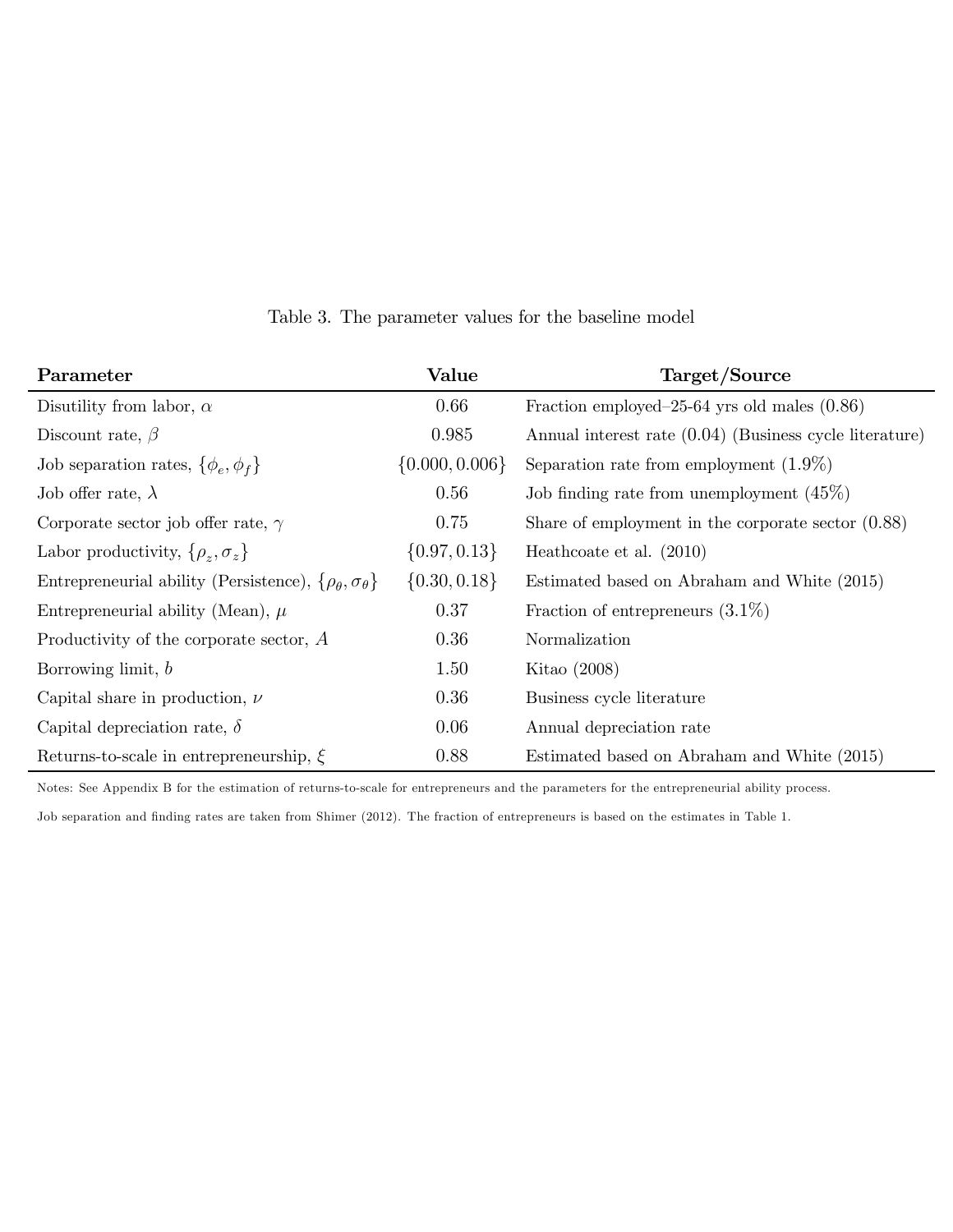| Variable                                                                           | Model | Data  |
|------------------------------------------------------------------------------------|-------|-------|
| Employment-to-population ratio                                                     | 0.86  | 0.86  |
| Share of employment (Entrepreneurial)                                              | 0.11  | 0.12  |
| Fraction of entrepreneurs                                                          | 0.036 | 0.031 |
| Average worker productivity (Corporate)                                            | 1.64  | NA    |
| Average worker productivity (Entrepreneurial)                                      | 1.28  | NA    |
| Corporate average earnings premium                                                 | 0.33  | 0.32  |
| Share of E-to-N transitions (Entrepreneurial)                                      | 0.22  | 0.21  |
| Share of N-to-E transitions (Entrepreneurial)                                      | 0.16  | 0.23  |
| Interest rate, $r$                                                                 | 0.010 | 0.010 |
| Wage per efficiency unit, $w_f$ (Corporate)                                        | 0.60  | NA    |
| Wage per efficiency unit, $w_e$ (Entrepreneurial)                                  | 0.58  | NA    |
| Ratio of average worker assets (Corporate/Entrepreneurial)                         | 1.92  | 1.50  |
| Ratio of average worker assets in first quarter of job (Corporate/Entrepreneurial) | 1.49  | 1.57  |

Table 4. The properties of the baseline model

Notes: Employment-to-population ratio is based on the population 25-64 years old. Share of employment in the entrepreneurial sector and corporate earnings premium are based on the Longitudinal Business Database (LBD). Fraction of entrepreneurs is based on the estimates in Table 2. The estimates for average worker assets are based on Survey of Income and Program Participation (SIPP)—see Section 6. E-to-N and N-to-E transitions are taken from Shimer (2012).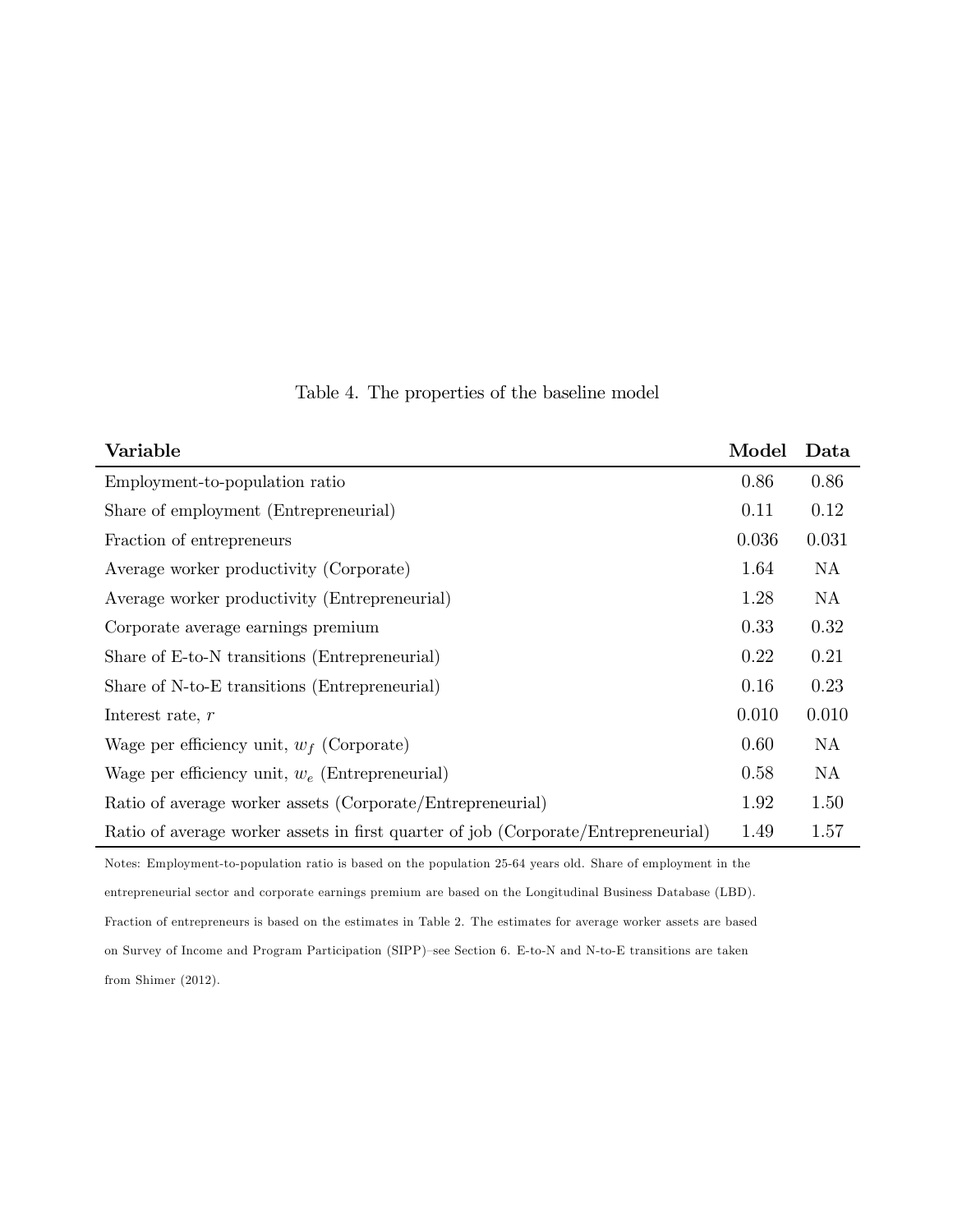|                                      | <b>Household Net Worth</b> |            |             |            |  |
|--------------------------------------|----------------------------|------------|-------------|------------|--|
|                                      | Mean                       |            | Median      |            |  |
| Firm Age:                            | $0-5$ Yrs.                 | $6+$ Yrs   | $0-5$ Yrs.  | $6+$ Yrs   |  |
| Net Worth (All)                      | \$79,019                   | \$118,192  | \$6,950     | \$18,657   |  |
|                                      | (6, 019)                   | (5978)     | (885)       | (633)      |  |
| Fraction with non-positive net worth | 28.2%                      | 21.1%      |             |            |  |
|                                      | (0.52)                     | (0.19)     |             |            |  |
| N                                    | 2,110                      | 23,827     | 2,110       | 23,827     |  |
| Net Worth (At First Quarter of Job)  | \$42,410                   | \$66,740   | \$4,930     | \$5,820    |  |
|                                      | (4, 411)                   | (3, 189)   | (1,053)     | (772)      |  |
| Fraction with non-positive net worth | 33.7%                      | $30.9\%$   |             |            |  |
|                                      | (1.31)                     | (0.71)     |             |            |  |
| $\overline{N}$                       | 306                        | 1,385      | 306         | 1,385      |  |
| Earnings (All workers)               | \$9,680                    | \$12,053   | \$6,994     | \$9,348    |  |
|                                      | (172)                      | (74)       | (180)       | (94)       |  |
| $\cal N$                             | 2,110                      | 23,827     | 2,110       | 23,827     |  |
| Earnings (At first quarter of job)   | \$5,773                    | \$6,650    | \$3,270     | \$4,002    |  |
|                                      | (362)                      | (128)      | (273)       | (162)      |  |
| $\boldsymbol{N}$                     | 306                        | 1,385      | 306         | 1,385      |  |
| Firm Size:                           | $< 50$ Emp.                | $50+$ Emp. | $< 50$ Emp. | $50+$ Emp. |  |
| Net worth (All workers)              | \$121,349                  | \$113,061  | \$9,397     | \$20,642   |  |
|                                      | (13, 570)                  | (5, 981)   | (551)       | (839)      |  |
| Fraction with non-positive net worth | 25.5%                      | 20.7%      |             |            |  |
|                                      | (0.38)                     | (0.21)     |             |            |  |
| $\boldsymbol{N}$                     | 6,131                      | 19,806     | 6,131       | 19,806     |  |
| Net worth (At first quarter of job)  | \$54,592                   | \$66,069   | \$5,011     | \$6,049    |  |
|                                      | (4, 289)                   | (3, 523)   | (845)       | (726)      |  |
| Fraction with non-positive net worth | 32.0%                      | 31.1\%     |             |            |  |
|                                      | (1.12)                     | (0.78)     |             |            |  |
| $\boldsymbol{N}$                     | 540                        | 1,151      | 540         | 1,151      |  |
| Earnings (All workers)               | \$9,255                    | \$12,639   | \$7,221     | \$9,896    |  |
|                                      | (120)                      | (84)       | (89)        | (102)      |  |
| $\boldsymbol{N}$                     | 6,131                      | 19,806     | 6,131       | 19,806     |  |
| Earnings (At first quarter of job)   | \$5,257                    | \$7,066    | \$3,404     | \$4,124    |  |
|                                      | (222)                      | (149)      | (236)       | (149)      |  |
| $\,N$                                | 540                        | 1,151      | $540\,$     | 1,151      |  |

Notes: Standard errors in parentheses. The data sources are Longitudinal Employer-Household Database (LEHD), and Survey

of Income and Program Participation (SIPP).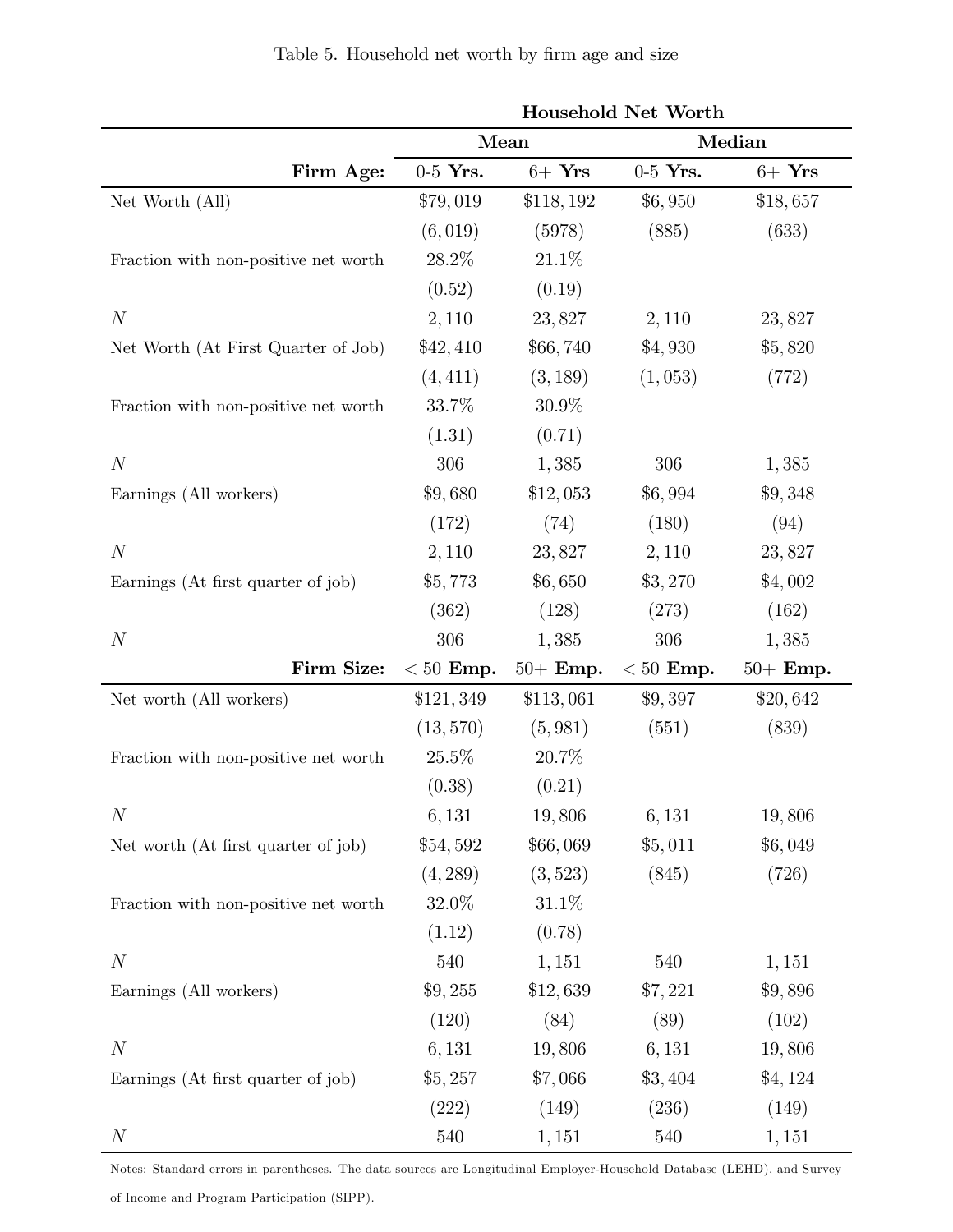Figure 1. The distributions of entrepreneurial ability, assets, capital input and labor input − baseline model

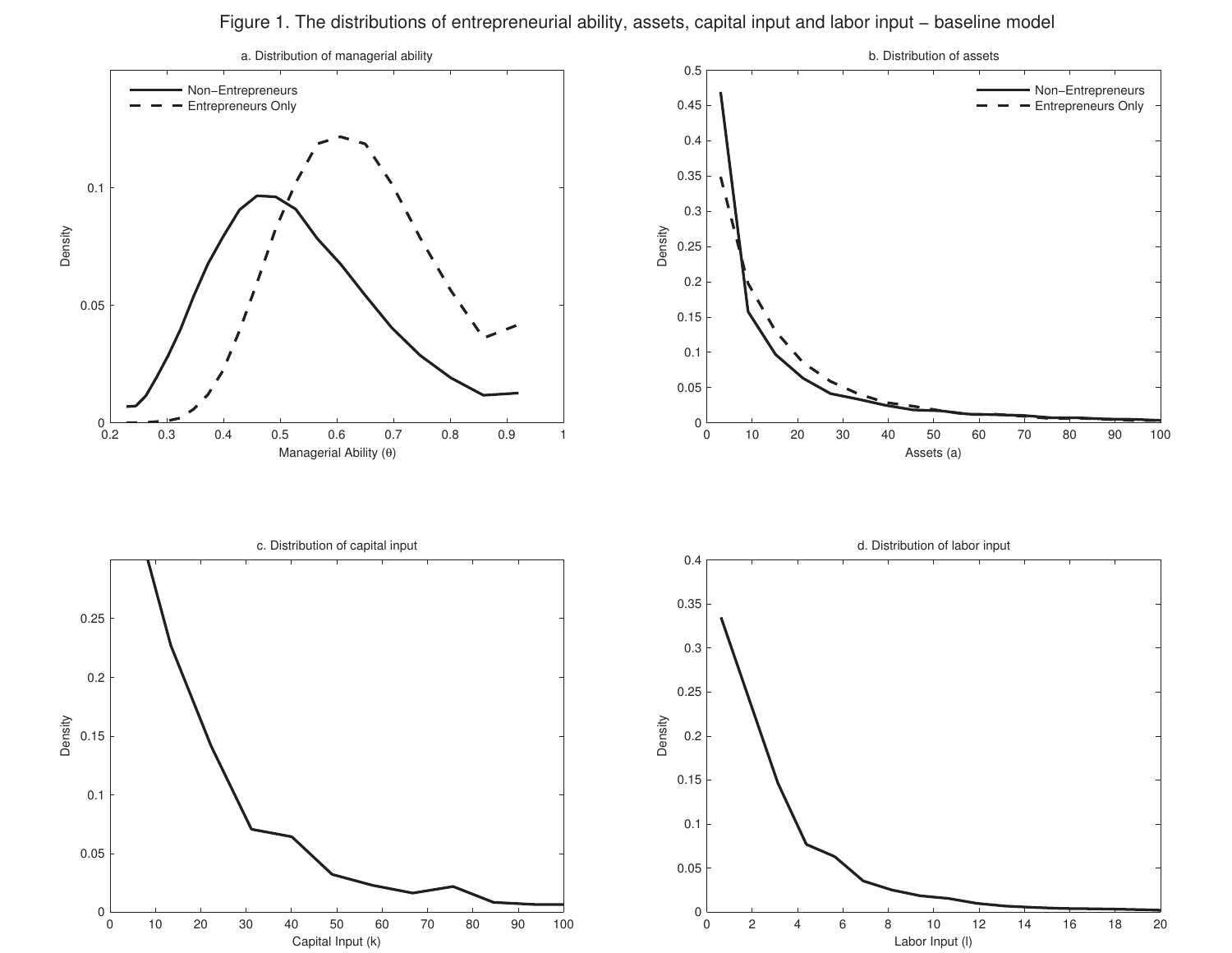Figure 2. Allocation of individuals − baseline model

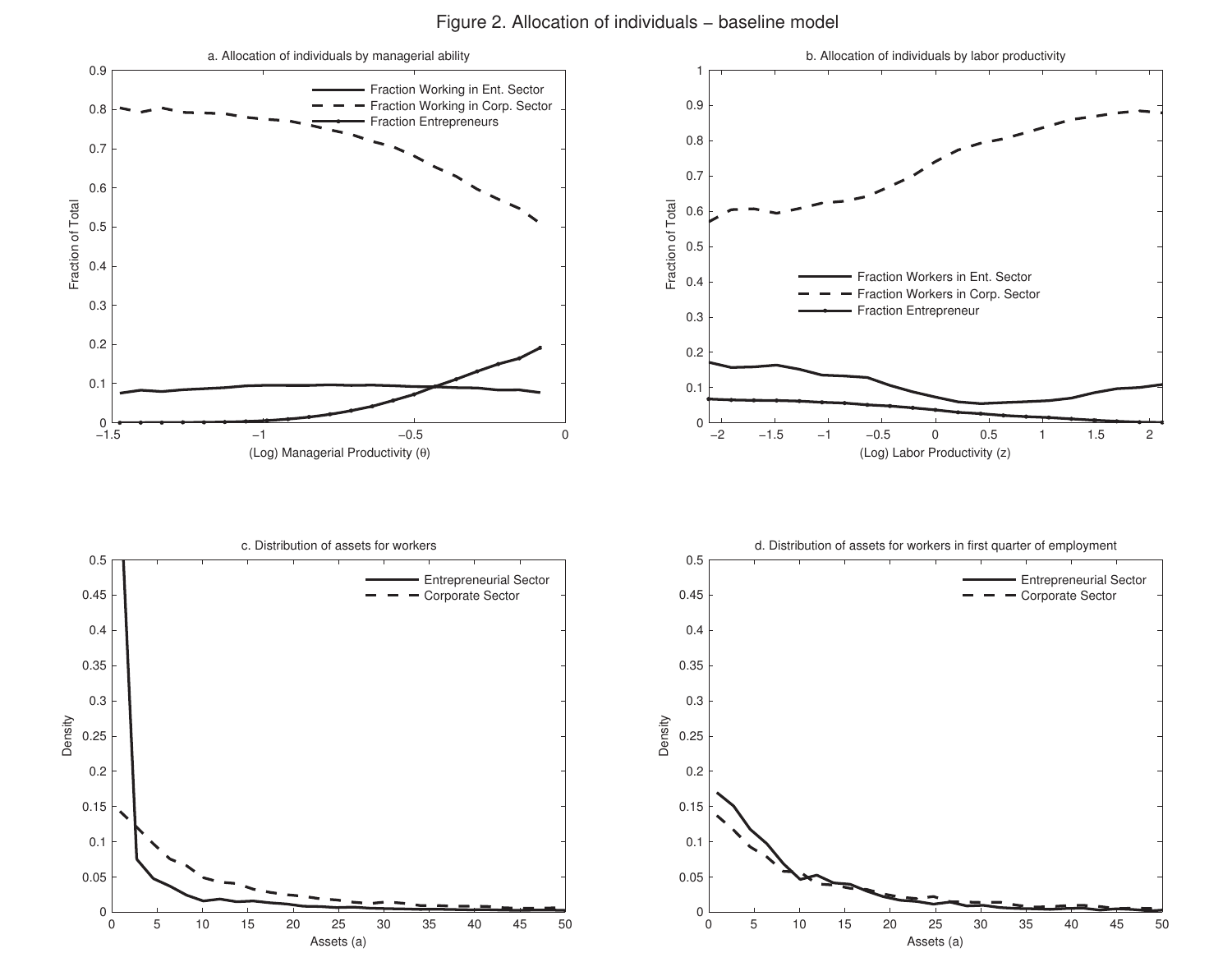Figure 3. Individual value functions and decision rules − baseline model

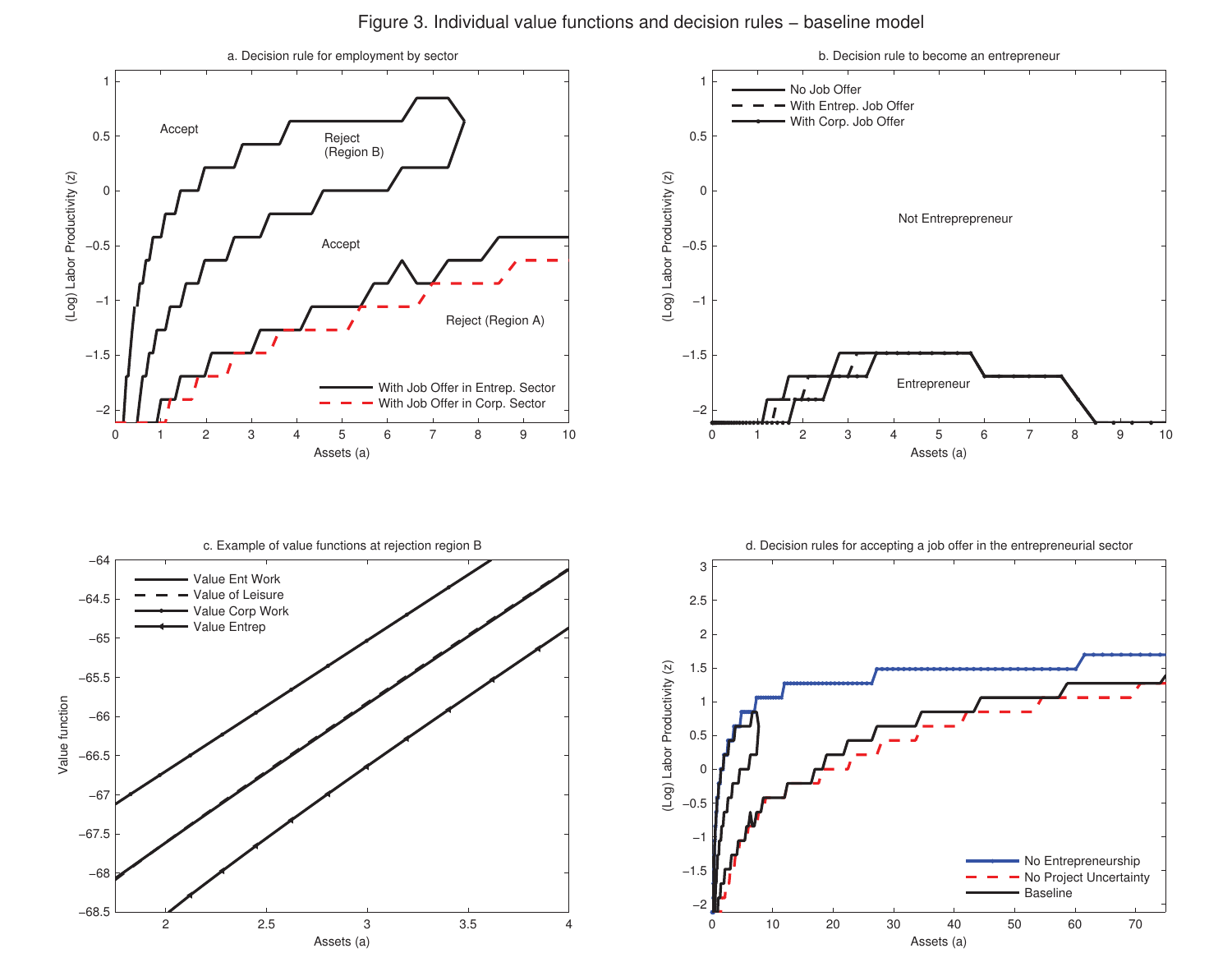

Figure 4. Various dimensions of decline of entrepreneurial firms in the U.S.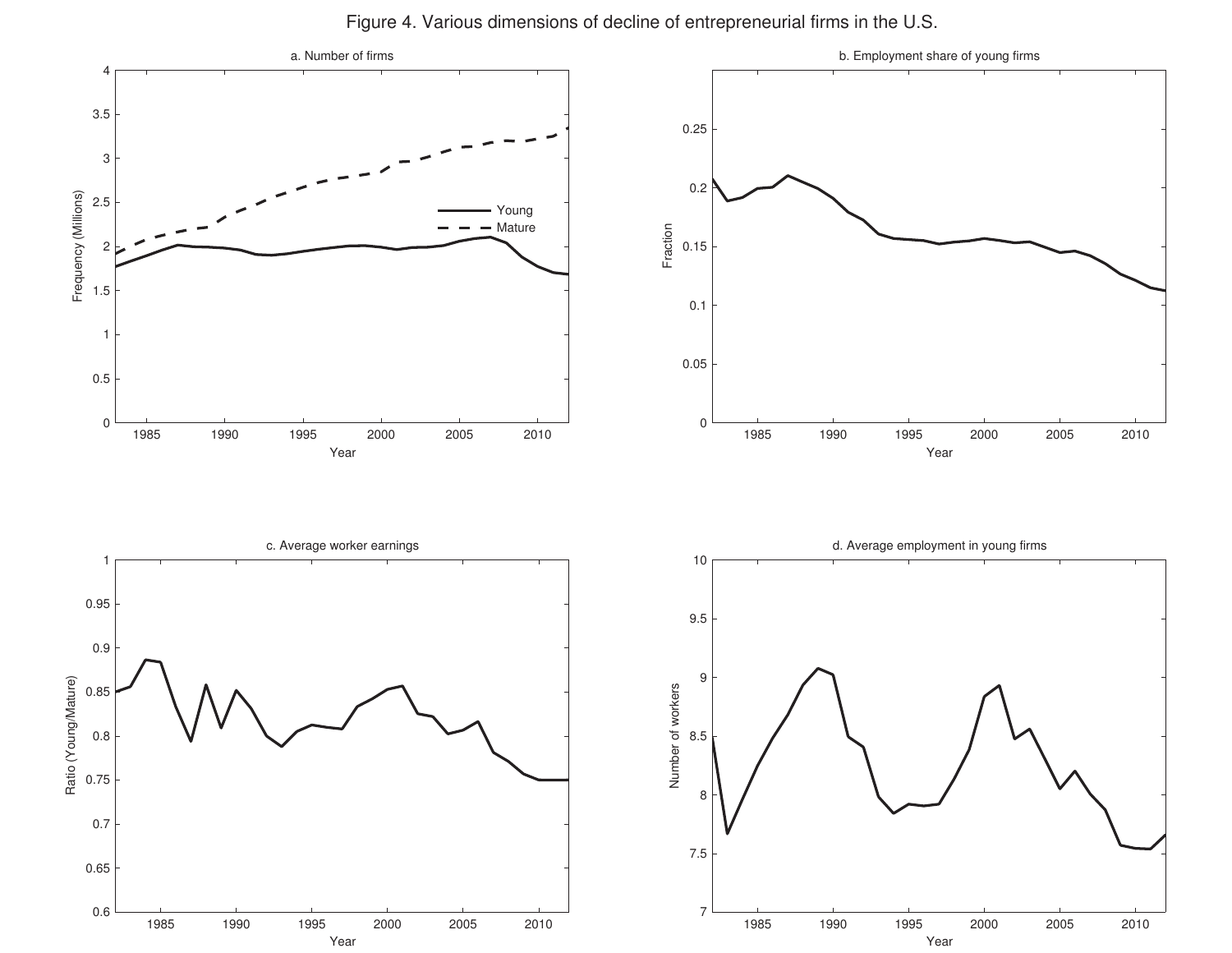Figure 5. Experiments with job finding rate − vertical dashed line indicates baseline value (0.56)

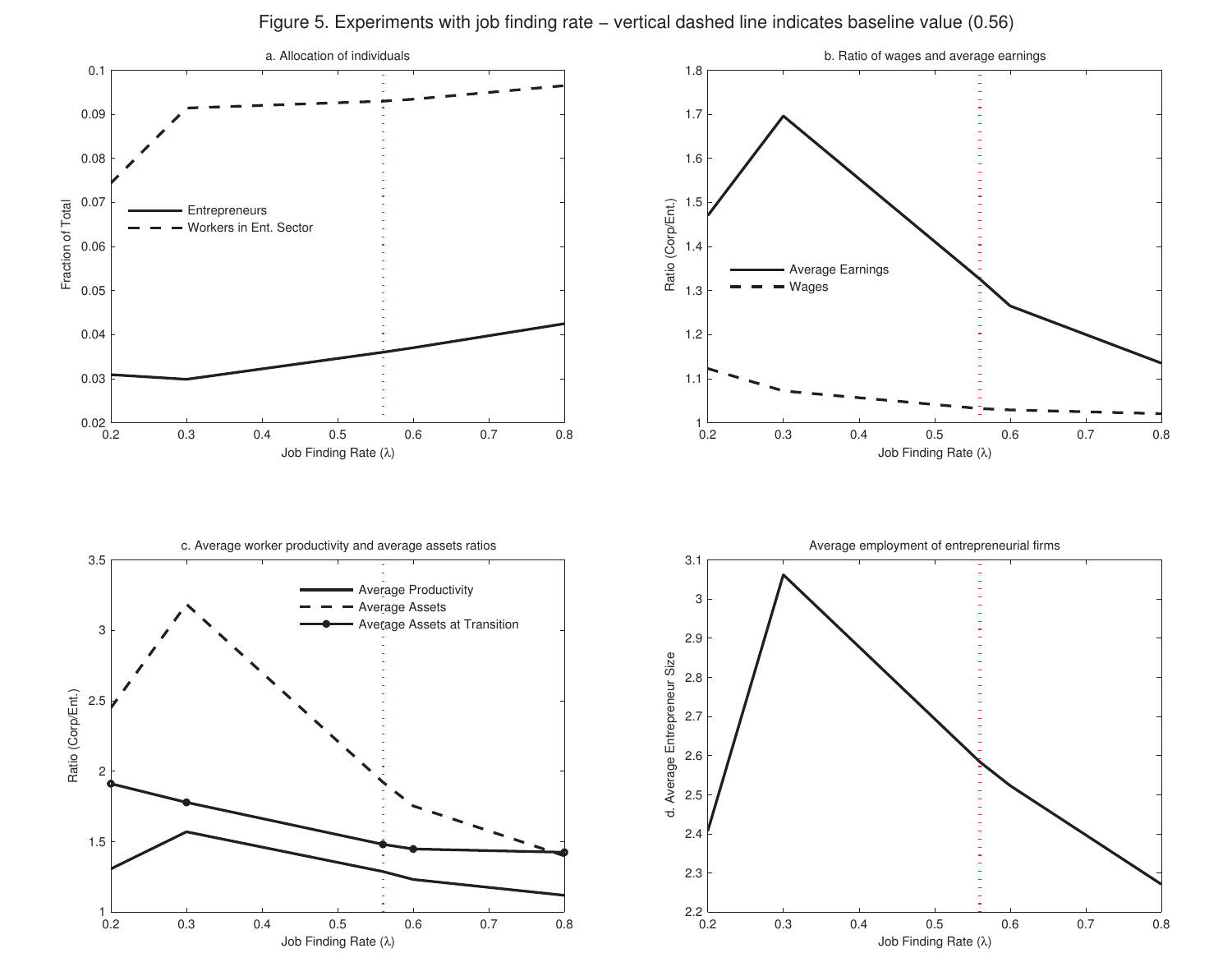Figure 6. Experiments with corporate sector job offer rate − vertical dashed line indicates baseline value (0.75)

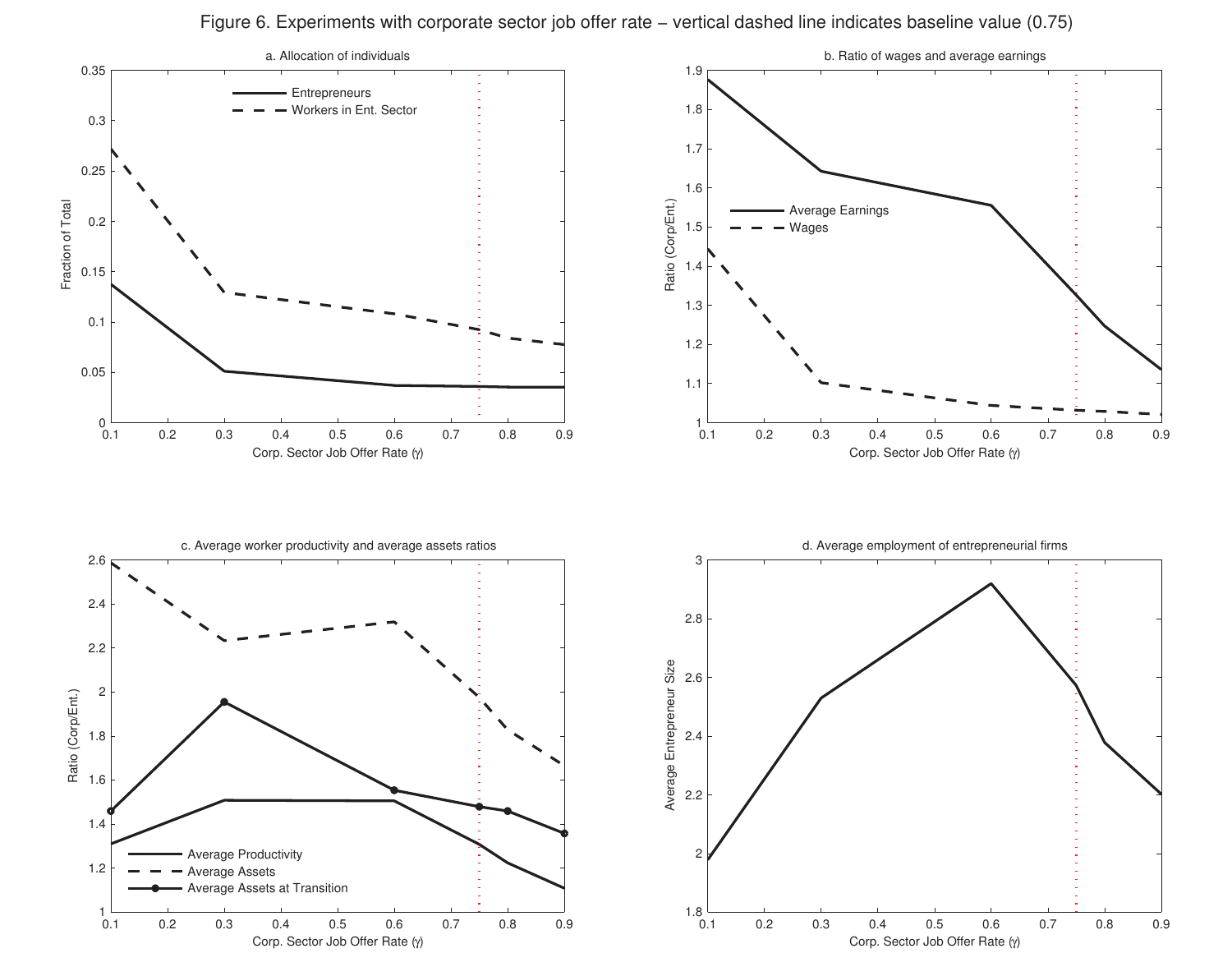Figure 7. Experiments with entrepreneurial sector separation rate − vertical dashed line indicates baseline value (0.0)

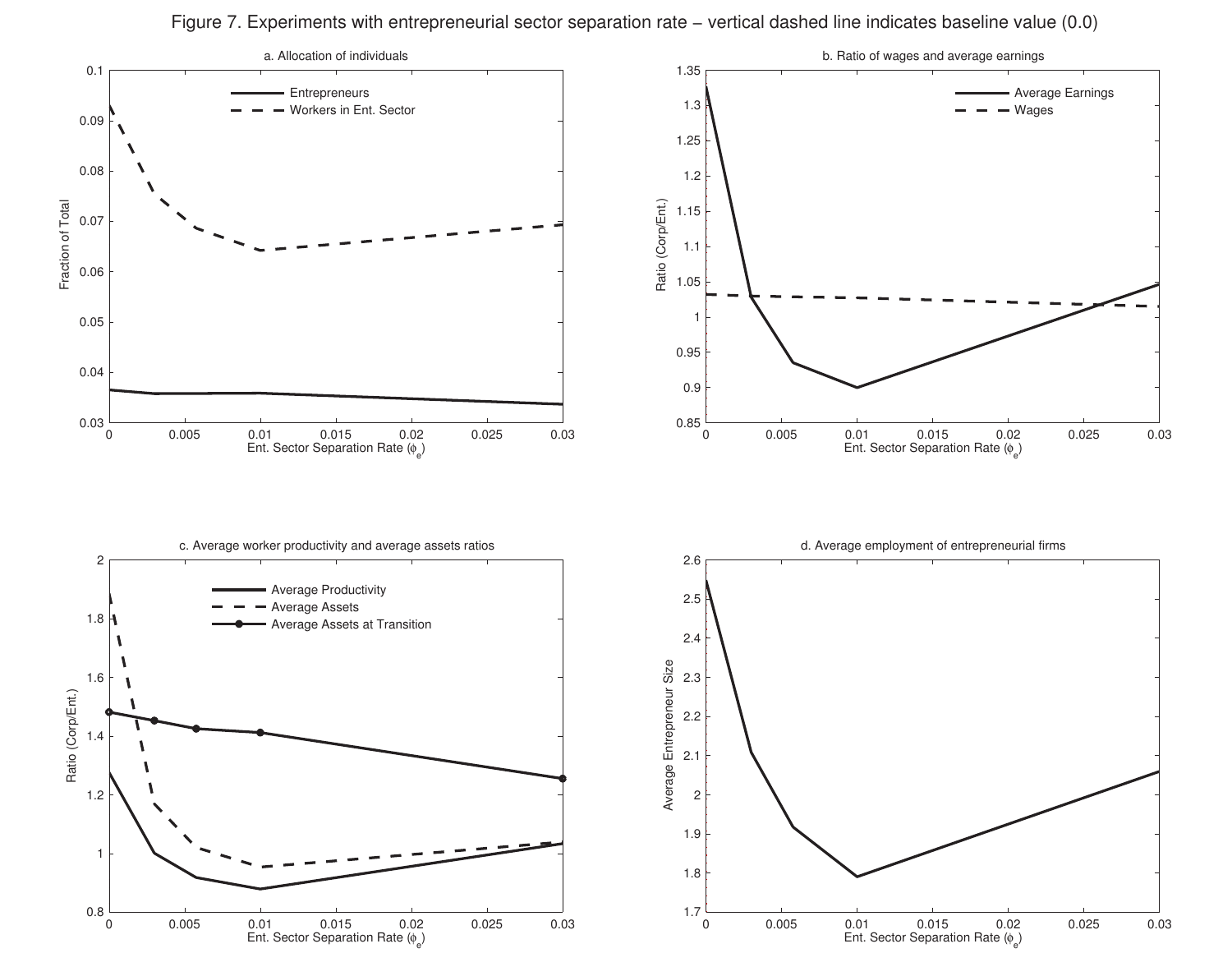Figure 8. Experiments with borrowing limit – vertical dashed line indicates baseline value (1.5)

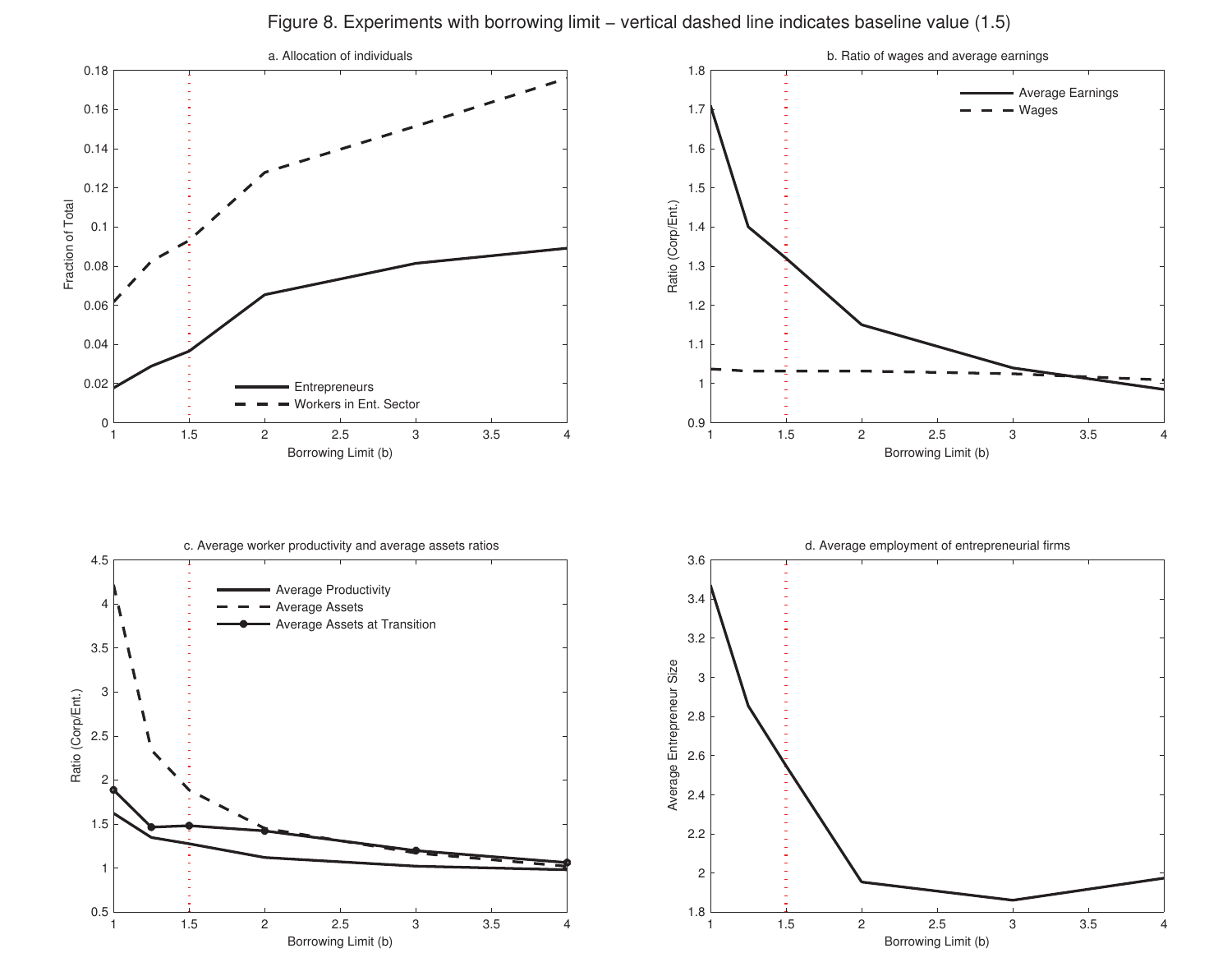Figure 9. Experiments with mean entrepreneurial ability – vertical dashed line indicates baseline value (0.46)

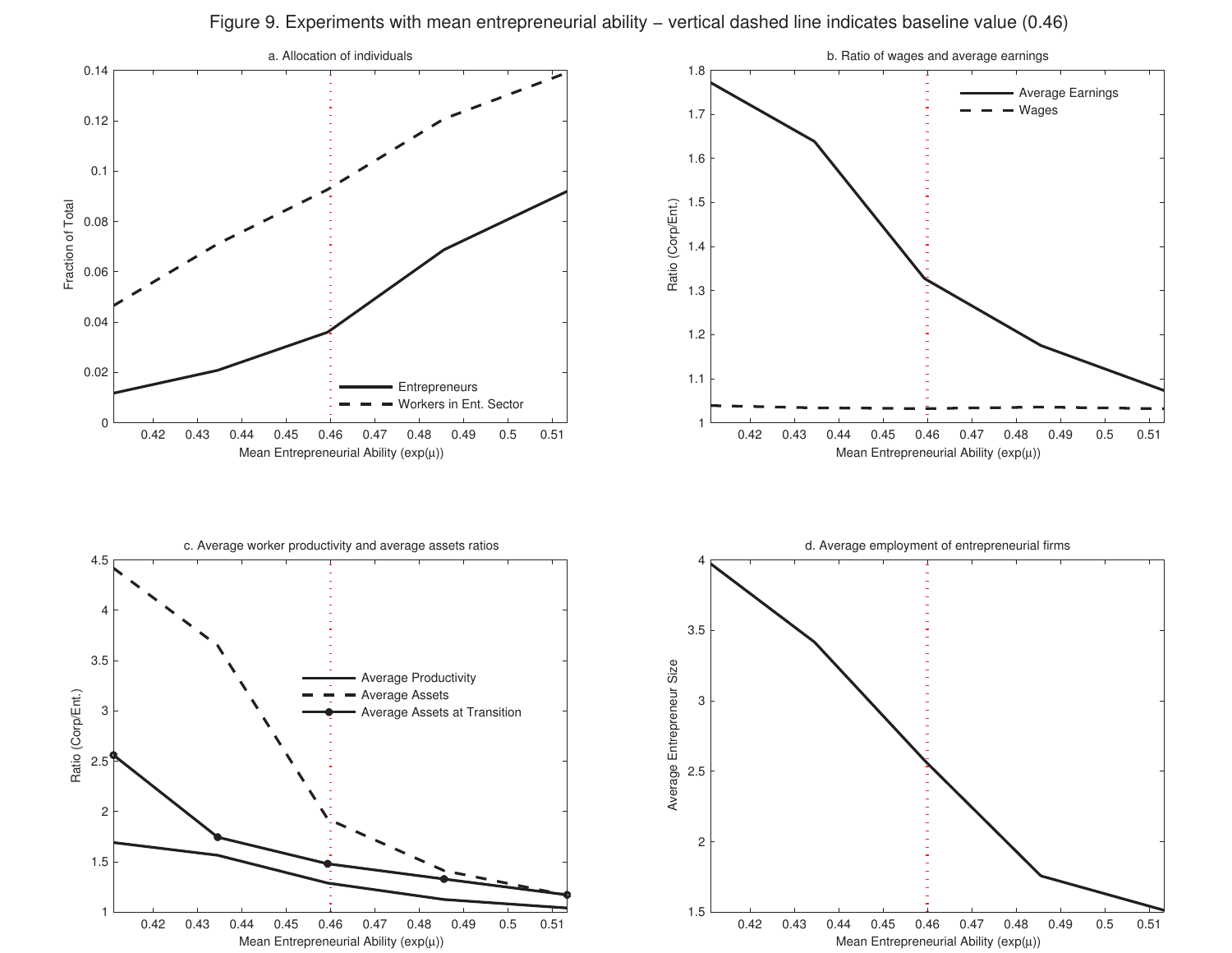# Appendix

## A Algorithm for Solving The Model's Equilibrium

A stationary equilibrium of the model is computed using an algorithm based on Huggett and Ventura (1999). The algorithm finds an equilibrium by iterating over value functions and decision rules over a discretized state space. Discretization of the continuous worker and entrepreneurial ability processes in (1) and (2) is done using the Tauchen (1986) algorithm with a 21-point support for the distribution implied by the process. The support is bounded below and above the mean by 2.5 times the standard deviation. The asset grid is discretized to 201 points. The spacing between points on the asset grid increases with asset levels. Asset gridpoints are placed according to  $a_1 = 0$ ,  $a_j = \psi j^{\chi}$  for  $j = 2, ..., 201$ , where  $\chi = 3.4$ ,  $\psi = \bar{a}/(201^{\chi})$  and  $\bar{a}$  is an upper bound. The algorithm is as follows.

- 1. Guess a value for the capital-labor ratio in the corporate sector,  $K/L$ ,
- 2. Calculate the values  $w_f = (1 \nu) A K^{\nu} L^{-\nu}$  and  $r = \nu A K^{\nu-1} L^{1-\nu} \delta$ ,
- 3. Set the initial value for the entrepreneurial sector wage equal to the corporate sector wage:  $w_e = w_f$ ,
- 4. Calculate the optimal decision rules  $c^i(s)$ ,  $a^i(s)$ ,  $h^d(\tilde{s})$ ,  $m^d(\tilde{s})$ ,  $k(s)$ ,  $l(s)$ ,  $(i, d \in \{n, f, e, m\})$
- 5. Calculate  $K'/L'$ ,  $\int l(s)d\Psi^{m}(s)$ , and  $\int z d\Psi^{e}(s)$  implied by the optimal decision rules,
- 6. If the values of  $|K'/L' K/L| < \delta$  and  $| \int l(s)d\Psi^{m}(s) \int z d\Psi^{e}(s)| < \eta$  for some small  $\delta > 0$  and  $\eta > 0$  then a stationary equilibrium has been found. Otherwise, update  $K/L$ and  $w_e$ , and repeat steps 4-6.

### **B** Estimation of the Parameters  $\rho_{\theta}, \sigma_{\theta}$ , and  $\xi$

The estimation of the decreasing returns parameter,  $\xi$ , for entrepreneurial firms, and the parameters for the entrepreneurial productivity process,  $\{\rho_{\theta}, \sigma_{\theta}\}\)$ , is based on the framework of Abraham and White (2015).<sup>34</sup> The framework allows the estimation of the parameters  $\{\rho_{\theta}, \sigma_{\theta}, \xi\}$ simultaneously. Consider a production function for a manufacturing firm  $i$  in the form of

$$
y_{it} = \theta_{it} \left( k_{it}^{a_k} l_{it}^{a_l} x_{it}^{1 - a_k - a_l} \right)^{\xi}, \tag{16}
$$

 $34$ Also see Castiglionesi and Ornaghi (2013) for a similar estimation methodology.